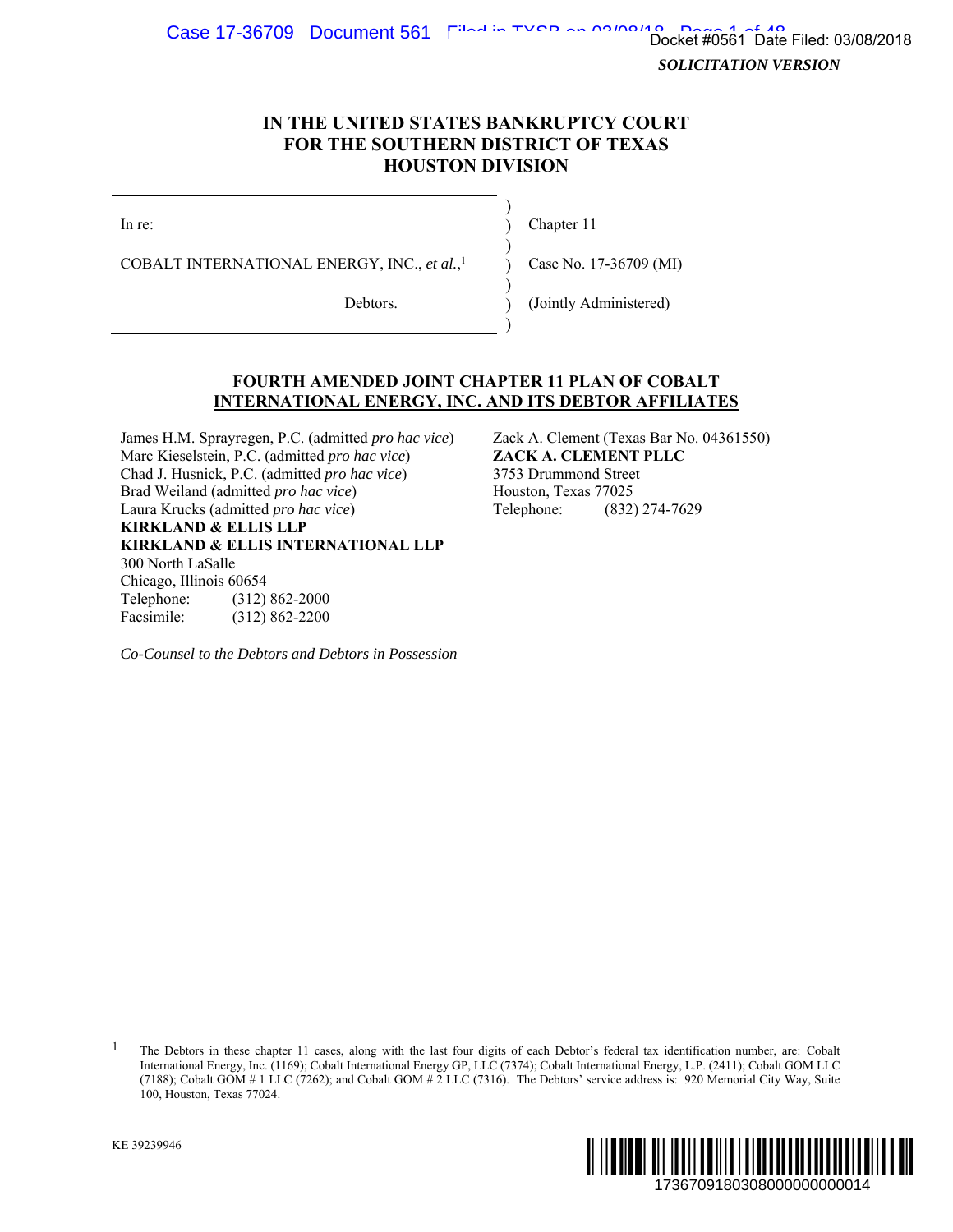## **TABLE OF CONTENTS**

|                 | ARTICLE I. DEFINED TERMS, RULES OF INTERPRETATION, COMPUTATION OF TIME,         |  |
|-----------------|---------------------------------------------------------------------------------|--|
|                 |                                                                                 |  |
| A.<br><b>B.</b> |                                                                                 |  |
|                 |                                                                                 |  |
| $\mathbf{C}$ .  |                                                                                 |  |
| D.              |                                                                                 |  |
| Е.              |                                                                                 |  |
| F.              |                                                                                 |  |
|                 |                                                                                 |  |
| А.              |                                                                                 |  |
| <b>B.</b>       |                                                                                 |  |
| $C_{\cdot}$     |                                                                                 |  |
| D.              |                                                                                 |  |
|                 | ARTICLE III. CLASSIFICATION AND TREATMENT OF CLAIMS AND INTERESTS 17            |  |
| А.              |                                                                                 |  |
| В.              |                                                                                 |  |
| $\mathbf{C}$ .  |                                                                                 |  |
| D.              | Confirmation Pursuant to Sections $1129(a)(10)$ and $1129(b)$ of the Bankruptcy |  |
| Е.              |                                                                                 |  |
| $F_{\cdot}$     |                                                                                 |  |
| G.              |                                                                                 |  |
| Н.              |                                                                                 |  |
| I.              |                                                                                 |  |
| J.              |                                                                                 |  |
|                 |                                                                                 |  |
|                 |                                                                                 |  |
| Α.              |                                                                                 |  |
| <b>B.</b>       |                                                                                 |  |
| $\mathbf{C}$ .  |                                                                                 |  |
| D.              |                                                                                 |  |
| Е.              |                                                                                 |  |
| F.              |                                                                                 |  |
| G.              |                                                                                 |  |
| Н.              |                                                                                 |  |
| I.              | Cancellation of Notes, Instruments, Certificates, and Other Documents 25        |  |
| J.              |                                                                                 |  |
| Κ.              |                                                                                 |  |
| L.              |                                                                                 |  |
| М.              |                                                                                 |  |
| N.              |                                                                                 |  |
| О.              |                                                                                 |  |
| Р.              |                                                                                 |  |
|                 | ARTICLE V. TREATMENT OF EXECUTORY CONTRACTS AND UNEXPIRED LEASES ?              |  |
| А.              | Assumption and Rejection of Executory Contracts and Unexpired Leases27          |  |
| В.              | Claims Based on Rejection of Executory Contracts or Unexpired Leases            |  |
| C.              | Cure of Defaults for Assumed Executory Contracts and Unexpired Leases 28        |  |
| D.              | Preexisting Obligations to the Debtors Under Executory Contracts and            |  |
|                 |                                                                                 |  |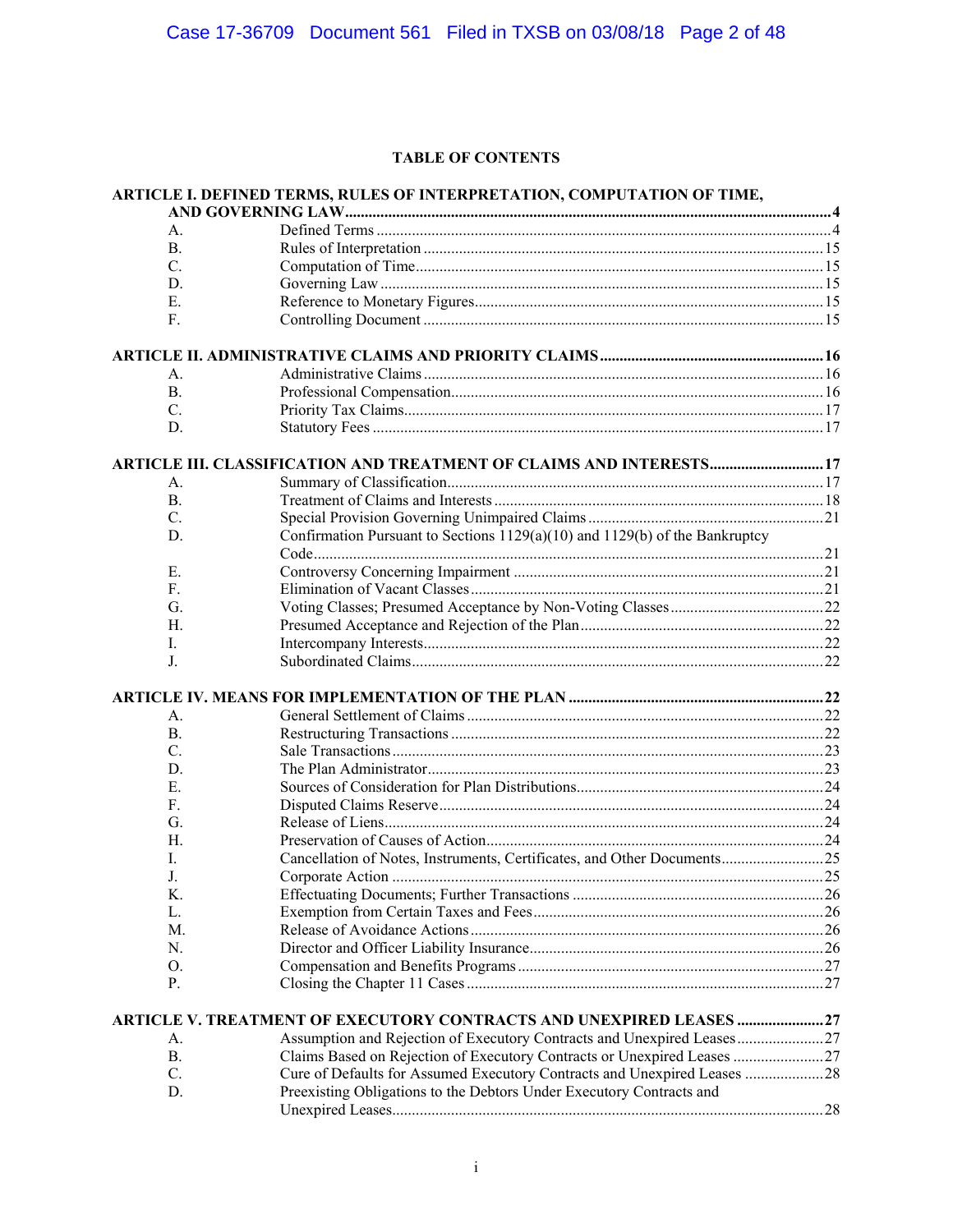| E. |                                                                             |  |
|----|-----------------------------------------------------------------------------|--|
| F. | Modifications, Amendments, Supplements, Restatements, or Other Agreements28 |  |
| G. |                                                                             |  |
| Н. |                                                                             |  |
|    |                                                                             |  |
|    |                                                                             |  |
| А. |                                                                             |  |
| В. |                                                                             |  |
| C. | Distributions on Account of Claims Allowed After the Effective Date30       |  |

| - E.         |  |
|--------------|--|
| $\mathbf{F}$ |  |
|              |  |
| H.           |  |
| $\mathbf{L}$ |  |
| $J_{\cdot}$  |  |

## **ARTICLE VII. PROCEDURES FOR RESOLVING CONTINGENT, UNLIQUIDATED, AND**

| A <sub>1</sub>  |                                                                         |  |
|-----------------|-------------------------------------------------------------------------|--|
| $\mathbf{B}$ .  |                                                                         |  |
| $\mathcal{C}$   |                                                                         |  |
| D.              |                                                                         |  |
| E.              |                                                                         |  |
| F.              |                                                                         |  |
| G.              |                                                                         |  |
| Н.              |                                                                         |  |
| L.              |                                                                         |  |
|                 |                                                                         |  |
| J.              |                                                                         |  |
| A.              | ARTICLE VIII. SETTLEMENT, RELEASE, INJUNCTION, AND RELATED PROVISIONS36 |  |
| <b>B.</b>       |                                                                         |  |
| $\mathcal{C}$ . |                                                                         |  |
| D.              |                                                                         |  |
| E.              |                                                                         |  |
| F.              |                                                                         |  |
| G.              |                                                                         |  |
| Н.              |                                                                         |  |
| I.              |                                                                         |  |

| ARTICLE IX. CONDITIONS PRECEDENT TO CONFIRMATION AND CONSUMMATION OF |  |  |
|----------------------------------------------------------------------|--|--|
|                                                                      |  |  |
|                                                                      |  |  |
| R.                                                                   |  |  |

| $A_{1}$       |  |
|---------------|--|
| B.            |  |
| $\mathcal{C}$ |  |
|               |  |
|               |  |

C. Substantial Consummation ............................................................................................... 39

# **ARTICLE XI. RETENTION OF JURISDICTION ............................................................................................... 40**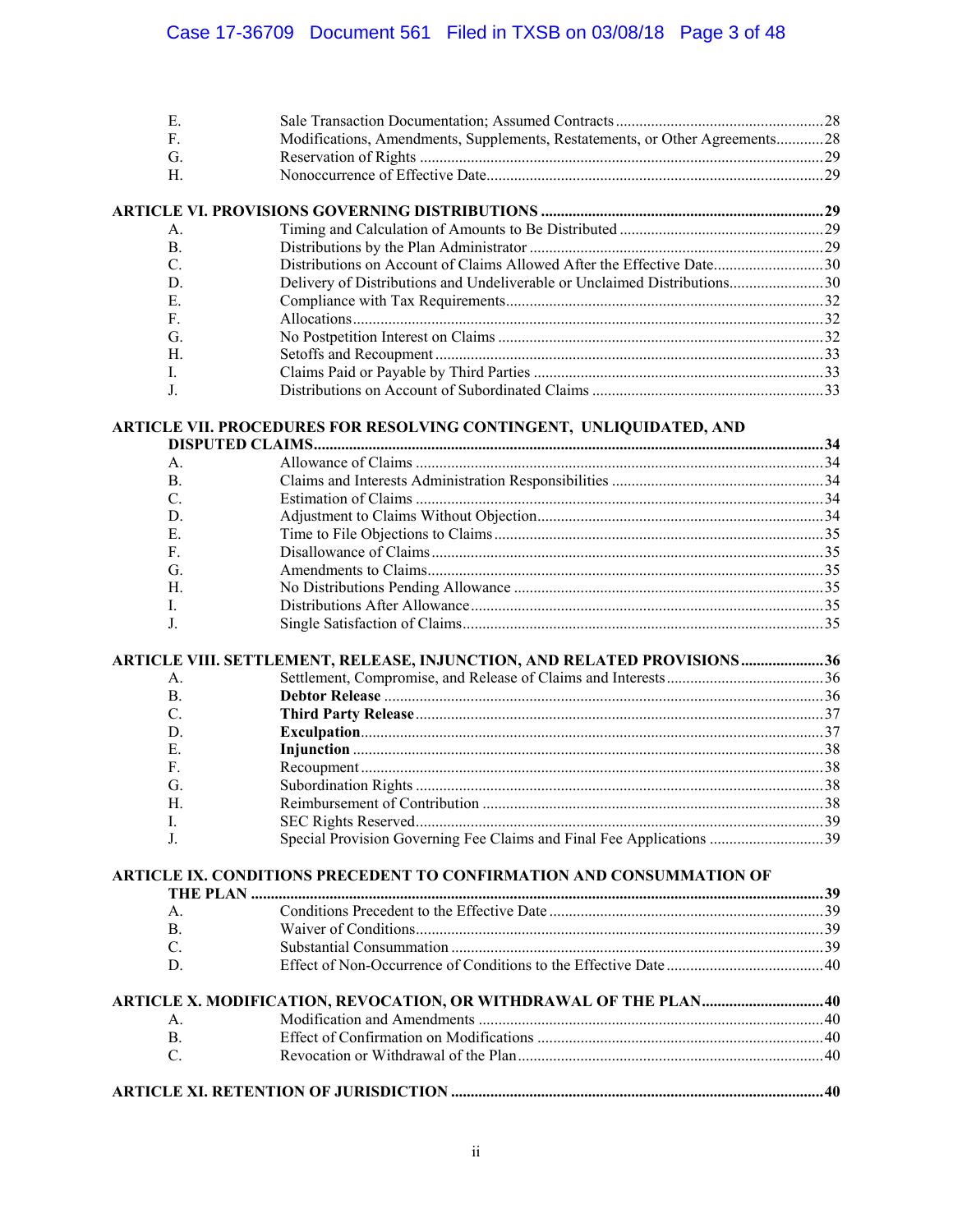| A. |  |
|----|--|
| B. |  |
|    |  |
|    |  |
| E. |  |
| F  |  |
| G. |  |
| H  |  |
|    |  |
|    |  |
|    |  |
|    |  |
| М  |  |
| N  |  |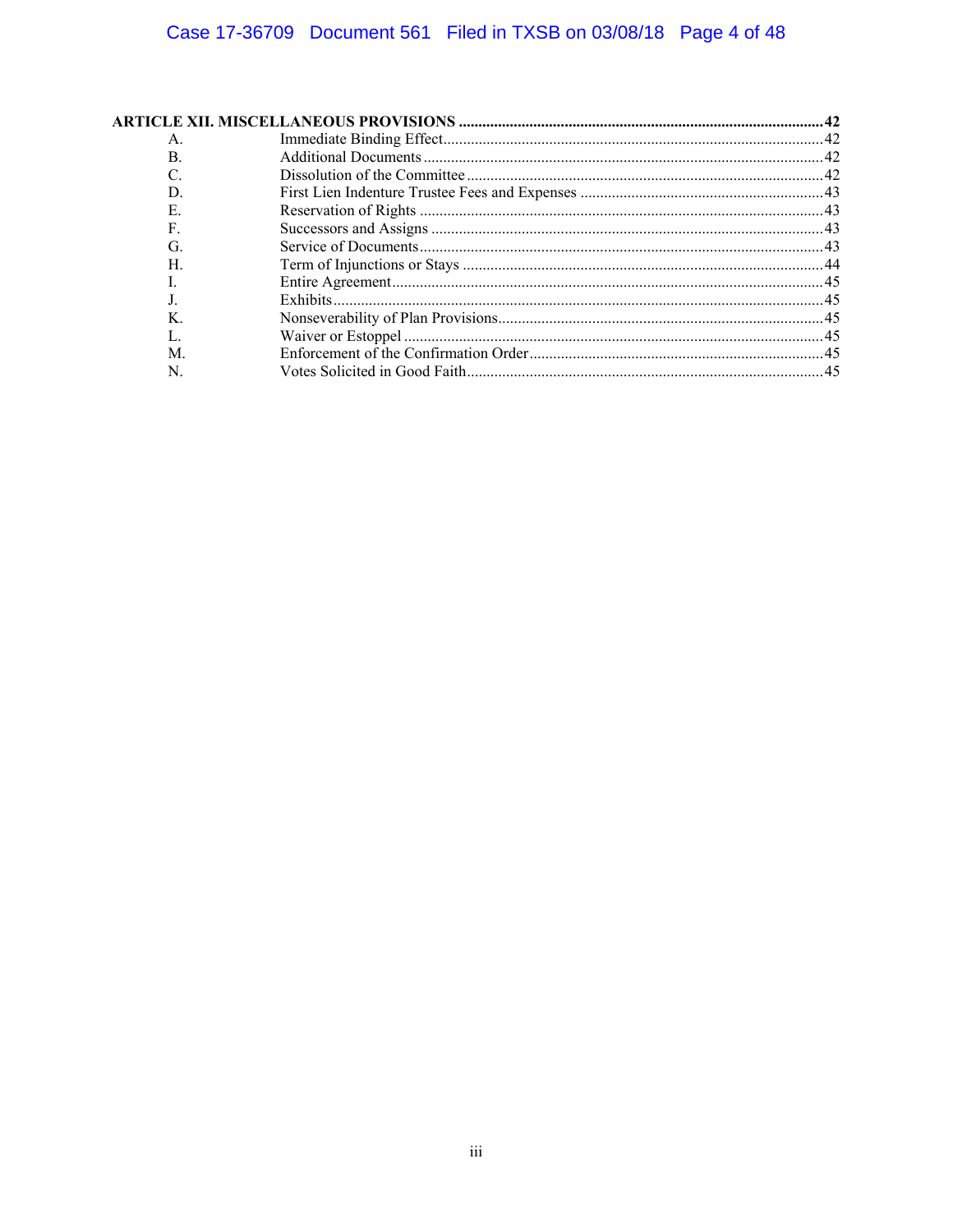#### **INTRODUCTION**

Cobalt International Energy, Inc. and its debtor affiliates, as debtors and debtors in possession in the abovecaptioned chapter 11 cases propose this joint plan pursuant to chapter 11 of the Bankruptcy Code (together with the documents comprising the Plan Supplement, the "Plan"). The chapter 11 cases have been consolidated for procedural purposes only and are being jointly administered pursuant to an order of the Bankruptcy Court. This Plan constitutes a separate chapter 11 plan for each Debtor and, unless otherwise set forth herein, the classification and treatment of Claims and Interests apply to each individual Debtor. Capitalized terms used and not otherwise defined shall have the meanings ascribed to such terms in Article I.A hereof. Holders of Claims and Interests should refer to the Disclosure Statement for a discussion of the Debtors' history, businesses, assets, results of operations, historical financial information, and projections of future operations, as well as a summary and description of the Plan. Each Debtor is a proponent of the Plan within the meaning of section 1129 of the Bankruptcy Code.

ALL HOLDERS OF CLAIMS AND INTERESTS, TO THE EXTENT APPLICABLE, ARE ENCOURAGED TO READ THE PLAN AND THE DISCLOSURE STATEMENT IN THEIR ENTIRETY BEFORE VOTING TO ACCEPT OR REJECT THE PLAN.

### **ARTICLE I. DEFINED TERMS, RULES OF INTERPRETATION, COMPUTATION OF TIME, AND GOVERNING LAW**

#### A. *Defined Terms*

As used in this Plan, capitalized terms have the meanings set forth below.

1. "*2.625% Senior Notes*" means those certain 2.625% senior convertible notes due 2019, issued by Cobalt pursuant to the 2.625% Senior Notes Indenture.

2. "*3.125% Senior Notes*" means those certain 3.125% senior convertible notes due 2024, issued by Cobalt pursuant to the 3.125% Senior Notes Indenture.

3. "*2.625% Senior Notes Claims*" means any Claim arising under, derived from, or based upon the 2.625% Senior Notes and the 2.625% Senior Notes Indenture.

4. "*3.125% Senior Notes Claims*" means any Claim arising under, derived from, or based upon the 3.125% Senior Notes and the 3.125% Senior Notes Indenture.

5. "*2.625% Senior Notes Indenture*" means that certain Indenture, dated as of December 17, 2012, as amended, modified, or supplemented from time to time, by and between Cobalt, as issuer, and the 2.625% Senior Notes Indenture Trustee.

6. "*3.125% Senior Notes Indenture*" means that certain Indenture, dated as of December 17, 2012, as amended, modified, or supplemented from time to time, by and between Cobalt, as issuer, and the 3.125% Senior Notes Indenture Trustee.

7. "*2.625% Senior Notes Indenture Trustee*" means Wells Fargo Bank, National Association, in its capacity as indenture trustee and in other capacities under or in connection with the 2.625% Senior Notes Indenture, and any successor thereto.

8. "*3.125% Senior Notes Indenture Trustee*" means Wells Fargo Bank, National Association, in its capacity as indenture trustee and in other capacities under or in connection with the 3.125% Senior Notes Indenture, and any successor thereto.

9. "*Accrued Professional Compensation*" means, at any given moment, all Claims for accrued fees and expenses (including success fees) for services rendered by a Professional through and including the Confirmation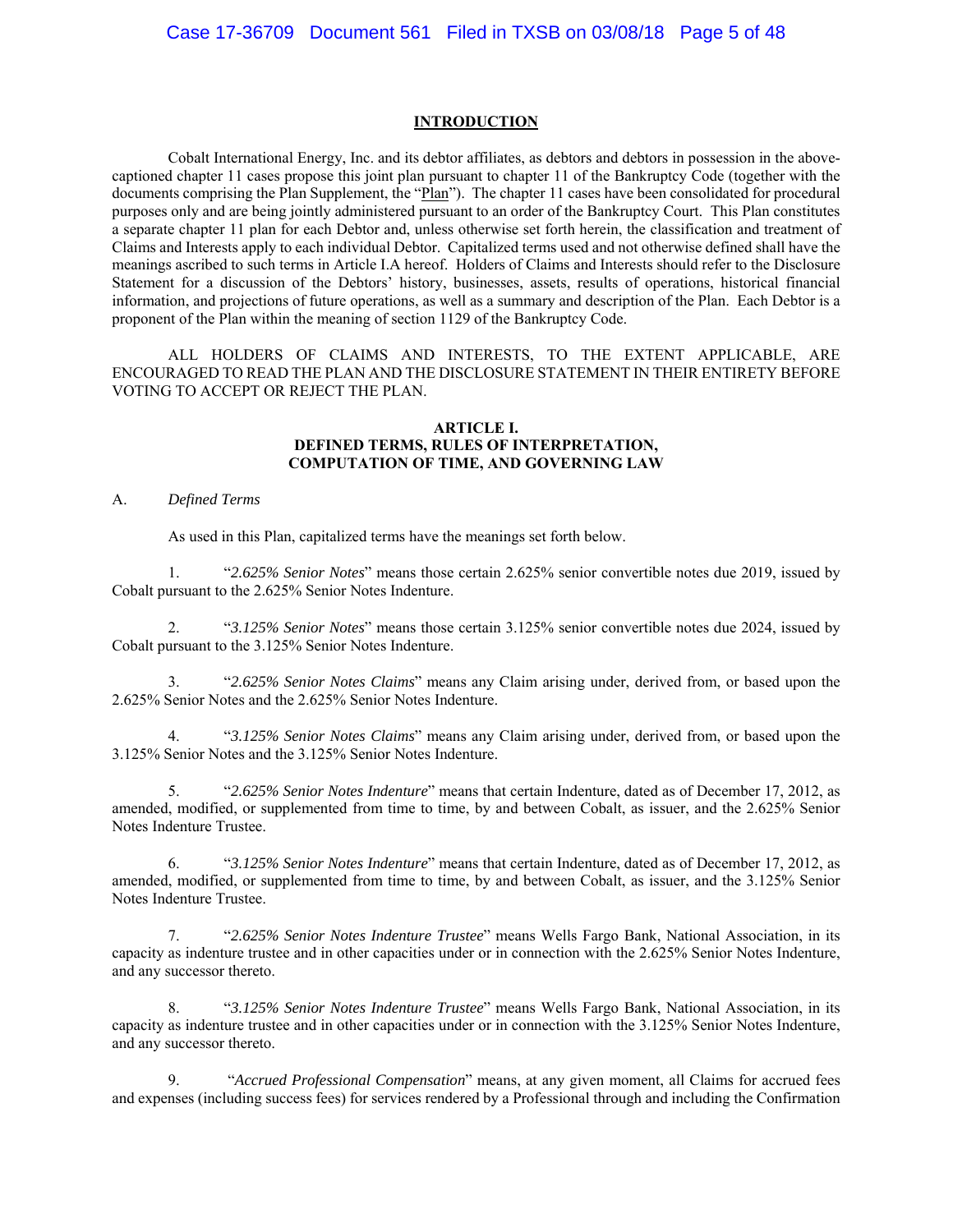## Case 17-36709 Document 561 Filed in TXSB on 03/08/18 Page 6 of 48

Date, to the extent such fees and expenses have not been previously paid pursuant to the Interim Compensation Order or any other order of the Bankruptcy Court and regardless of whether a fee application has been Filed for such fees and expenses. To the extent the Bankruptcy Court denies or reduces by a Final Order any amount of a Professional's fees or expenses, then the amount by which such fees or expenses are reduced or denied shall reduce the applicable Allowed Fee Claims.

10. "*Administrative Claim*" means a Claim for costs and expenses of administration of the Debtors' Estates pursuant to sections 503(b), 507(a)(2), 507(b), or  $1114(e)(2)$  of the Bankruptcy Code, including: (a) the actual and necessary costs and expenses incurred after the Petition Date and through the Effective Date of preserving the Estates and operating the businesses of the Debtors; (b) Allowed Fee Claims; (c) any adequate protection claims as provided for in the Cash Collateral Order; and (d) all Allowed requests for compensation or expense reimbursement for making a substantial contribution in the Chapter 11 Cases pursuant to sections  $503(b)(3)$ , (4), and (5) of the Bankruptcy Code.

11. "*Administrative Claims Bar Date*" means the deadline for Filing requests for payment of Administrative Claims, which: (a) with respect to Administrative Claims other than Fee Claims, shall be the first Business Day that is 30 days following the Effective Date; and (b) with respect to Fee Claims, shall be the first Business Day that is 45 days following the Effective Date.

12. "*Administrative Claims Objection Bar Date*" means the first Business Day that is 150 days following the Effective Date, except as specifically set forth in the Plan or a Final Order, including the Claims Bar Date Order.

13. "*Affiliate*" shall have the meaning set forth in section 101(2) of the Bankruptcy Code.

14. "*Allowed*" means with respect to any Claim: (a) a Claim that is evidenced by a Proof of Claim Filed by the Claims Bar Date (or for which Claim under the Plan, the Bankruptcy Code, or a Final Order of the Bankruptcy Court a Proof of Claim is not or shall not be required to be Filed); (b) a Claim that is listed in the Schedules as not contingent, not unliquidated, and not disputed, and for which no Proof of Claim, as applicable, has been timely Filed; or (c) a Claim Allowed pursuant to the Plan or a Final Order of the Bankruptcy Court; *provided* that with respect to a Claim described in clauses (a) and (b) above, such Claim shall be considered Allowed only if and to the extent that with respect to such Claim no objection to the allowance thereof has been interposed within the applicable period of time fixed by the Plan, the Bankruptcy Code, the Bankruptcy Rules, or the Bankruptcy Court, or such an objection is so interposed and the Claim, as applicable, shall have been Allowed by a Final Order. Any Claim that has been or is hereafter listed in the Schedules as contingent, unliquidated, or disputed, and for which no Proof of Claim is or has been timely Filed, is not considered Allowed and shall be expunged without further action by the Debtors and without further notice to any party or action, approval, or order of the Bankruptcy Court.

15. "*Assumed Liabilities*" means the liability of any Debtor assumed by the Purchaser pursuant to the Sale Transaction Documentation.

16. "*Auction*" means the auction, if any, for some or all of the Debtors' assets, conducted in accordance with the Bidding Procedures.

17. "*Avoidance Actions*" means any and all actual or potential Claims and Causes of Action to avoid a transfer of property or an obligation incurred by the Debtors arising under chapter 5 of the Bankruptcy Code, including sections 544, 545, 547, 548, 549, 550, 551, and 553(b) of the Bankruptcy Code.

18. "*Bankruptcy Code*" means title 11 of the United States Code, as amended and in effect during the pendency of the Chapter 11 Cases.

19. "*Bankruptcy Court*" means the United States Bankruptcy Court for the Southern District of Texas having jurisdiction over the Chapter 11 Cases, and, to the extent of the withdrawal of any reference under 28 U.S.C. § 157 and/or the General Order of the District Court pursuant to section 151 of title 28 of the United States Code, the United States District Court for the Southern District of Texas.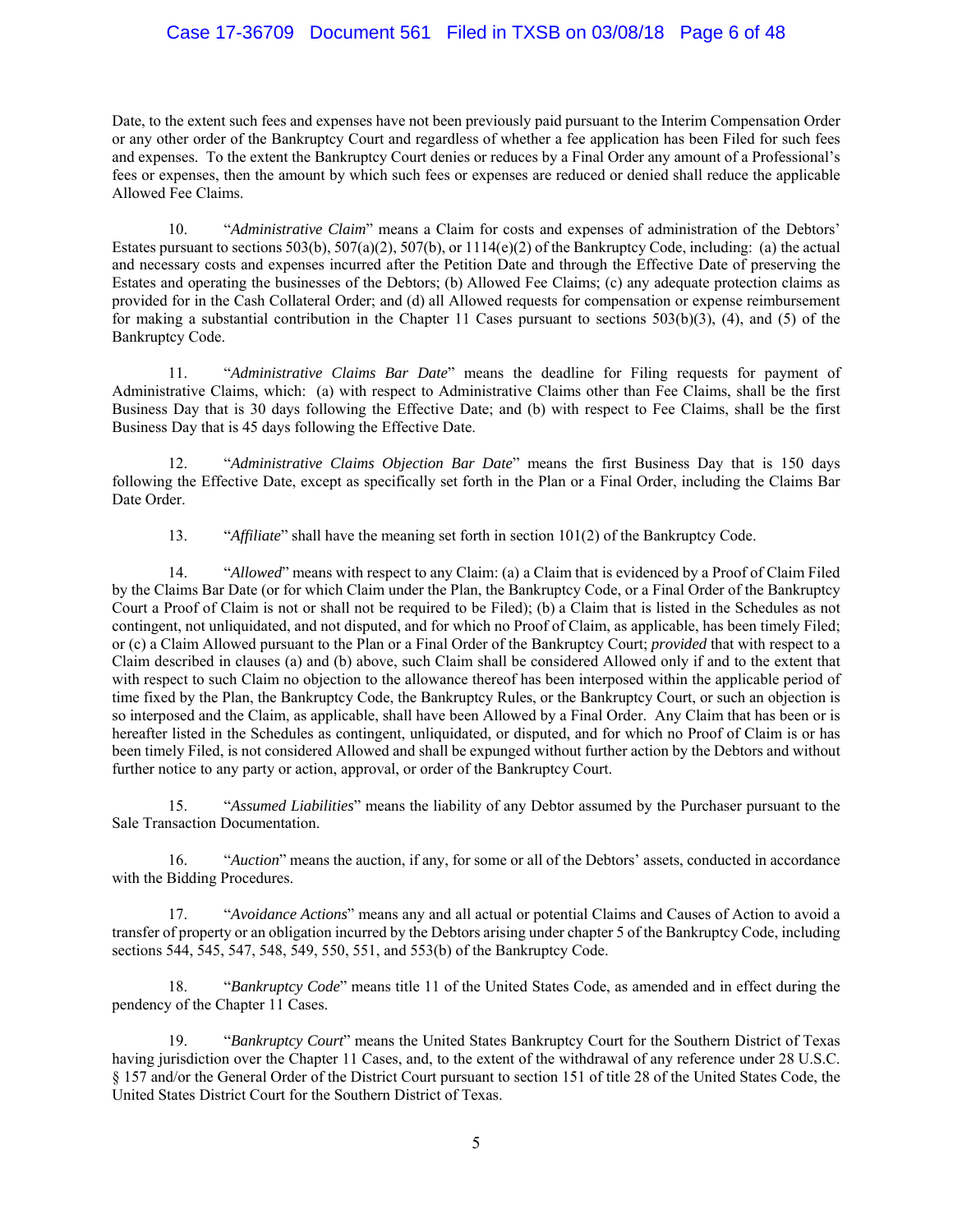## Case 17-36709 Document 561 Filed in TXSB on 03/08/18 Page 7 of 48

20. "*Bankruptcy Rules*" means the Federal Rules of Bankruptcy Procedure, as applicable to the Chapter 11 Cases, promulgated under section 2075 of the Judicial Code and the general, local, and chambers rules of the Bankruptcy Court.

21. "*Bidding Procedures*" means the procedures governing the Auction and sale of any or all of the Debtors' assets, as approved by the Bankruptcy Court and as may be amended from time to time in accordance with its terms.

22. "*Business Day*" means any day, other than a Saturday, Sunday, or "legal holiday" (as defined in Bankruptcy Rule 9006(a)).

23. "*Cash*" means the legal tender of the United States of America or the equivalent thereof.

24. "*Cash Collateral Order*" means the *Interim Order (I) Authorizing Postpetition Use of Cash Collateral, (II) Granting Adequate Protection to the Prepetition Secured Parties, (III) Modifying the Automatic Stay, (IV) Scheduling a Final Hearing, and (V) Granting Related Relief* entered by the Bankruptcy Court on December 14, 2017 [Docket No. 57] and the *Final Order (I) Authorizing Postpetition Use of Cash Collateral, (II) Granting Adequate Protection to the Prepetition Secured Parties, (III) Modifying the Automatic Stay, and (IV) Granting Related Relief*  entered by the Bankruptcy Court on January 25, 2018 [Docket No. 301].

25. "*Causes of Action*" means any Claim, cause of action (including Avoidance Actions), controversy, right of setoff, cross claim, counterclaim, or recoupment and any claim on contracts or for breaches of duties imposed by law or in equity, demand, right, action, Lien, indemnity, guaranty, suit, obligation, liability, damage, judgment, account, defense, power, privilege, license, and franchise of any kind or character whatsoever, known, unknown, fixed or contingent, matured or unmatured, suspected or unsuspected, liquidated or unliquidated, disputed or undisputed, secured or unsecured, assertable directly or derivatively, whether arising before, on, or after the Petition Date, in contract or in tort, in law or in equity, or pursuant to any other theory of law, which was not specifically conveyed to the Purchaser in the Sale Transaction Documentation and which was property of the Debtors or in which the Debtors held rights as of the Effective Date.

26. "*Chapter 11 Cases*" means the jointly administered chapter 11 cases of the Debtors pending before the Bankruptcy Court under the lead case of *Cobalt International Energy*, *Inc., et al.*, No. 17-36709 (MI) (Bankr. S.D. Tex.).

27. "*Claim*" shall have the meaning set forth in section 101(5) of the Bankruptcy Code.

28. "*Claims Bar Date*" means the date established by the Bankruptcy Court in the Claims Bar Date Order by which Proofs of Claim must be Filed.

29. "*Claims Bar Date Order*" means that certain order entered by the Bankruptcy Court establishing the Claims Bar Date.

30. "*Claims Objection Deadline*" means, except as otherwise provided in an order of the Bankruptcy Court, for each Claim, the later of (a) 365 days after the Effective Date and (b) such other period of limitation as may be specifically fixed by an order of the Bankruptcy Court for objecting to such Claims, as the same may be modified or extended from time to time by the Bankruptcy Court or on motion of a party in interest approved by the Bankruptcy Court.

31. "*Claims Register*" means the official register of Claims maintained by the Notice and Claims Agent.

32. "*Class*" means a category of holders of Claims or Interests as set forth in Article III hereof pursuant to section 1122(a) of the Bankruptcy Code.

33. "*Cobalt*" means Cobalt International Energy, Inc.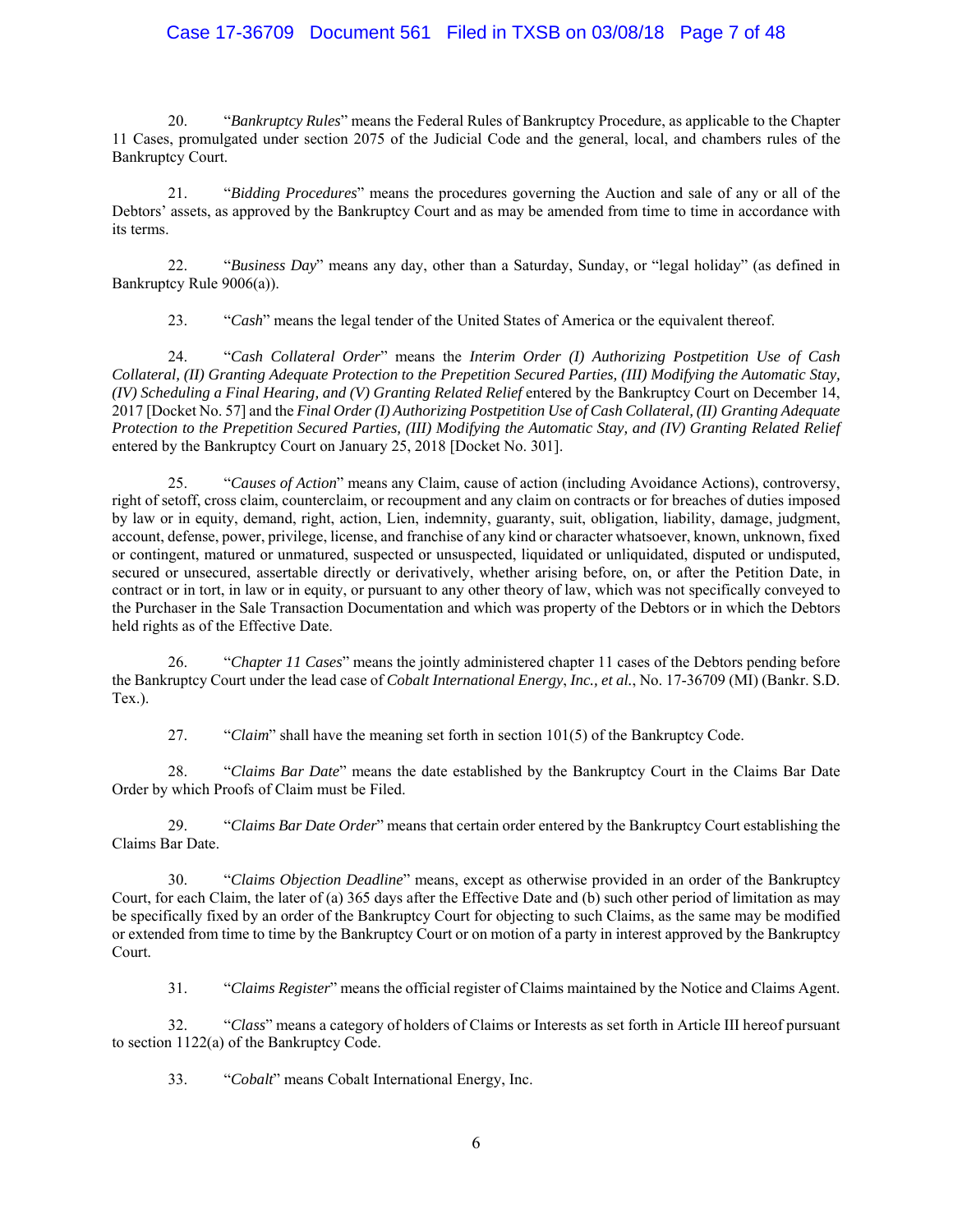## Case 17-36709 Document 561 Filed in TXSB on 03/08/18 Page 8 of 48

34. "*Cobalt General Unsecured Claim*" means any Claim against Cobalt, including an Unsecured Notes Claim and a Second Lien Notes Deficiency Claim, that is not otherwise paid in full during the Chapter 11 Cases pursuant to an order of the Bankruptcy Court and is not: (a) an Administrative Claim; (b) a Priority Tax Claim; (c) an Other Priority Claim; (d) an Other Secured Claim; (e) a First Lien Notes Claim; (f) a Second Lien Notes Secured Claim; (g) an Intercompany Claim; (h) a Subsidiary General Unsecured Claim; or (i) a Section 510(b) Claim.

35. "*Cobalt General Unsecured Claims Recovery*" means (a) any Net Cash in excess of amounts necessary to satisfy all Allowed Administrative Claims, Allowed Fee Claims, Allowed Priority Tax Claims, Allowed Other Priority Claims, Allowed Other Secured Claims, Allowed First Lien Notes Claims, Allowed Second Lien Notes Secured Claims, and Allowed Subsidiary General Unsecured Claims, in each case in full, in Cash, as provided herein, if any, plus (b) Cash recoveries (if any) on account of unencumbered assets (if any) at Cobalt not subject to adequate protection claims under the Cash Collateral Order.

36. "*Committee*" means the official committee of unsecured creditors appointed in the Chapter 11 Cases pursuant to section 1102(a) of the Bankruptcy Code.

37. "*Compensation and Benefits Programs*" means all employment and severance policies, all compensation, and any other employee benefit plans, policies, and programs and other arrangements (and all amendments and modifications thereto), in each case in place as of the Petition Date, applicable to the Debtors' and non-Debtor subsidiaries' respective employees, former employees, retirees, and non-employee directors and employees, former employees, and retirees of their subsidiaries, including all savings plans, retirements plans (whether or not such plans are intended to be qualified), health and/or welfare plans, disability plans, severance benefit plans, including the Executive Severance Plan, incentive plans, including the Sales Incentive Plan, and life, accidental death, and dismemberment insurance plans, or other similar plans.

38. "*Confirmation*" means the entry of the Confirmation Order on the docket of the Chapter 11 Cases.

39. "*Confirmation Date*" means the date upon which the Bankruptcy Court enters the Confirmation Order on the docket of the Chapter 11 Cases, within the meaning of Bankruptcy Rules 5003 and 9021.

40. "*Confirmation Hearing*" means the hearing held by the Bankruptcy Court to consider Confirmation of the Plan pursuant to section 1129 of the Bankruptcy Code.

41. "*Confirmation Order*" means the order approving the Sale Transaction and confirming the Plan pursuant to section 1129 of the Bankruptcy Code.

42. "*Consummation*" means the occurrence of the Effective Date.

43. "*Cure Claim*" means all amounts (or such lesser amount as may be agreed upon by the parties under an Executory Contract or Unexpired Lease) required to cure any monetary defaults and other obligations required to cure any non-monetary defaults (the performance required to cure such non-monetary defaults and the timing of such performance will be described in reasonable detail in a notice of proposed assumption and assignment) under any Executory Contract or Unexpired Lease that is to be assumed or assumed and assigned by the Debtors pursuant to sections 365 or 1123 of the Bankruptcy Code.

44. "*Cure Notice*" means a notice of a proposed amount to be paid on account of a Cure Claim in connection with an Executory Contract or Unexpired Lease to be assumed or assumed and assigned under the Plan pursuant to section 365 of the Bankruptcy Code, which notice shall include (a) procedures for objecting to proposed assumptions or assumptions and assignments of Executory Contracts and Unexpired Leases, (b) Cure Claims to be paid in connection therewith, and (c) procedures for resolution by the Bankruptcy Court of any related disputes.

45. "*D&O Liability Insurance Policies*" means all insurance policies (including any runoff or "tail" policy) that has been issued at any time to or provides coverage to any of the Debtors for current or former directors', managers', and officers' liability.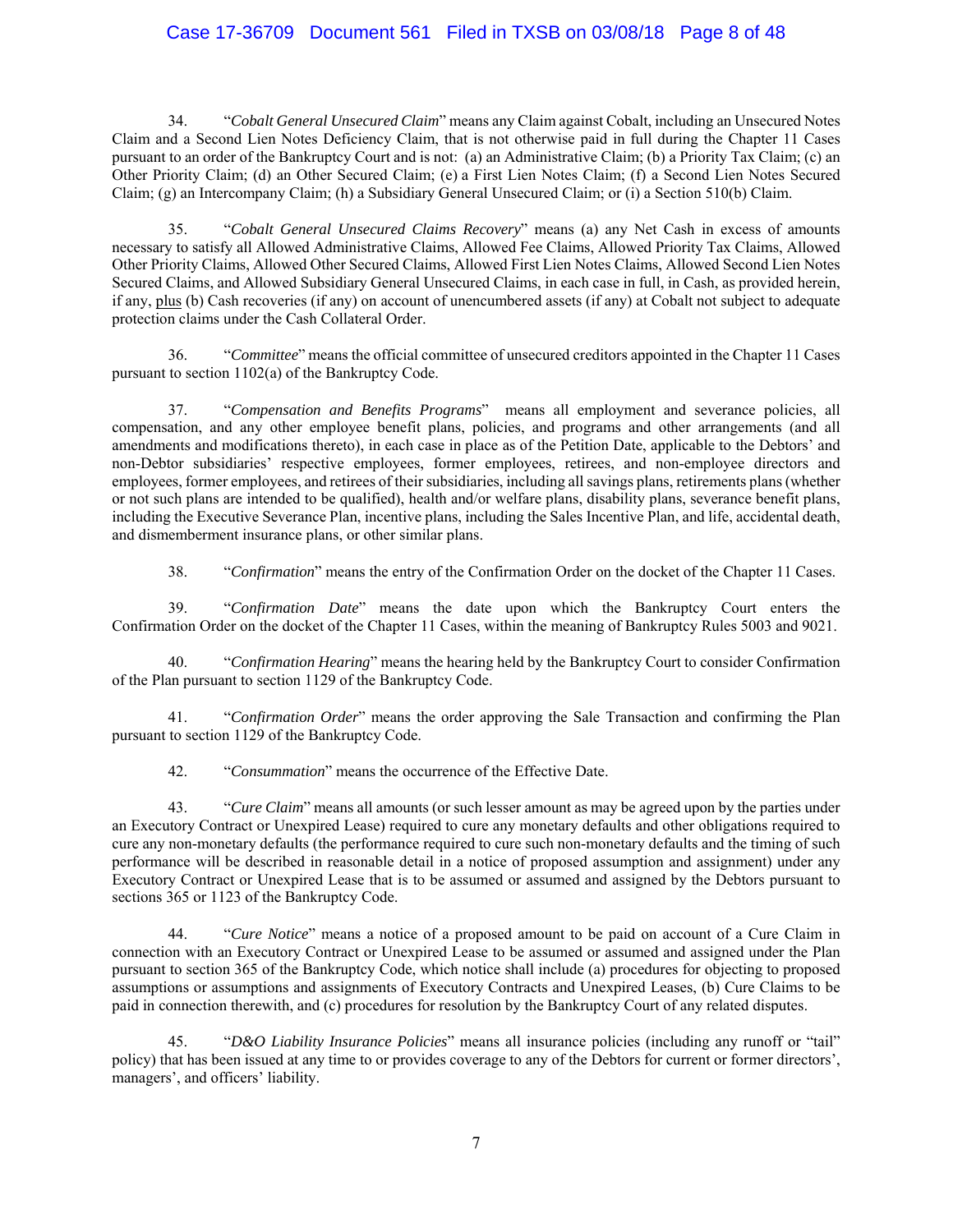## Case 17-36709 Document 561 Filed in TXSB on 03/08/18 Page 9 of 48

46. "*Debtors*" means, collectively: Cobalt; Cobalt International Energy GP, LLC; Cobalt International Energy, L.P.; Cobalt GOM LLC; Cobalt GOM # 1 LLC; and Cobalt GOM # 2 LLC, the debtors and debtors in possession in the Chapter 11 Cases.

47. "*Disallowed*" means, with respect to any Claim, a Claim or any portion thereof that (a) has been disallowed by a Final Order, (b) is set forth on the applicable Schedule or Schedules as zero or as contingent, disputed, or unliquidated and as to which no Proof of Claim or request for payment of an Administrative Claim has been timely filed or deemed timely filed with the Bankruptcy Court pursuant to either the Bankruptcy Code or any Final Order of the Bankruptcy Court or otherwise deemed timely filed under applicable law or this Plan, (c) is not set forth on the applicable Schedule or Schedules and as to which no Proof of Claim or request for payment of an Administrative Claim has been timely filed or deemed timely filed with the Court pursuant to either the Bankruptcy Code or any Final Order of the Bankruptcy Court or otherwise deemed timely filed under applicable law or this Plan, (d) has been waived or withdrawn by agreement of the applicable Debtor and the holder thereof, or (e) has been waived or withdrawn by the holder thereof.

48. "*Disclosure Statement*" means the *Disclosure Statement for the Joint Chapter 11 Plan of Cobalt International Energy, Inc. and its Debtor Affiliates*, dated as of January 23, 2018, as may be amended, modified, or supplemented from time to time, including all exhibits and schedules thereto and references therein that relate to the Plan, that is prepared and distributed in accordance with the Bankruptcy Code, the Bankruptcy Rules, and any other applicable law.

49. "*Disputed*" means a Claim that is not yet Allowed.

50. "*Disputed Claims Reserve*" means an appropriate reserve, to be determined by the Debtors in consultation with the First Lien Ad Hoc Group, the First Lien Indenture Trustee, the Second Lien Ad Hoc Group, the Second Lien Indenture Trustee, the Unsecured Notes Ad Hoc Committee, and the Committee, unless otherwise ordered by the Bankruptcy Court, for distribution on account of Disputed Claims that are not Assumed Liabilities and that are subsequently Allowed after the Effective Date.

51. "*Disputed Claims Reserve Amount*" means the amount of assets determined by the Debtors that would likely have been distributed to the holders of all applicable Disputed Claims as if such Disputed Claims had been Allowed Claims on the Effective Date, with the amount of such Allowed Claims to be determined, solely for the purposes of establishing reserves and for maximum distribution purposes, to be (a) the lesser of (i) the asserted amount of each Disputed Claim against the Debtors as set forth on the applicable Schedule or Schedules or, if and solely to the extent a non-duplicative Proof of Claim was filed in an asserted amount greater than the scheduled amount, the asserted amount filed with the Bankruptcy Court as set forth in such non-duplicative Proof of Claim or as provided by the parties to the Debtors as further information with respect to the Proof of Claim, and (ii) the amount, if any, estimated by the Bankruptcy Court pursuant to section 502(c) of the Bankruptcy Code or ordered by other order of the Bankruptcy Court, or (b) the amount otherwise agreed to by Debtors and the holder of such Disputed or unliquidated Claim for reserve purposes.

52. "*Distribution Record Date*" means the date for determining which holders of Claims or Interests are eligible to receive distributions hereunder and shall be the Confirmation Date or such other date as designated in a Final Order of the Bankruptcy Court; *provided* that the distribution record date for (a) the First Lien Notes Claims shall be a date agreed upon by the Debtors, counsel to the First Lien Ad Hoc Group, and the First Lien Indenture Trustee, (b) the Second Liens Notes Claims shall be a date agreed upon by the Debtors, counsel to the Second Lien Ad Hoc Group, and the Second Lien Indenture Trustee, and (c) the Unsecured Notes Claims shall be a date agreed upon by the Debtors, counsel to the Unsecured Notes Ad Hoc Committee, the 3.125% Senior Notes Indenture Trustee, and the 2.625% Senior Notes Indenture Trustee, as applicable.

53. "*DTC*" means Depository Trust Company.

54. "*Effective Date*" means the date that is the first Business Day after the Confirmation Date on which (a) no stay of the Confirmation Order is in effect; (b) all conditions precedent specified in **Error! Reference source not found.** have been satisfied or waived (in accordance with Article IX.B); and (c) the Plan is declared effective.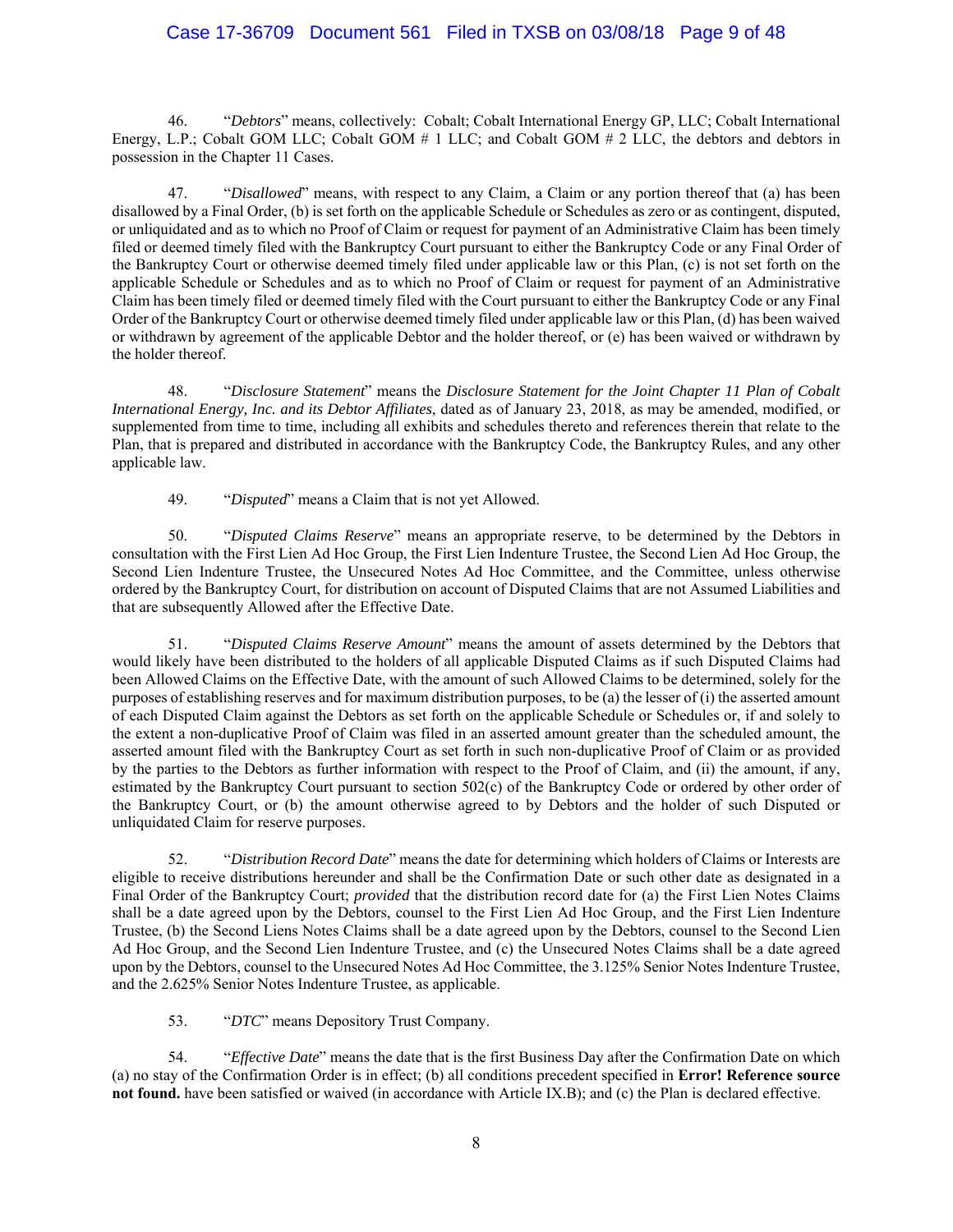## Case 17-36709 Document 561 Filed in TXSB on 03/08/18 Page 10 of 48

55. "*Entity*" shall have the meaning set forth in section 101(15) of the Bankruptcy Code.

56. "*Estate*" means, as to each Debtor, the estate created for the Debtor in its Chapter 11 Case pursuant to section 541 of the Bankruptcy Code.

57. "*Excluded Assets*" means any asset of the Debtors that is not acquired by the Purchaser pursuant to the Sale Transaction Documentation.

58. "*Exculpated Parties*" means, collectively, and in each case in its capacity as such: (a) the Debtors; (b) the Plan Administrator; (c) the Committee and any other official committees appointed in the Chapter 11 Cases and each of their respective members; and (d) with respect to each of the foregoing, such Entity and its current and former Affiliates, and such Entity's and its current and former Affiliates' current and former equity holders, subsidiaries, officers, directors, managers, principals, members, employees, agents, advisory board members, financial advisors, partners, attorneys, accountants, investment bankers, consultants, representatives, and other professionals, each in their capacity as such.

59. "*Executive Severance Plan*" means the *Cobalt International Energy, Inc. Amended and Restated Executive Severance and Change in Control Benefit Plan*, dated as of July 28, 2016.

60. "*Executory Contract*" means a contract to which one or more of the Debtors is a party that is subject to assumption or rejection under sections 365 or 1123 of the Bankruptcy Code.

61. "*Federal Judgment Rate*" means the federal judgment rate in effect as of the Petition Date, compounded annually.

62. "*Fee Claim*" means a Claim for Accrued Professional Compensation.

63. "*File*," "*Filed*," or "*Filing*" means file, filed, or filing in the Chapter 11 Cases with the Bankruptcy Court or, with respect to the filing of a Proof of Claim or Proof of Interest, the Notice and Claims Agent.

64. "*Final Order*" means, as applicable, an order or judgment of the Bankruptcy Court or other court of competent jurisdiction with respect to the relevant subject matter, which has not been reversed, stayed, modified, or amended, and as to which the time to appeal or seek certiorari has expired and no appeal or petition for certiorari has been timely taken, or as to which any appeal that has been taken or any petition for certiorari that has been or may be Filed has been resolved by the highest court to which the order or judgment was appealed or from which certiorari was sought; *provided* that the possibility that a motion under Rule 60 of the Federal Rules of Civil Procedure, or any analogous rule under the Bankruptcy Rules, may be filed relating to such order, shall not cause an order not to be a Final Order.

65. "*First Lien Ad Hoc Group*" means the ad hoc group of First Lien Noteholders represented by Weil, Gotshal & Manges LLP and PJT Partners Inc.

66. "*First Lien Indenture*" means that certain Indenture, dated as of December 6, 2016, as amended, modified, or supplemented from time to time, by and between Cobalt, as issuer, the First Lien Indenture Trustee, and certain of the Debtors, as guarantors.

67. "*First Lien Indenture Trustee"* means Wilmington Trust, National Association, in its capacity as indenture trustee and collateral agent under the First Lien Indenture, and any successor thereto.

68. "*First Lien Noteholders*" means holders of the First Lien Notes.

69. "*First Lien Notes*" means those certain 10.75% first lien senior secured notes due 2021, issued by Cobalt pursuant to the First Lien Indenture.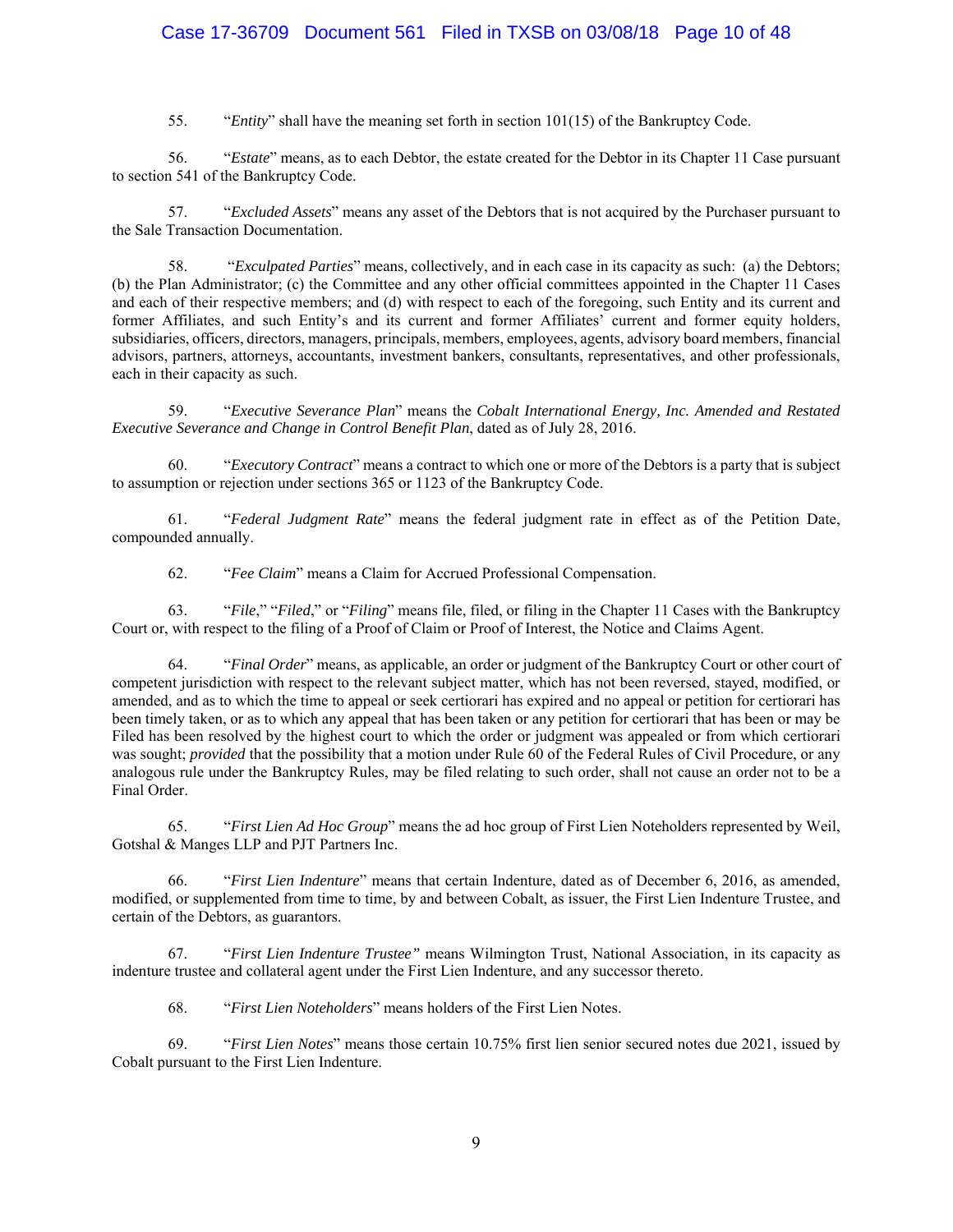## Case 17-36709 Document 561 Filed in TXSB on 03/08/18 Page 11 of 48

70. "*First Lien Notes Claims*" means any Claim arising under, derived from, or based upon the First Lien Notes and the First Lien Indenture, and the Cash Collateral Order.

71. "*General Unsecured Claims*" means, collectively, the Subsidiary General Unsecured Claims and the Cobalt General Unsecured Claims.

72. "*Governmental Bar Date*" means the date established by the Bankruptcy Court by which Proofs of Claim of Governmental Units must be Filed.

73. "*Governmental Unit*" shall have the meaning set forth in section 101(27) of the Bankruptcy Code.

74. "*Impaired*" means, with respect to a Class of Claims or Interests, a Class of Claims or Interests that is not Unimpaired.

75. "*Intercompany Claim*" means any Claim against a Debtor held by another Debtor or a non-Debtor subsidiary.

76. "*Intercompany Interest*" means, other than an Interest in Cobalt, an Interest in one Debtor held by another Debtor or a Debtor's Affiliate.

77. "*Intercreditor Agreement*" means that certain Intercreditor Agreement, dated as of December 6, 2016, by and among Wilmington Trust, National Association, as collateral agent, the First Lien Indenture Trustee, the Second Lien Indenture Trustee, Cobalt, and each of the Debtor guarantors party thereto, as amended, restated, or otherwise supplemented from time to time.

78. "*Interests*" means any interest, equity, or share in the Debtors, including all options, warrants, or other rights to obtain such an interest or share in such Debtor, whether or not certificated, transferable, preferred, common, voting, or denominated "stock" or a similar security, including any Claim subject to subordination under section 510(b) of the Bankruptcy Code arising therefrom.

79. "*Interim Compensation Order*" means that certain order entered by the Bankruptcy Court establishing procedures for the compensation of Professionals.

80. "*Judicial Code*" means title 28 of the United States Code, 28 U.S.C. §§ 1–4001.

81. "*Lien*" shall have the meaning set forth in section 101(37) of the Bankruptcy Code.

82. "*Net Cash*" means the Debtors' Cash or Cash equivalents on hand (including any Cash, securities, other Sale Transaction Proceeds, any Cash proceeds of the collateral of the First Lien Noteholders and Second Lien Noteholders, or any Cash proceeds from the Sonangol Settlement ultimately received by the Debtors) less any Cash or Cash equivalents to be paid or reserved pursuant to and in accordance with the Plan on account of the Wind Down Budget or otherwise, but excluding Cash recoveries (if any) on account of unencumbered assets (if any) not subject to adequate protection claims (if any) under the Cash Collateral Order.

83. "*Notice and Claims Agent*" means Kurtzman Carson Consultants LLC.

84. *"Order"* means an order of the Bankruptcy Court.

85. "*Ordinary Course Professionals*" shall mean the various attorneys, accountants, auditors, and other professionals the Debtors employ in the ordinary course of their business and retained by the Debtors pursuant to the Ordinary Course Professionals Order.

86. "*Ordinary Course Professionals Order*" shall mean that certain order entered by the Bankruptcy Court establishing the procedures for retaining the Ordinary Course Professionals.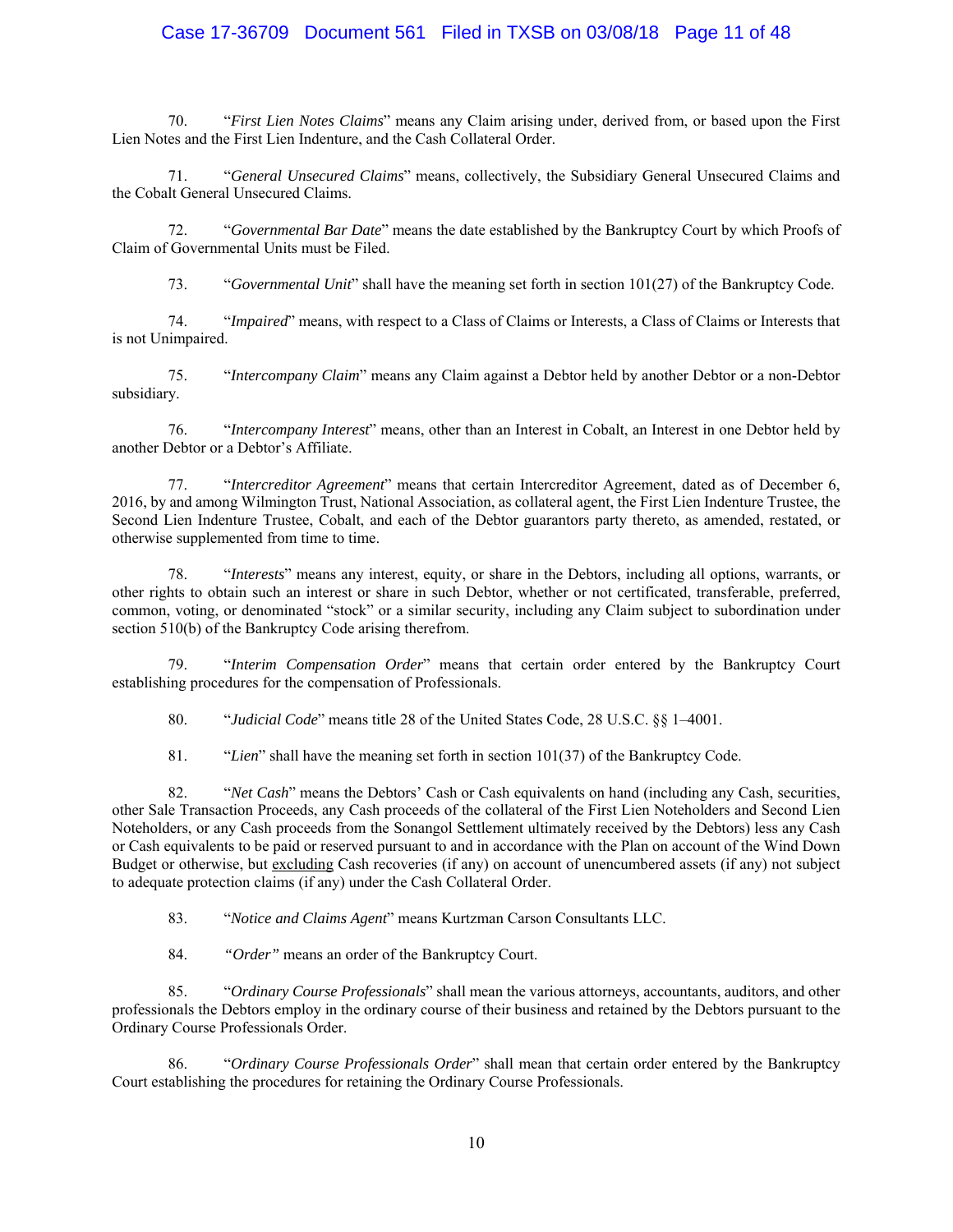## Case 17-36709 Document 561 Filed in TXSB on 03/08/18 Page 12 of 48

87. "*Other Priority Claim*" means any allowed Claim against any Debtor entitled to priority in right of payment under section 507(a) of the Bankruptcy Code, other than: (a) an Administrative Claim; or (b) a Priority Tax Claim, to the extent such Claim has not already been paid during the Chapter 11 Cases.

88. "*Other Secured Claim*" means any Secured Claim against any Debtor that is not a First Lien Notes Claim or a Second Lien Notes Secured Claim.

89. "*Person*" shall have the meaning set forth in section 101(41) of the Bankruptcy Code.

90. "*Petition Date*" means December 14, 2017, the date on which the Debtors commenced the Chapter 11 Cases.

91. "*Plan*" shall have the meaning set forth in the preamble.

92. "*Plan Administrator*" means the Entity selected by the Debtors, in consultation with the Committee, the Second Lien Ad Hoc Group, and the Second Lien Indenture Trustee. For the avoidance of doubt, all costs, liabilities, and expenses reasonably incurred by the Plan Administrator, and any personnel employed by the Plan Administrator in the performance of the Plan Administrator's duties, shall be paid from the Plan Administrator Assets.

93. "*Plan Administrator Assets*" means, on the Effective Date, all assets of the Estates, including interests in non-Debtor subsidiaries, vested in the Plan Administrator, and, thereafter, all assets held from time to time by the Plan Administrator.

94. "*Plan Supplement*" means the compilation of documents and forms of documents, schedules, and exhibits to the Plan, to be Filed at least seven (7) days prior to the Voting Deadline, as amended, supplemented, or otherwise modified from time to time in accordance with the terms hereof, the Bankruptcy Code, and the Bankruptcy Rules, including: (a) a list of Executory Contracts and Unexpired Leases to be assumed or assumed and assigned pursuant to the Plan, and as may be amended by the Debtors in accordance with the Plan prior to the Effective Date; (b) a schedule of the Retained Causes of Action; (c) identification and compensation of the Plan Administrator; (d) the amount of the Disputed Claims Reserve Amount; and (e) a summary of the Wind Down Budget, subject to appropriate confidentiality protections.

95. "*Priority Claims*" means Priority Tax Claims and Other Priority Claims.

96. "*Priority Tax Claim*" means any Claim of a Governmental Unit of the kind specified in section 507(a)(8) of the Bankruptcy Code.

97. "*Pro Rata*" means the proportion that an Allowed Claim or Allowed Interest in a particular Class bears to the aggregate amount of Allowed Claims or Allowed Interests in that respective Class, or the proportion that Allowed Claims or Allowed Interests in a particular Class bear to the aggregate amount of Allowed Claims or Allowed Interests in a particular Class and other Classes entitled to share in the same recovery as such Allowed Claim or Allowed interests under the Plan.

98. "*Professional*" means an Entity employed pursuant to a Bankruptcy Court order in accordance with sections 327 or 1103 of the Bankruptcy Code and to be compensated for services rendered before or on the Confirmation Date, pursuant to sections 327, 328, 329, 330, or 331 of the Bankruptcy Code.

99. "*Professional Fee Escrow*" means an interest-bearing escrow account to hold an amount of Cash equal to the Professional Fee Escrow Amount funded by the Debtors as soon as reasonably practicable after the Confirmation Date and no later than the Effective Date solely for the purpose of paying all remaining Allowed and unpaid Fee Claims. Such Cash shall remain subject to the jurisdiction of the Bankruptcy Court.

100. "*Professional Fee Escrow Amount*" means the aggregate unpaid Fee Claims through the Confirmation Date as estimated in accordance with Article II.B.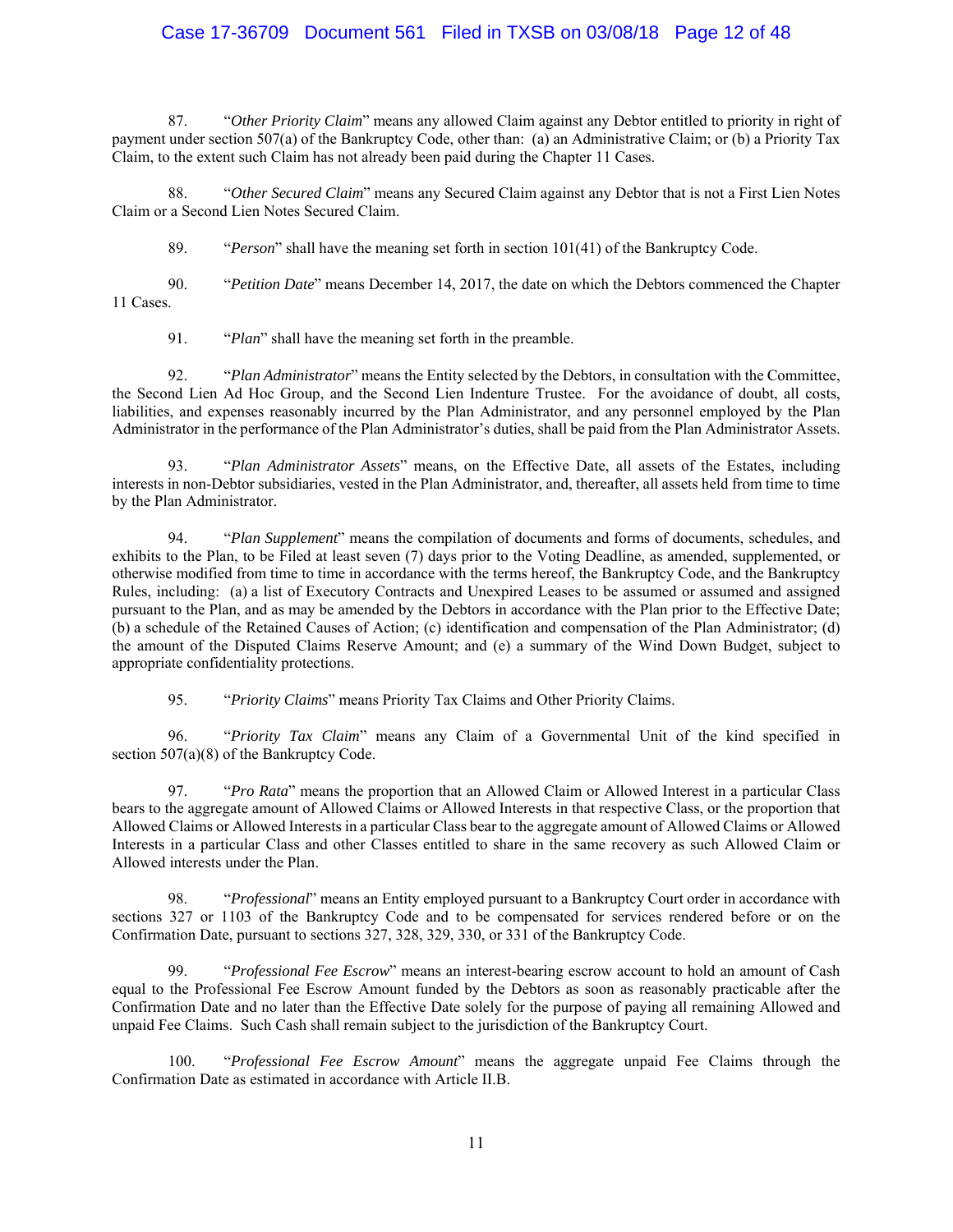## Case 17-36709 Document 561 Filed in TXSB on 03/08/18 Page 13 of 48

101. "*Proof of Claim*" means a proof of Claim Filed against any of the Debtors in the Chapter 11 Cases.

102. "*Proof of Interest*" means a proof of Interest Filed against any of the Debtors in the Chapter 11 Cases.

103. "*Purchaser*" means one or more Entities in its or their respective capacities as a purchaser or purchasers under the Sale Transaction Documentation.

104. "*Reinstated*" or "*Reinstatement*" means, with respect to Claims and Interests, the treatment provided for in section 1124 of the Bankruptcy Code.

105. "*Released Party*" means each of the following, solely in its capacity as such: (a) the First Lien Noteholders; (b) the First Lien Ad Hoc Group; (c) the Second Lien Noteholders; (d) the Second Lien Ad Hoc Group; (e) the Unsecured Noteholders; (f) the Unsecured Notes Ad Hoc Committee; (g) the First Lien Indenture Trustee; (h) the Second Lien Indenture Trustee; (i) the 2.625% Senior Notes Indenture Trustee; (j) the 3.125% Senior Notes Indenture Trustee; (k) the Committee and its members; and (l) with respect to each of the Debtors and each of the foregoing entities in clauses (a) through (k), such Entity and its current and former Affiliates and subsidiaries, and such Entities' and their current and former Affiliates' and subsidiaries' current and former directors, managers, officers, equity holders (regardless of whether such interests are held directly or indirectly), predecessors, successors, and assigns, subsidiaries, and each of their respective current and former equity holders, officers, directors, managers, principals, members, employees, agents, advisory board members, financial advisors, partners, attorneys, accountants, investment bankers, consultants, representatives, and other professionals; *provided* that any holder of a Claim or Interest that opts out or otherwise objects to the releases in the Plan shall not be a "Released Party."

106. "*Releasing Party*" means each of the following, solely in its capacity as such: (a) the First Lien Noteholders; (b) the First Lien Ad Hoc Group; (c) the Second Lien Noteholders; (d) the Second Lien Ad Hoc Group; (e) the Unsecured Noteholders; (f) the Unsecured Notes Ad Hoc Committee; (g) the First Lien Indenture Trustee; (h) the Second Lien Indenture Trustee; (i) the 2.625% Senior Notes Indenture Trustee; (j) the 3.125% Senior Notes Indenture Trustee; (k) the Committee and its members; (l) all holders of Claims, (m) all holders of Interests, and (n) with respect to each of the Debtors and each of the foregoing entities in clauses (a) through (m), such Entity and its current and former Affiliates and subsidiaries, and such Entities' and their current and former Affiliates' and subsidiaries' current and former directors, managers, officers, equity holders (regardless of whether such interests are held directly or indirectly), predecessors, successors, and assigns, subsidiaries, and each of their respective current and former equity holders, officers, directors, managers, principals, members, employees, agents, advisory board members, financial advisors, partners, attorneys, accountants, investment bankers, consultants, representatives, and other professionals; *provided* that any holder of a Claim or Interest that opts out or otherwise objects to the releases in the Plan shall not be a "Releasing Party."

107. "*Restructuring Transactions*" shall have the meaning set forth in Article IV.B.

108. "*Retained Causes of Action*" means all claims and Causes of Action of the Debtors identified in the Plan Supplement.

109. "*Sales Incentive Plan*" means the *Cobalt International Energy, Inc. Sales Incentive Plan*, dated as of November 13, 2017.

110. "*Sale Transaction*" means, collectively, one or more sales of any or all of the Debtors' assets or equity interests in the Debtors or one or more of its direct and indirect subsidiaries (or any successor entities thereof) pursuant to this Plan.

111. "*Sale Transaction Documentation*" means one or more asset purchase agreements and related documents, pursuant to which the Debtors will effectuate the Sale Transaction (if any).

112. "*Sale Transaction Proceeds*" means any Cash, Cash equivalents, or securities that are proceeds from a Sale Transaction.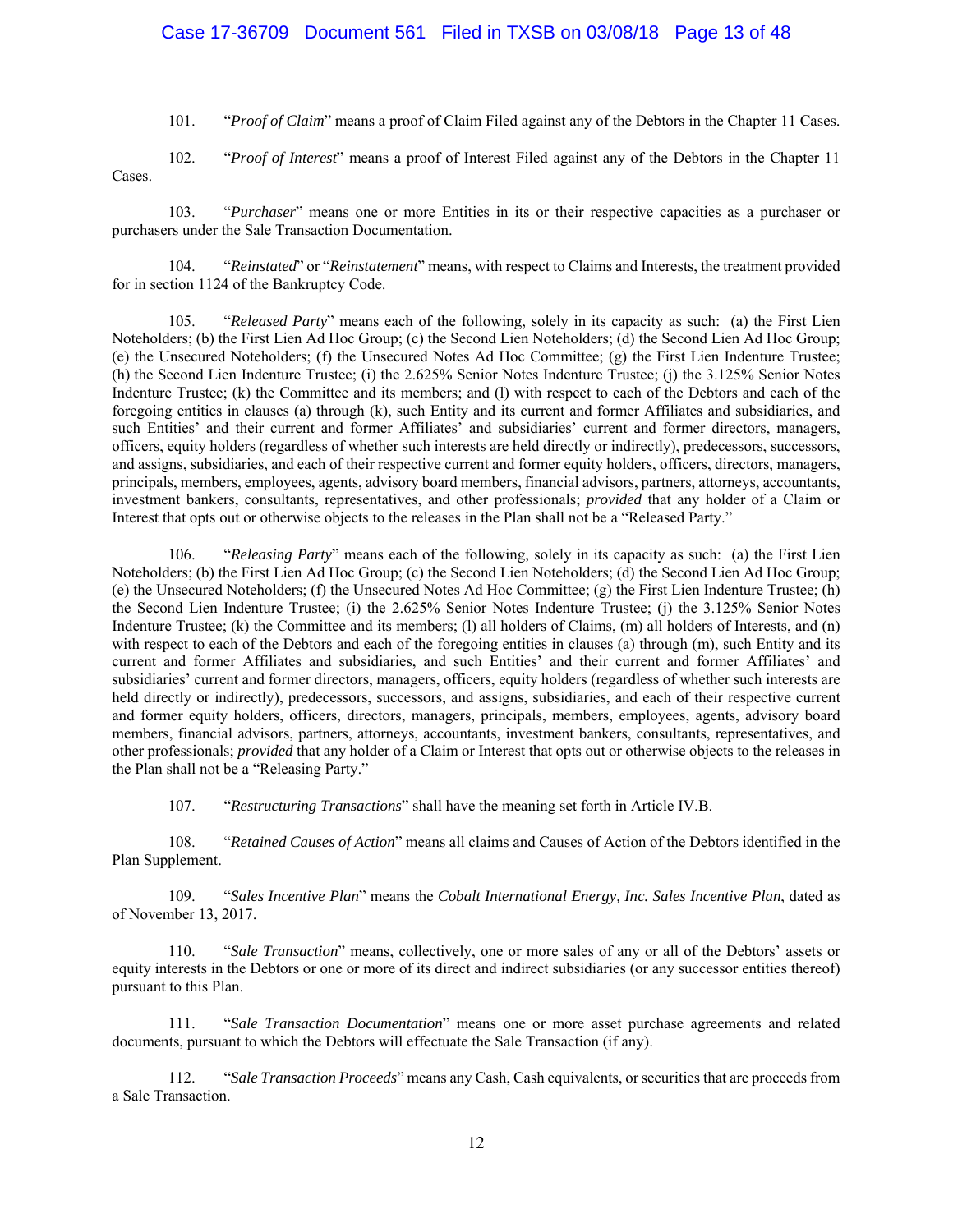## Case 17-36709 Document 561 Filed in TXSB on 03/08/18 Page 14 of 48

113. "*Schedules*" means, collectively, the schedules of assets and liabilities, schedules of Executory Contracts and Unexpired Leases, and statements of financial affairs Filed by the Debtors pursuant to section 521 of the Bankruptcy Code and in substantial accordance with the Official Bankruptcy Forms, as the same may have been amended, modified, or supplemented from time to time.

114. "*SEC*" means the United States Securities and Exchange Commission.

115. "*Second Lien Ad Hoc Group*" means the ad hoc group of Second Lien Noteholders represented by Akin Gump Strauss Hauer & Feld LLP.

116. "*Second Lien Indenture*" means that certain Indenture, dated as of December 6, 2016, as amended, modified, or supplemented from time to time, by and between Cobalt, as issuer, the Second Lien Indenture Trustee, and certain of the Debtors, as guarantors.

117. "*Second Lien Indenture Trustee"* means U.S. Bank National Association, in its capacity as indenture trustee, collateral agent, registrar, paying agent, transfer agent, and custodian under the Second Lien Indenture, and any successor thereto.

118. "*Second Lien Noteholder*s" means holders of Second Lien Notes.

119. "*Second Lien Notes*" means those certain 7.75% second lien notes due 2023, issued by Cobalt pursuant to the Second Lien Indenture.

120. "*Second Lien Notes Claims*" means any Claim arising under, derived from, or based upon the Second Lien Notes and the Second Lien Indenture, which shall be Allowed in the amount of \$934,732,000.00 less \$1,900,000.00 negotiated in connection with the Sale Transaction for the Debtors' Heidelberg assets, plus accrued interest and all other fees, costs, expenses, premiums, and other amounts provided for under the Second Lien Indenture, in each case to the extent Allowed, including under section 506 of the Bankruptcy Code.

121. "*Second Lien Notes Deficiency Claim*" means the portion of the Second Lien Notes Claim constituting a general unsecured claim under section 506(a) of the Bankruptcy Code.

122. "*Second Lien Notes Secured Claims*" means any Second Lien Notes Claim that is Secured.

123. "*Second Lien Recovery*" means any Net Cash (including proceeds of any Sale Transaction) in excess of amounts necessary to satisfy all Allowed Administrative Claims, Allowed Fee Claims, and Allowed First Lien Notes Claims, in each case in full, in Cash, as provided herein.

124. "*Section 510(b) Claims*" means any Claim against any Debtor arising from rescission of a purchase or sale of a security of any Debtor or an Affiliate of any Debtor, for damages arising from the purchase or sale of such a security, or for reimbursement or contribution allowed under section 502 of the Bankruptcy Code on account of such a Claim. For the avoidance of doubt, any Claim or Interest derived from, based upon, relating to, or arising under the subject matter of that certain securities litigation styled as *In re Cobalt International Energy, Inc. Securities Litigation*, Civil Action No. H-14-3428 (S.D. Tex.) shall be a Section 510(b) Claim.

125. "*Secured*" means when referring to a Claim, a Claim: (a) secured by a Lien on property in which the applicable Estate has an interest, which Lien is valid, perfected, and enforceable pursuant to applicable law or by reason of a Bankruptcy Court order, or that is subject to setoff pursuant to section 553 of the Bankruptcy Code, to the extent of the value of the creditor's interest in such Estate's interest in such property or to the extent of the amount subject to setoff, as applicable, as determined pursuant to section 506(a) of the Bankruptcy Code; or (b) otherwise Allowed pursuant to the Plan as a Secured Claim.

126. "*Secured Tax Claims*" means any Secured Claim against any Debtor that, absent its secured status, would be entitled to priority in right of payment under section 507(a)(8) of the Bankruptcy Code (determined irrespective of time limitations), including any related Secured Claim for penalties.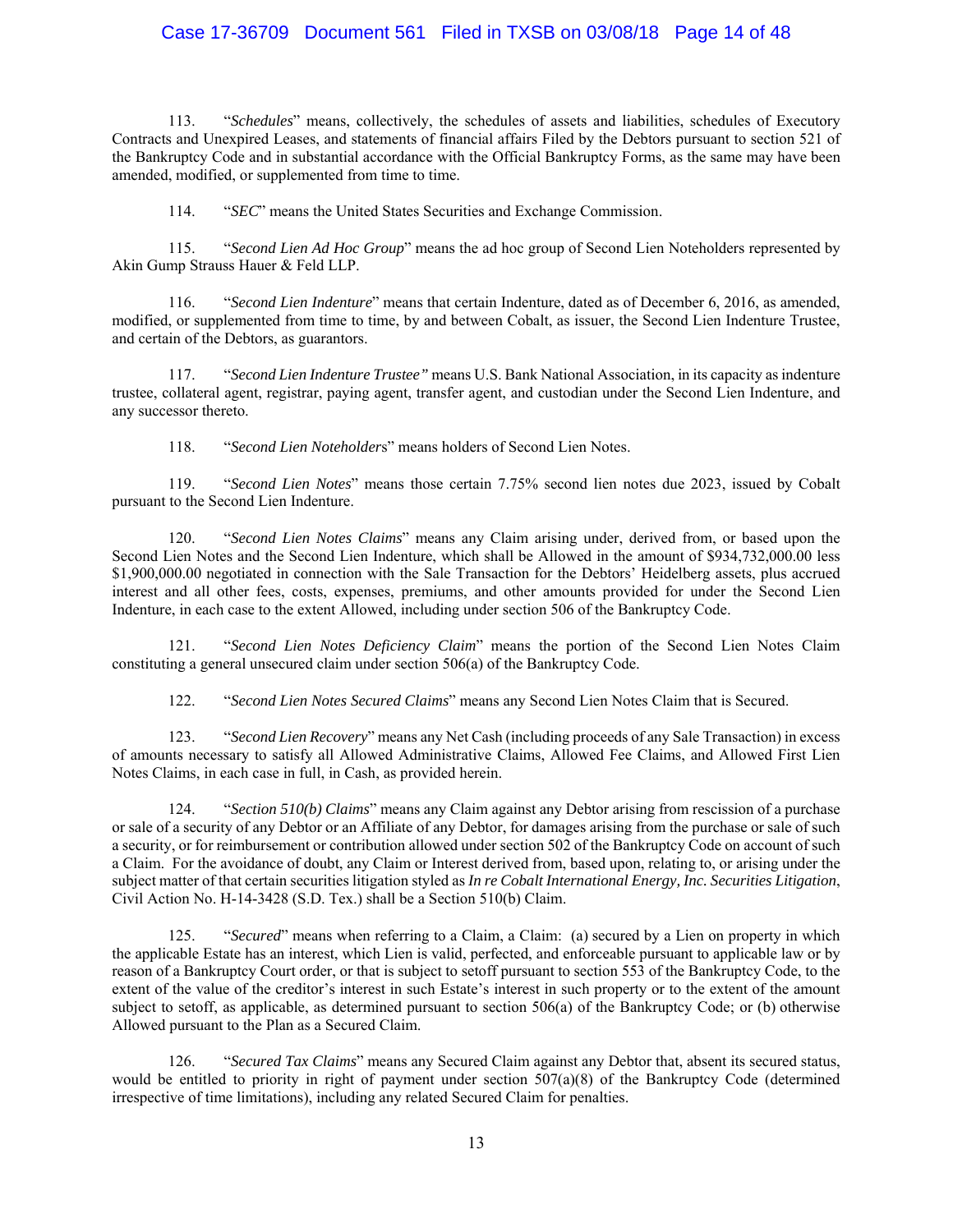## Case 17-36709 Document 561 Filed in TXSB on 03/08/18 Page 15 of 48

127. "*Security*" shall have the meaning set forth in section 101(49) of the Bankruptcy Code.

128. "*Sonangol Settlement*" means the settlement between certain non-Debtor subsidiaries, Sociedade Nacional de Combustíveis de Angola—Empresa Pública, and Sonangol Pesquisa e Produção, S.A as set forth in Exhibit A to the *Order Approving Debtors' Motion for Entry of an Order (I) Authorizing Performance Under Settlement Agreement, (II) Approving Settlement Agreement, and (III) Granting Related Relief* [Docket No. 300].

129. "*Subordinated Claim*" means any Claim that is subject to subordination, including any Claims arising from rescission of a purchase or sale of a Security of any Debtor or an Affiliate of any Debtor, which Security is not an Interest, for damages arising from the purchase or sale of such a Security, or for reimbursement or contribution allowed under Section 502 of the Bankruptcy Code on account of such Claim.

130. "*Subsidiary General Unsecured Claim*" means any Claim against any Debtor other than Cobalt, including a Second Lien Notes Deficiency Claim, that is not otherwise paid in full during the Chapter 11 Cases pursuant to an order of the Bankruptcy Court and is not: (a) an Administrative Claim; (b) a Priority Tax Claim; (c) an Other Priority Claim; (d) an Other Secured Claim; (e) a First Lien Notes Claim; (f) a Second Lien Notes Secured Claim; (g) an Intercompany Claim; (h) a Cobalt General Unsecured Claim; or (i) a Section 510(b) Claim.

131. "*Subsidiary General Unsecured Claims Recovery*" means (a) any Net Cash (including proceeds of any Sale Transaction) in excess of amounts necessary to satisfy all Allowed Administrative Claims, Allowed Fee Claims, Allowed Priority Tax Claims, Allowed Other Priority Claims, Allowed Other Secured Claims, Allowed First Lien Notes Claims, and Allowed Second Lien Notes Secured Claims, in each case in full, in Cash, as provided herein, if any, plus (b) Cash recoveries (if any) on account of unencumbered assets (if any) at the applicable Debtor other than Cobalt not subject to adequate protection claims under the Cash Collateral Order.

132. "*Successful Bidder*" means an Entity whose bid for some or all of the Debtors' assets, which for the avoidance of doubt may include the transaction contemplated under the Plan, is selected by the Debtors and approved by the Bankruptcy Court as the highest and otherwise best bid pursuant to the Bidding Procedures.

133. "*U.S. Trustee*" means the Office of the United States Trustee for the Southern District of Texas.

134. "*Unexpired Lease*" means a lease of nonresidential real property to which one or more of the Debtors is a party that is subject to assumption or rejection under sections 365 or 1123 of the Bankruptcy Code.

135. "*Unimpaired*" means, with respect to a Class of Claims or Interests, a Claim or an Interest that is unimpaired within the meaning of section 1124 of the Bankruptcy Code, including through payment in full in cash.

136. "*Unsecured Notes Ad Hoc Committee*" means the ad hoc committee of Unsecured Noteholders represented by Milbank, Tweed, Hadley &McCloy LLP.

137. "*Unsecured Notes Claim*" means any Claim derived from or based upon the Unsecured Notes or the Unsecured Notes Indentures.

138. "*Unsecured Notes*" means, collectively, the 2.625% Senior Notes and the 3.125% Senior Notes.

139. "*Unsecured Noteholders*" means the holders of the Unsecured Notes.

140. "*Unsecured Notes Indentures*" means, collectively, the 2.625% Senior Notes Indenture and the 3.125% Senior Notes Indenture.

141. "*Voting Deadline*" means March 28, 2018 at 4:00 p.m., prevailing Central Time.

142. "*Wind Down Budget*" means the budget for the reasonable activities and expenses to be incurred in winding down the Chapter 11 Cases and administering the Excluded Assets, which shall be subject to appropriate confidentiality protections.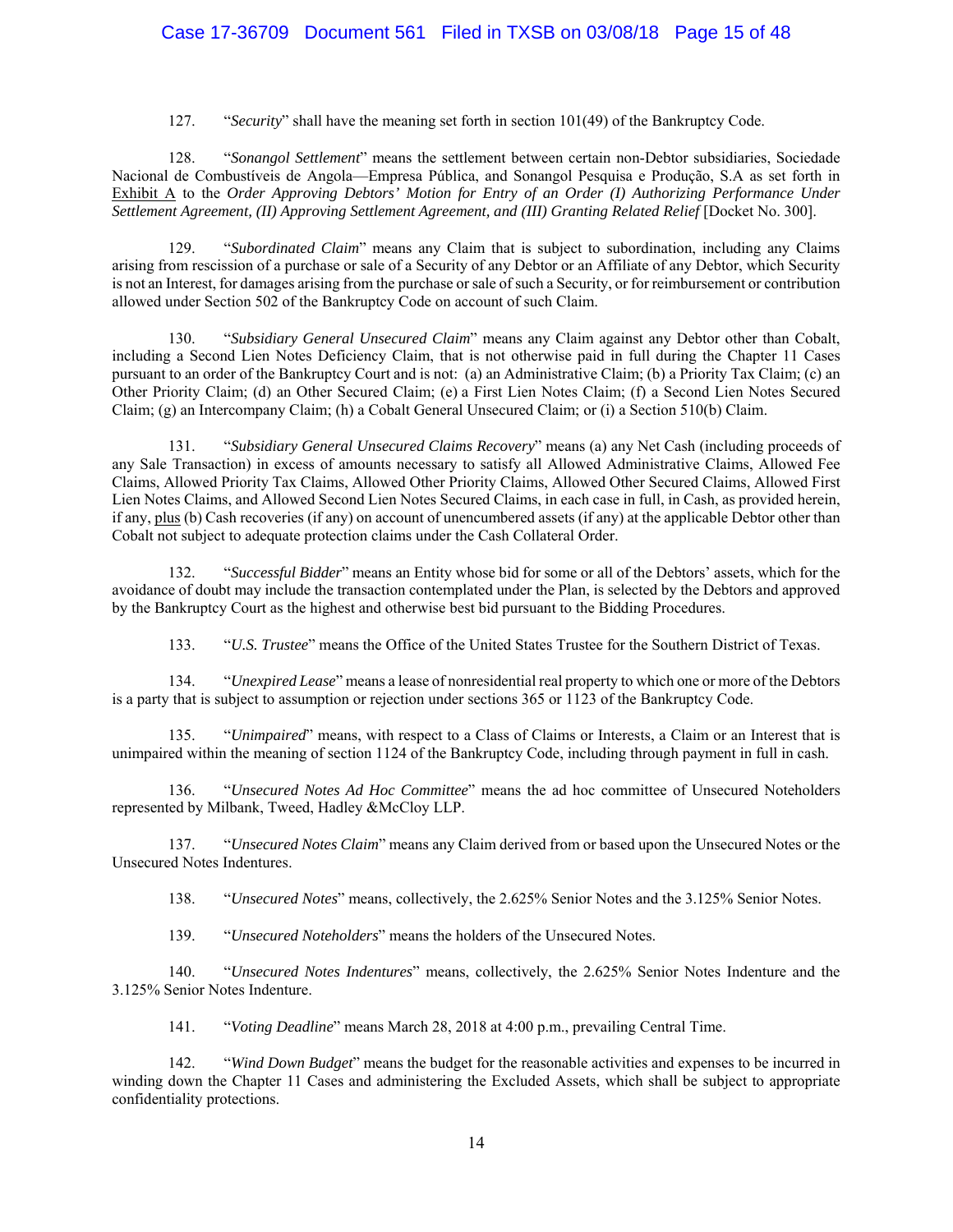#### B. *Rules of Interpretation*

For purposes herein: (1) in the appropriate context, each term, whether stated in the singular or the plural, shall include both the singular and the plural, and pronouns stated in the masculine, feminine, or neuter gender shall include the masculine, feminine, and the neuter gender; (2) except as otherwise provided, any reference herein to a contract, lease, instrument, release, indenture, or other agreement or document being in a particular form or on particular terms and conditions means that the referenced document shall be substantially in that form or substantially on those terms and conditions; (3) except as otherwise provided, any reference herein to an existing document or exhibit having been Filed or to be Filed shall mean that document or exhibit, as it may thereafter be amended, restated, supplemented, or otherwise modified in accordance with the terms of the Plan; (4) unless otherwise specified, all references herein to "Articles" are references to Articles of the Plan or hereto; (5) unless otherwise stated, the words "herein," "hereof," and ''hereto'' refer to the Plan in its entirety rather than to a particular portion of the Plan; (6) captions and headings to Articles are inserted for convenience of reference only and are not intended to be a part of or to affect the interpretation hereof; (7) the words "include" and "including," and variations thereof, shall not be deemed to be terms of limitation, and shall be deemed to be followed by the words "without limitation;" (8) the rules of construction set forth in section 102 of the Bankruptcy Code shall apply; (9) any term used in capitalized form herein that is not otherwise defined but that is used in the Bankruptcy Code or the Bankruptcy Rules shall have the meaning assigned to that term in the Bankruptcy Code or the Bankruptcy Rules, as the case may be; (10) any docket number references in the Plan shall refer to the docket number of any document Filed with the Bankruptcy Court in the Chapter 11 Cases; (11) references to "Proofs of Claim," "Holders of Claims," "Disputed Claims," and the like shall include "Proofs of Interest," "Holders of Interests," "Disputed Interests," and the like, as applicable; (12) references to "shareholders," "directors," and/or "officers" shall also include "members" and/or "managers," as applicable, as such terms are defined under the applicable state limited liability company laws; (13) any effectuating provisions may be interpreted by the Debtors in such a manner that is consistent with the overall purpose and intent of the Plan all without further notice to or action, Order, or approval of the Bankruptcy Court or any other Entity; (14) except as otherwise provided, any references to the Effective Date shall mean the Effective Date or as soon as reasonably practicable thereafter; and (15) references to docket numbers are references to the docket numbers of documents filed in the Chapter 11 Cases under the Bankruptcy Court's CM/ECF system.

#### C. *Computation of Time*

Unless otherwise specifically stated herein, the provisions of Bankruptcy Rule 9006(a) shall apply in computing any period of time prescribed or allowed herein. If the date on which a transaction may occur pursuant to the Plan shall occur on a day that is not a Business Day, then such transaction shall instead occur on the next succeeding Business Day.

### D. *Governing Law*

Unless a rule of law or procedure is supplied by federal law (including the Bankruptcy Code and Bankruptcy Rules) or unless otherwise specifically stated herein, the laws of the State of New York, without giving effect to the principles of conflict of laws, shall govern the rights, obligations, construction, and implementation of the Plan, any agreements, documents, instruments, or contracts executed or entered into in connection with the Plan (except as otherwise set forth in those agreements, in which case the governing law of such agreement shall control).

#### E. *Reference to Monetary Figures*

All references in the Plan to monetary figures shall refer to currency of the United States of America, unless otherwise expressly provided herein.

#### F. *Controlling Document*

In the event of an inconsistency between the Plan and the Disclosure Statement, the terms of the Plan shall control in all respects. In the event of an inconsistency between the Plan and the Plan Supplement, the terms of the Plan shall control. In the event of an inconsistency between the Confirmation Order and the Plan, the Confirmation Order shall control.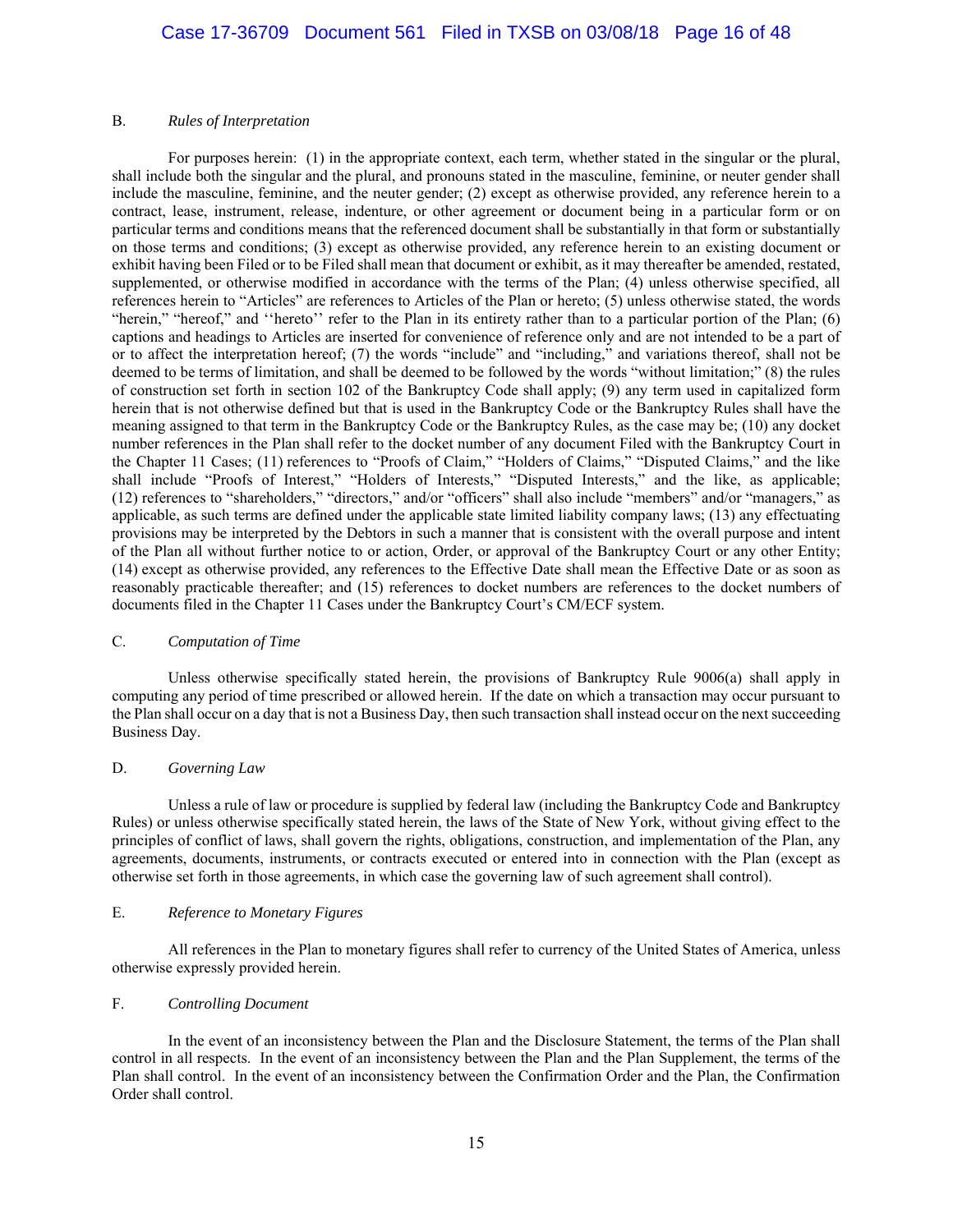### **ARTICLE II. ADMINISTRATIVE CLAIMS AND PRIORITY CLAIMS**

In accordance with section  $1123(a)(1)$  of the Bankruptcy Code, Administrative Claims and Priority Tax Claims have not been classified and, thus, are excluded from the Classes of Claims and Interests set forth in Article III hereof.

#### A. *Administrative Claims*

Except with respect to Administrative Claims that are Fee Claims and except to the extent that an Administrative Claim has already been paid during the Chapter 11 Cases or a holder of an Allowed Administrative Claim and the applicable Debtor(s) agree to less favorable treatment, each holder of an Allowed Administrative Claim shall be paid in full in Cash on the unpaid portion of its Allowed Administrative Claim on the latest of: (a) on or as soon as reasonably practicable after the Effective Date if such Administrative Claim is Allowed as of the Effective Date; (b) on or as soon as reasonably practicable after the date such Administrative Claim is Allowed; and (c) the date such Allowed Administrative Claim becomes due and payable, or as soon thereafter as is reasonably practicable; *provided* that Allowed Administrative Claims that arise in the ordinary course of the Debtors' businesses, including Claims held by Governmental Units for taxes incurred by the Debtors following the Petition Date (in accordance with section 503(b)(1)(D) of the Bankruptcy Code), shall be paid in the ordinary course of business in accordance with applicable law and the terms and subject to the conditions of any agreements governing, instruments evidencing, or other documents relating to such transactions; *provided* that any Administrative Claim that has been assumed by the Purchaser pursuant to the Sale Transaction Documentation shall not be an obligation of the Debtors. Notwithstanding the foregoing, no request for payment of an Administrative Claim need be Filed with respect to an Administrative Claim previously Allowed by Final Order.

Except as otherwise provided in this Article II.A and except with respect to Administrative Claims that are Fee Claims, requests for payment of Allowed Administrative Claims must be Filed and served on the Debtors pursuant to the procedures specified in the Confirmation Order and the notice of entry of the Confirmation Order no later than the Administrative Claims Bar Date. Holders of Administrative Claims that are required to, but do not, File and serve a request for payment of such Administrative Claims by such date shall be forever barred, estopped, and enjoined from asserting such Administrative Claims against the Debtors or their property and such Administrative Claims shall be deemed discharged as of the Effective Date. Objections to such requests, if any, must be Filed and served on the requesting party by the Administrative Claims Objection Bar Date.

#### B. *Professional Compensation*

#### 1. Professional Fee Escrow

As soon as reasonably practicable after the Confirmation Date and no later than the Effective Date, the Debtors shall establish the Professional Fee Escrow. The Debtors shall fund the Professional Fee Escrow with Cash equal to the Professional Fee Escrow Amount. The Professional Fee Escrow shall be funded no later than the Effective Date and maintained in trust for the Professionals and shall not be considered property of the Debtors' Estates or the Plan Administrator; *provided* that the Estates shall have a reversionary interest in the excess amount, if any, remaining in the Professional Fee Escrow Account when all such Allowed amounts owing to Professionals have been paid in full, and any remaining amount in the Professional Fee Escrow Account shall promptly be transferred to the Estates and shall be distributed by the Plan Administrator in accordance with the Plan without any further action or order of the Bankruptcy Court.

#### 2. Final Fee Applications and Payment of Fee Claims

All final requests for payment of Fee Claims incurred during the period from the Petition Date through the Confirmation Date, shall be Filed no later than the first Business Day that is 45 days following the Effective Date. All Entities' respective rights (if any) to object to allowance or payment of all or any portion of any Fee Claims shall be preserved. After notice and a hearing in accordance with the procedures established by the Bankruptcy Code, Bankruptcy Rules and prior Bankruptcy Court orders, the Allowed amounts of such Fee Claims shall be determined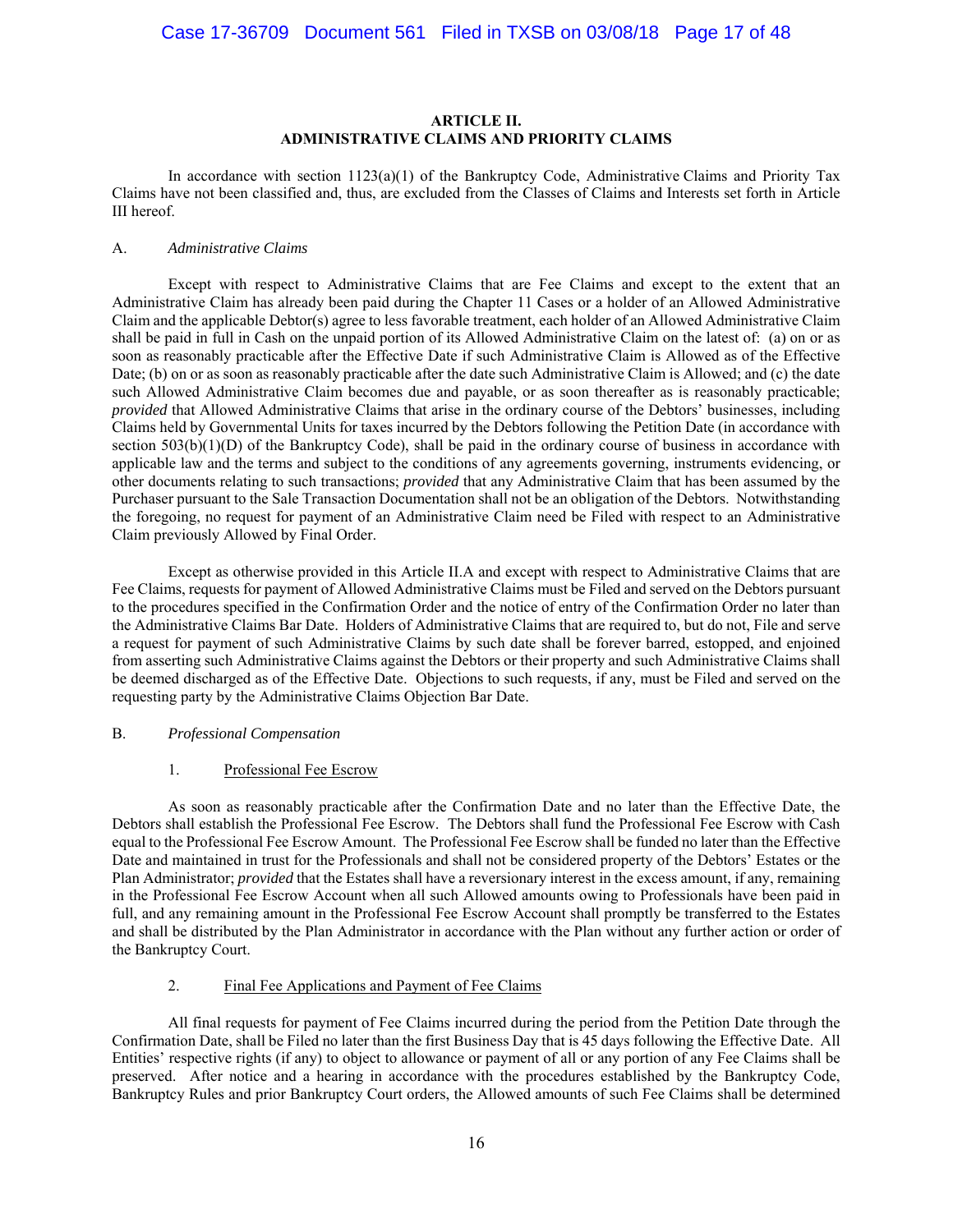## Case 17-36709 Document 561 Filed in TXSB on 03/08/18 Page 18 of 48

by the Bankruptcy Court. The amount of Fee Claims owing to the Professionals shall be paid in Cash to such Professionals from funds held in the Professional Fee Escrow when such Claims are Allowed by a Final Order. To the extent that funds held in the Professional Fee Escrow are unable to satisfy the Allowed amount of Fee Claims owing to the Professionals, such Professionals shall have an Allowed Administrative Claim for any such deficiency, which shall be satisfied in accordance with Article II.A of the Plan.

#### 3. Estimation of Fees and Expenses

To receive payment for unbilled fees and expenses incurred through the Confirmation Date, the Professionals shall estimate their Fee Claims before and as of the Confirmation Date and shall deliver such estimate to the Debtors no later than 10 days prior to the Effective Date; *provided* that such estimate shall not be considered an admission with respect to the fees and expenses of such Professional and such Professionals are not bound to any extent by the estimates. If a Professional does not provide an estimate, the Debtors may estimate the unbilled fees and expenses of such Professional. The total amount so estimated shall be utilized by the Debtors to determine the Professional Fee Escrow Amount.

### 4. Post-Confirmation Date Fees and Expenses

Upon the Confirmation Date, any requirement that Professionals comply with sections 327 through 331 and 1103 of the Bankruptcy Code or the Interim Compensation Order in seeking retention or compensation for services rendered after such date shall terminate, and the Debtors may employ and pay any Professional or Ordinary Course Professional in the ordinary course of business without any further notice to or action, order, or approval of the Bankruptcy Court.

### C. *Priority Tax Claims*

Except to the extent that a holder of an Allowed Priority Tax Claim agrees to a less favorable treatment, in full and final satisfaction, settlement, release, and discharge of and in exchange for each Allowed Priority Tax Claim, each holder of such Allowed Priority Tax Claim shall be treated in accordance with the terms set forth in section 1129(a)(9)(C) of the Bankruptcy Code. In the event an Allowed Priority Tax Claim is also a Secured Tax Claim, such Claim shall, to the extent it is Allowed, be treated as an Other Secured Claim if such Claim is not otherwise paid in full; *provided* that to the extent an Allowed Priority Tax Claim has not been satisfied prior to the Effective Date, no Cash payment shall be made on such Allowed Priority Tax Claim until the Allowed First Lien Notes Claims and the Allowed Second Lien Notes Claims have either been paid in full or received such other treatment rendering such Claims Unimpaired, as applicable, except to the extent of any unencumbered assets.

### D. *Statutory Fees*

All fees due and payable pursuant to section 1930 of Title 28 of the U.S. Code prior to the Effective Date shall be paid by the Debtors. From and after the Effective Date, the Debtors and the Plan Administrator shall be jointly liable for and shall pay the fees assessed against the Estates under 28 U.S.C. § 1930 until the Chapter 11 Cases are converted, dismissed or closed, whichever occurs first. In addition, the Debtors and/or the Plan Administrator shall file any pre-confirmation monthly operating reports not filed as of the Confirmation Hearing, in conformity with the U.S. Trustee guidelines. The U.S. Trustee shall not be required to file a request for payment of its quarterly fees, which shall be deemed an Administrative Claim against the Debtors and their Estates.

#### **ARTICLE III. CLASSIFICATION AND TREATMENT OF CLAIMS AND INTERESTS**

#### A. *Summary of Classification*

Claims and Interests, except for Administrative Claims, Fee Claims, and Priority Tax Claims, are classified in the Classes set forth in this Article III. A Claim or Interest is classified in a particular Class only to the extent that the Claim or Interest qualifies within the description of that Class and is classified in other Classes to the extent that any portion of the Claim or Interest qualifies within the description of such other Classes. A Claim is also classified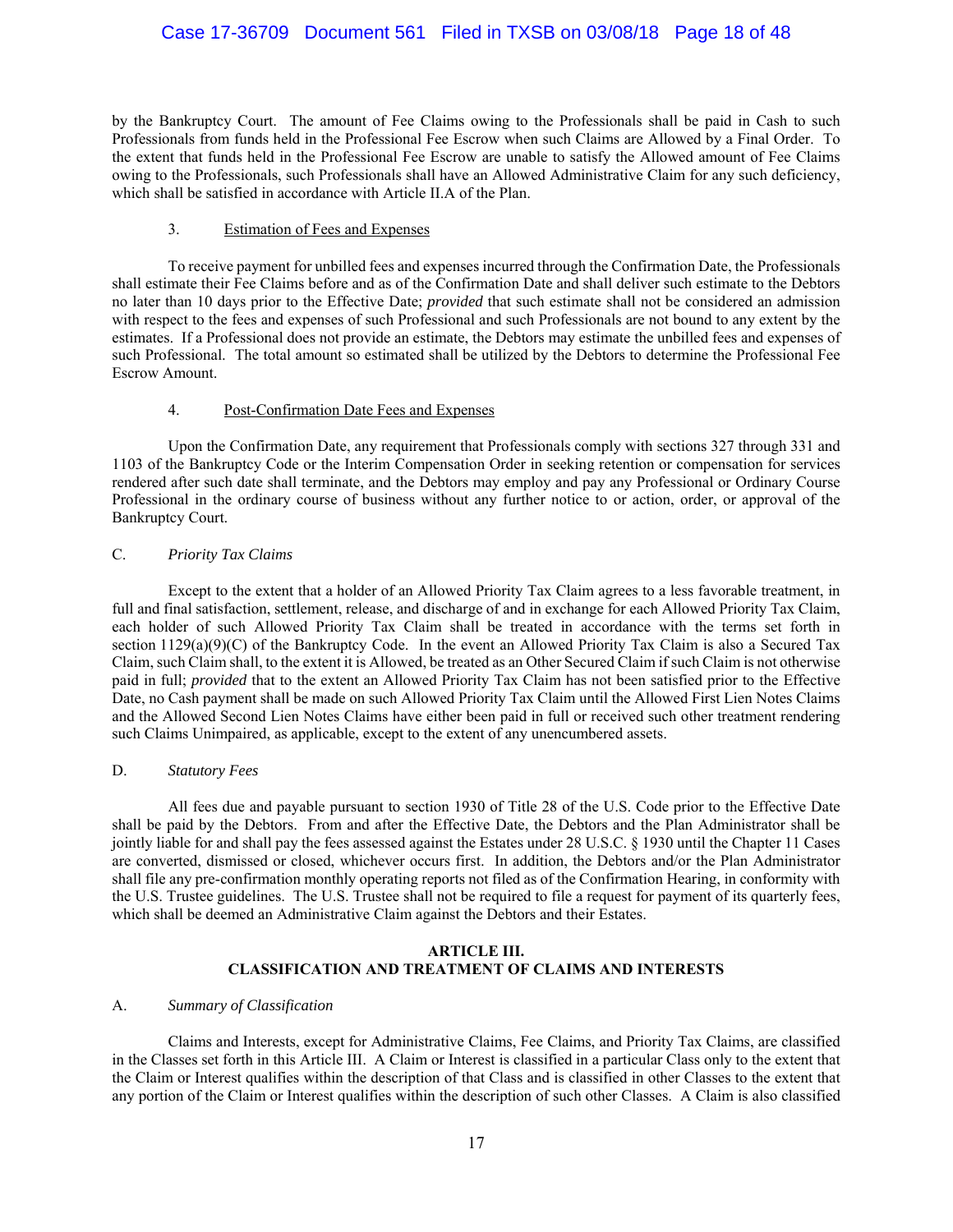## Case 17-36709 Document 561 Filed in TXSB on 03/08/18 Page 19 of 48

in a particular Class for the purpose of receiving distributions pursuant to the Plan only to the extent that such Claim is an Allowed Claim in that Class and has not been paid, released, or otherwise satisfied prior to the Effective Date.

### 1. Class Identification

The classification of Claims and Interests against each Debtor (as applicable) pursuant to the Plan is as follows:

| <b>Class</b> | Claim                                  | <b>Status</b>       | <b>Voting Rights</b>                                       |
|--------------|----------------------------------------|---------------------|------------------------------------------------------------|
| 1            | Other Priority Claims                  | Unimpaired          | Not Entitled to Vote (Presumed to Accept)                  |
| 2            | Other Secured Claims                   | Unimpaired          | Not Entitled to Vote (Presumed to Accept)                  |
| 3            | First Lien Notes Claims                | Unimpaired          | Not Entitled to Vote (Presumed to Accept)                  |
| 4            | Second Lien Notes<br>Secured Claims    | Impaired            | Entitled to Vote                                           |
| 5            | Subsidiary General<br>Unsecured Claims | Impaired            | <b>Entitled</b> to Vote                                    |
| 6            | Cobalt General Unsecured<br>Claims     | Impaired            | Entitled to Vote                                           |
| 7            | Section 510(b) Claims                  | Impaired            | Not Entitled to Vote (Deemed to Reject)                    |
| 8            | Intercompany Claims                    | Impaired            | Shall Not Vote                                             |
| 9            | Intercompany Interests                 | Unimpaired/Impaired | Not Entitled to Vote (Presumed to Accept/Deemed to Reject) |
| 10           | Interests in Cobalt                    | Impaired            | Not Entitled to Vote (Deemed to Reject)                    |

#### B. *Treatment of Claims and Interests*

- 1. Class 1 Other Priority Claims
	- a. *Classification*: Class 1 consists of all Allowed Other Priority Claims.
	- b. *Treatment*: Except to the extent that a holder of an Allowed Other Priority Claim agrees to a less favorable treatment, in full and final satisfaction, compromise, settlement, release, and discharge of and in exchange for each Allowed Other Priority Claim, each such holder shall receive payment in full, in Cash, of the unpaid portion of its Allowed Other Priority Claim on the Effective Date or as soon thereafter as reasonably practicable (or, if payment is not then due, shall be paid in accordance with its terms) or pursuant to such other terms as may be agreed to by the holder of an Allowed Other Priority Claim and the Debtors; *provided* that to the extent an Allowed Other Priority Claim has not been satisfied prior to the Effective Date, no Cash payment shall be made on such Allowed Other Priority Claim until the Allowed First Lien Notes Claims and the Allowed Second Lien Notes Claims have either been paid in full or received such other treatment rendering such Claims Unimpaired, as applicable, except to the extent of any unencumbered assets.
	- c. *Voting*: Class 1 is Unimpaired under the Plan. Each holder of an Allowed Other Priority Claim will be conclusively presumed to have accepted the Plan pursuant to section  $1126(f)$ of the Bankruptcy Code. Therefore, each holder of an Allowed Other Priority Claim will not be entitled to vote to accept or reject the Plan.
- 2. Class 2 Other Secured Claims
	- a. *Classification*: Class 2 consists of all Allowed Other Secured Claims.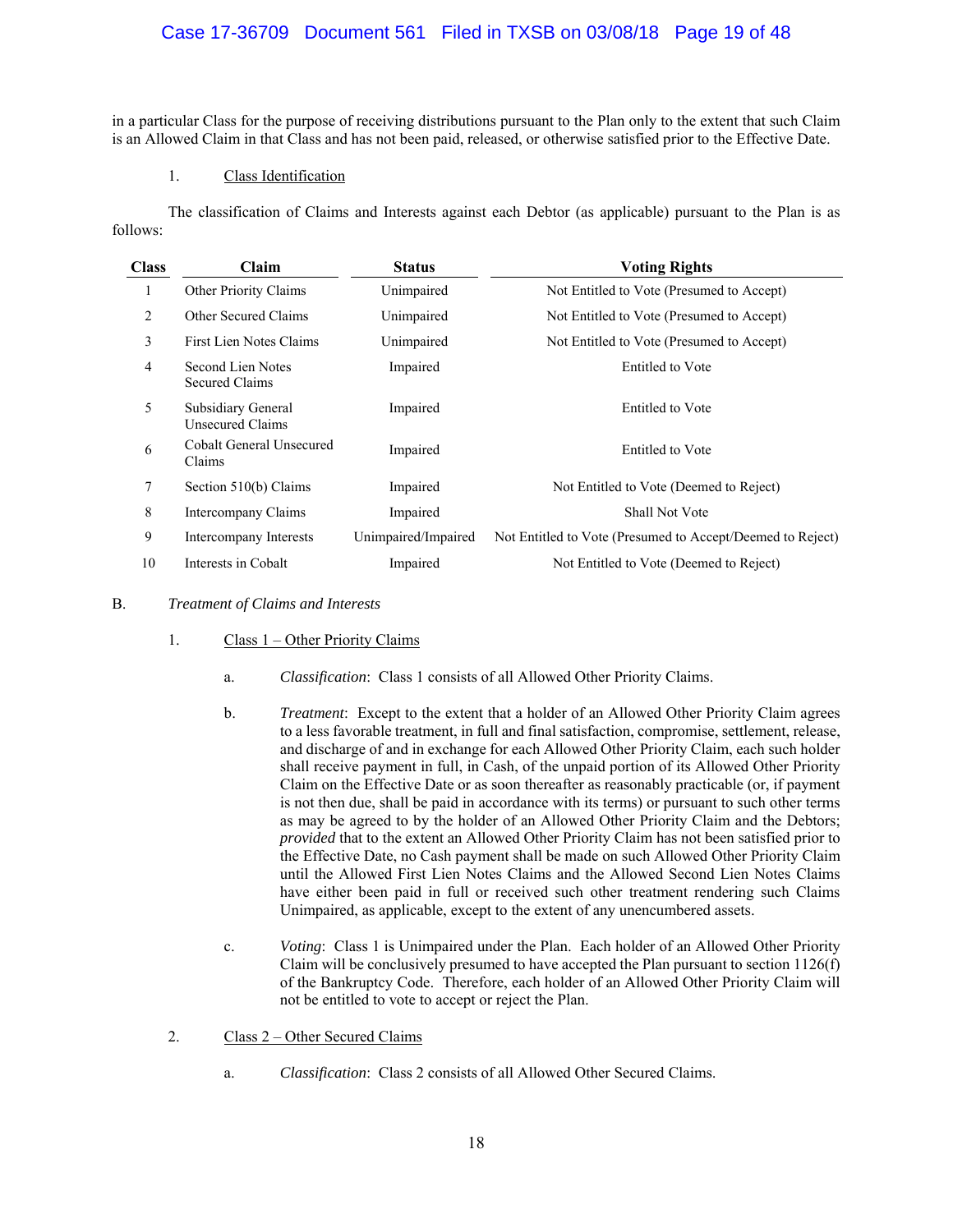- b. *Treatment*: On the Effective Date, except to the extent that a holder of an Allowed Other Secured Claim agrees to a less favorable treatment, in full and final satisfaction, compromise, settlement, release, and discharge of and in exchange for each Allowed Other Secured Claim, each such holder shall receive either (i) payment in full in Cash of the unpaid portion of its Allowed Other Secured Claim on the Effective Date or as soon thereafter as reasonably practicable (or if payment is not then due, shall be paid in accordance with its terms), (ii) reinstatement pursuant to section 1124 of the Bankruptcy Code, or (iii) such other recovery necessary to satisfy section 1129 of the Bankruptcy Code.
- c. *Voting*: Class 2 is Unimpaired under the Plan. Each holder of an Allowed Other Secured Claim will be conclusively presumed to have accepted the Plan pursuant to section  $1126(f)$ of the Bankruptcy Code. Therefore, each holder of an Allowed Other Secured Claim will not be entitled to vote to accept or reject the Plan.

## 3. Class 3 – First Lien Notes Claims

- a. *Classification*: Class 3 consists of all Allowed First Lien Notes Claims.
- b. *Allowance*: The First Lien Notes Claims shall be Allowed in the amount of \$500,000,000.00, plus accrued interest and all other fees, costs, expenses, premiums, and other amounts provided for under the First Lien Indenture, and under section 506 of the Bankruptcy Code, less \$3,500,000, which amount is estimated to be \$552.6 million as of April 30, 2018.
- c. *Treatment*: On the Effective Date, or as soon thereafter as reasonably practicable, except to the extent that a holder of an Allowed First Lien Notes Claim agrees to less favorable treatment, in full and final satisfaction, compromise, settlement, release, and discharge of and in exchange for each Allowed First Lien Notes Claim, each holder of an Allowed First Lien Notes Claim shall receive payment in full in Cash.
- d. *Voting*: Class 3 is Unimpaired under the Plan. Each holder of an Allowed First Lien Notes Claim will be conclusively presumed to have accepted the Plan pursuant to section  $1126(f)$ of the Bankruptcy Code. Therefore, each holder of an Allowed First Lien Notes Claim will not be entitled to vote to accept or reject the Plan.

### 4. Class 4 – Second Lien Notes Secured Claims

- a. *Classification*: Class 4 consists of all Allowed Second Lien Notes Secured Claims.
- b. *Treatment*: On the Effective Date, or as soon thereafter as reasonably practicable, except to the extent that a holder of an Allowed Second Lien Notes Secured Claim agrees to less favorable treatment, in full and final satisfaction, compromise, settlement, release, and discharge of and in exchange for each Allowed Second Lien Notes Secured Claim, each holder of an Allowed Second Lien Notes Secured Claim shall receive its Pro Rata share of the Second Lien Recovery up to payment in full of such holder's Allowed Second Lien Notes Secured Claim.
- c. *Voting*: Class 4 is either Unimpaired under the Plan as set forth above, in which case Class 4 and each holder of a Second Lien Notes Secured Claim will be conclusively presumed to have accepted the Plan pursuant to section 1126(f) of the Bankruptcy Code, or Class 4 is Impaired under the Plan, in which case each holder of an Allowed Second Lien Notes Secured Claim will be entitled to vote to accept or reject the Plan.
- 5. Class 5 Subsidiary General Unsecured Claims
	- a. *Classification*: Class 5 consists of all Allowed Subsidiary General Unsecured Claims.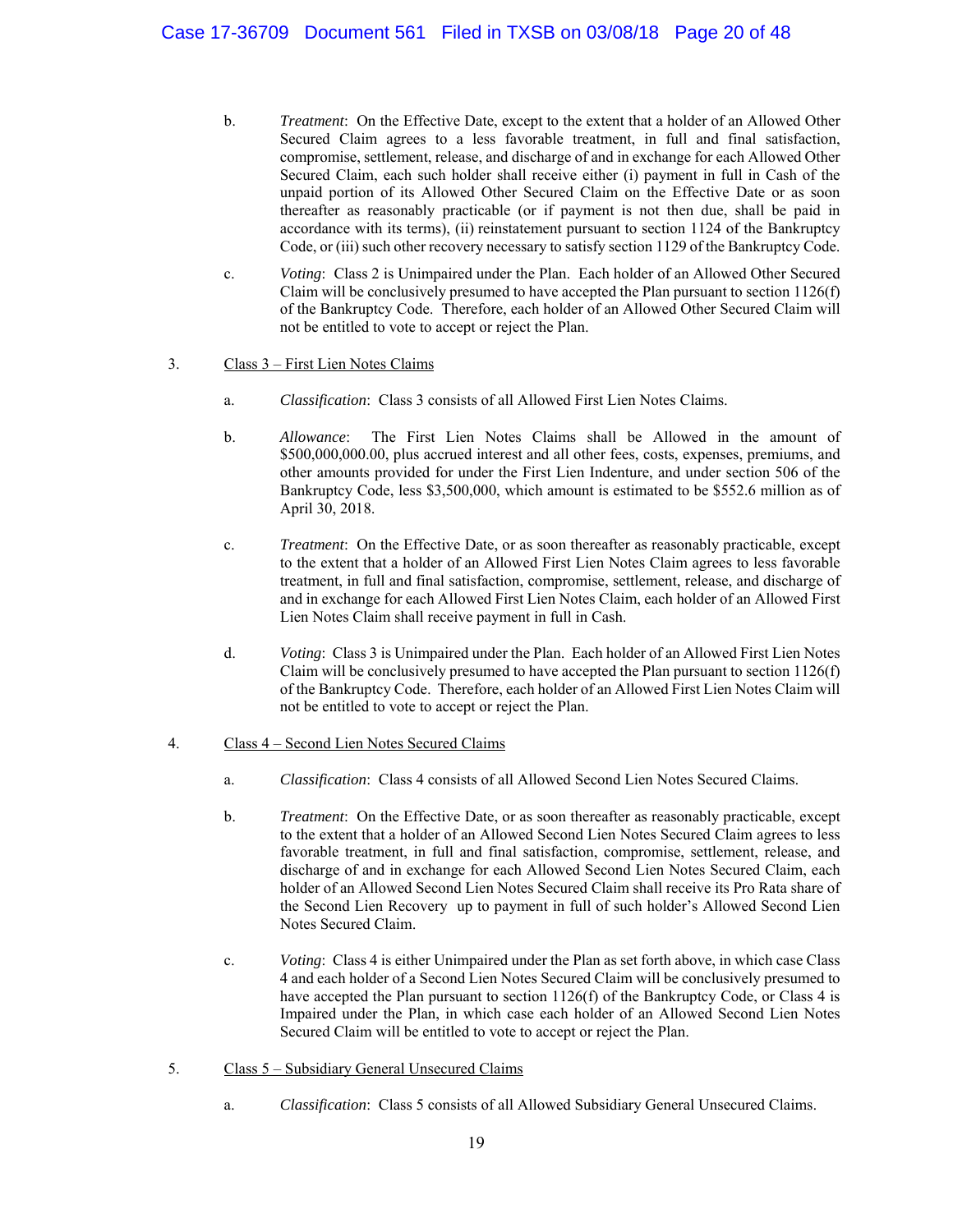- b. *Treatment*: On the Effective Date, or as soon thereafter as reasonably practicable, except to the extent that a holder of an Allowed Subsidiary General Unsecured Claim agrees to less favorable treatment, in full and final satisfaction, compromise, settlement, release, and discharge of and in exchange for each Allowed Subsidiary General Unsecured Claim, each holder of an Allowed Subsidiary General Unsecured Claim shall receive its Pro Rata share of the Subsidiary General Unsecured Claim Recovery up to payment in full of such holder's Allowed Subsidiary General Unsecured Claim.
- c. *Voting*: Class 5 is Impaired under the Plan. Each holder of a Subsidiary General Unsecured Claim will be entitled to vote to accept or reject the Plan.

### 6. Class 6 – Cobalt General Unsecured Claims

- a. *Classification*: Class 6 consists of all Allowed Cobalt General Unsecured Claims.
- b. *Allowance of Unsecured Notes Claims*: The Unsecured Notes Claims shall be allowed (i) in respect of the 2.625% Senior Notes, in the amount of \$619,167,000.00 plus accrued interest and all other fees, costs, expenses, premiums, and other amounts provided for under the 2.625% Senior Notes Indenture, in each case to the extent Allowed and (ii) in respect of the 3.125% Senior Notes, in the amount of \$786,895,000 plus accrued interest and all other fees, costs, expenses, premiums, and other amounts provided for under the 3.125% Senior Notes Indenture, in each case to the extent Allowed.
- c. *Treatment*: On the Effective Date, or as soon thereafter as reasonably practicable, except to the extent that a holder of an Allowed Cobalt General Unsecured Claim agrees to less favorable treatment, in full and final satisfaction, compromise, settlement, release, and discharge of and in exchange for each Allowed Cobalt General Unsecured Claim, each holder of an Allowed Cobalt General Unsecured Claim shall receive its Pro Rata share of the Cobalt General Unsecured Claim Recovery up to payment in full of such holder's Allowed Cobalt General Unsecured Claim.
- d. *Voting*: Class 6 is Impaired under the Plan. Each holder of a Cobalt General Unsecured Claim will be entitled to vote to accept or reject the Plan.

### 7. Class  $7 -$  Section 510(b) Claims

- a. *Classification*: Class 7 consists of all Section 510(b) Claims.
- b. *Treatment*: On the Effective Date, each Section 510(b) Claim shall be cancelled without any distribution and such holders of Section 510(b) Claims will receive no recovery.
- c. *Voting*: Class 7 is Impaired under the Plan. Each holder of a 510(b) Claim will be conclusively deemed to have rejected the Plan pursuant to section 1126(g) of the Bankruptcy Code. Therefore, each holder of a 510(b) Claim will not be entitled to vote to accept or reject the Plan.
- 8. Class 8 Intercompany Claims
	- a. *Classification*: Class 8 consists of all Intercompany Claims.
	- b. *Treatment*: Allowed Intercompany Claims shall be treated *pari passu* with General Unsecured Claims against the applicable Debtor and will share in distributions from such Debtor. In lieu of Cash payment to the Debtors holding such Intercompany Claims, the distributions on account of such Intercompany Claims may be made to the creditors of the Debtor holding such Intercompany Claims.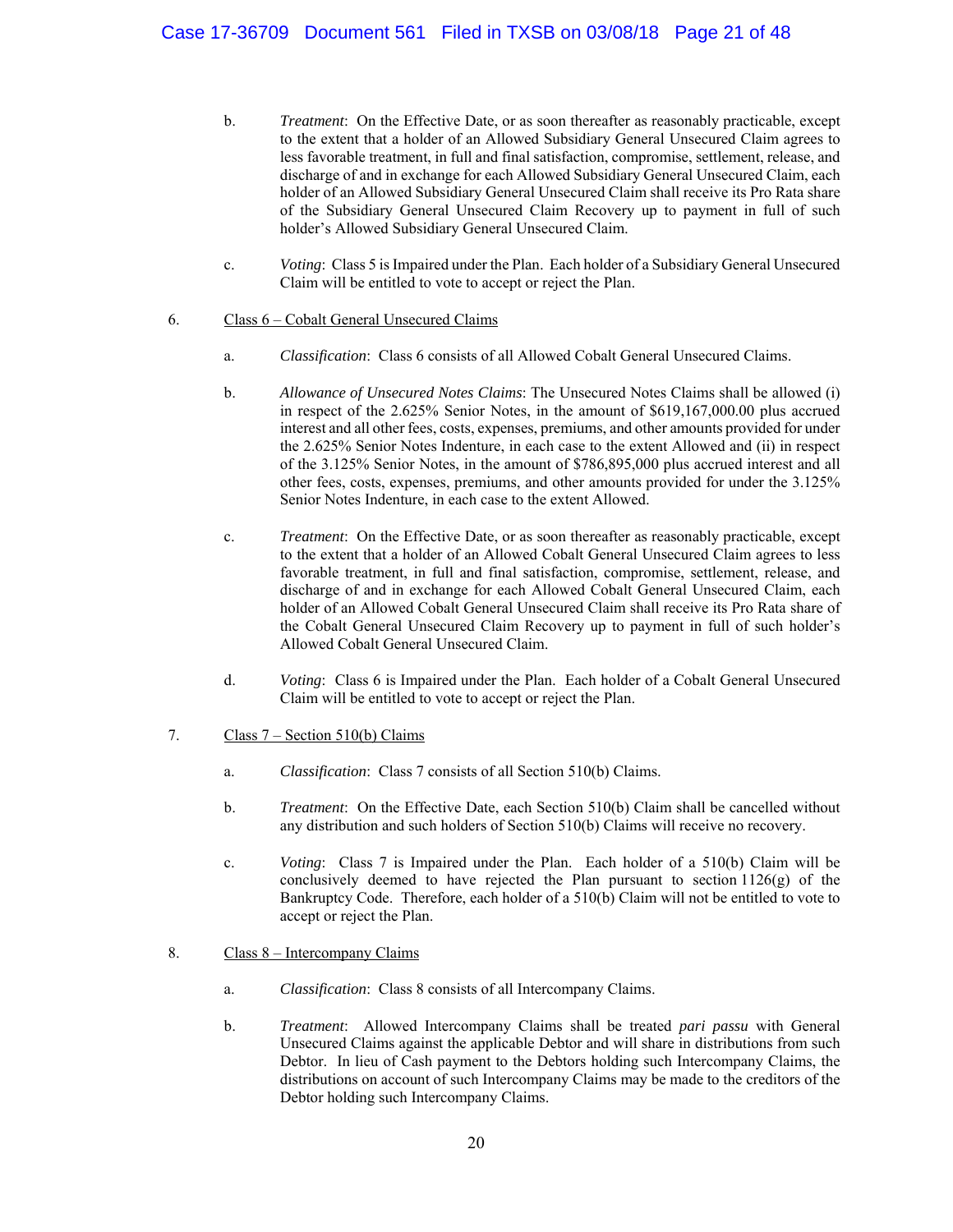- c. *Voting*: Class 8 is Impaired under the Plan. Notwithstanding such Impairment, holders of Intercompany Claims will not vote to accept or reject the Plan.
- 9. Class 9 Intercompany Interests
	- a. *Classification*: Class 9 consists of all Intercompany Interests.
	- b. *Treatment*: Intercompany Interests may be, at the option of the Debtors, either: (i) Reinstated as of the Effective Date or (ii) cancelled, and no distribution shall be made on account of such Interests.
	- c. *Voting*: Holders of Intercompany Interests are either Unimpaired, and such holders of Intercompany Interests conclusively are presumed to have accepted the Plan pursuant to section 1126(f) of the Bankruptcy Code, or Impaired, and such holders of Intercompany Interests are deemed to have rejected the Plan pursuant to section 1126(g) of the Bankruptcy Code. Therefore, each holder of an Intercompany Interest will not be entitled to vote to accept or reject the Plan.
- 10. Class 10 Interests in Cobalt
	- a. *Classification*: Class 10 consists of all Interests in the Cobalt.
	- b. *Treatment*: On the Effective Date, existing Interests in Cobalt shall be deemed canceled and extinguished, and shall be of no further force and effect, whether surrendered for cancelation or otherwise, and there shall be no distribution to holders of Interests in Cobalt on account of such Interests.
	- c. *Voting*: Class 10 is Impaired under the Plan. Each holder of an Interest in Cobalt will be conclusively deemed to have rejected the Plan pursuant to section  $1126(g)$  of the Bankruptcy Code. Therefore, each holder of an Interest in Cobalt will not be entitled to vote to accept or reject the Plan.

#### C. *Special Provision Governing Unimpaired Claims*

Nothing under the Plan shall affect the Debtors' rights in respect of any Unimpaired Claims, including all rights in respect of legal and equitable defenses to or setoffs or recoupment against any such Unimpaired Claims.

#### D. *Confirmation Pursuant to Sections 1129(a)(10) and 1129(b) of the Bankruptcy Code*

The Debtors reserve the right to seek Confirmation of the Plan pursuant to section 1129(b) of the Bankruptcy Code with respect to any rejecting Class of Claims or Interests.

#### E. *Controversy Concerning Impairment*

 If a controversy arises as to whether any Claim or Interests, or any Class of Claims or Interests, are Impaired, the Bankruptcy Court shall, after notice and a hearing, determine such controversy on or before the Confirmation Date.

#### F. *Elimination of Vacant Classes*

Any Class of Claims or Interests that does not have a holder of an Allowed Claim or Allowed Interest or a Claim or Interest temporarily Allowed by the Bankruptcy Court as of the date of the Confirmation Hearing shall be deemed eliminated from the Plan for purposes of voting to accept or reject the Plan and for purposes of determining acceptance or rejection of the Plan by such Class pursuant to section 1129(a)(8) of the Bankruptcy Code.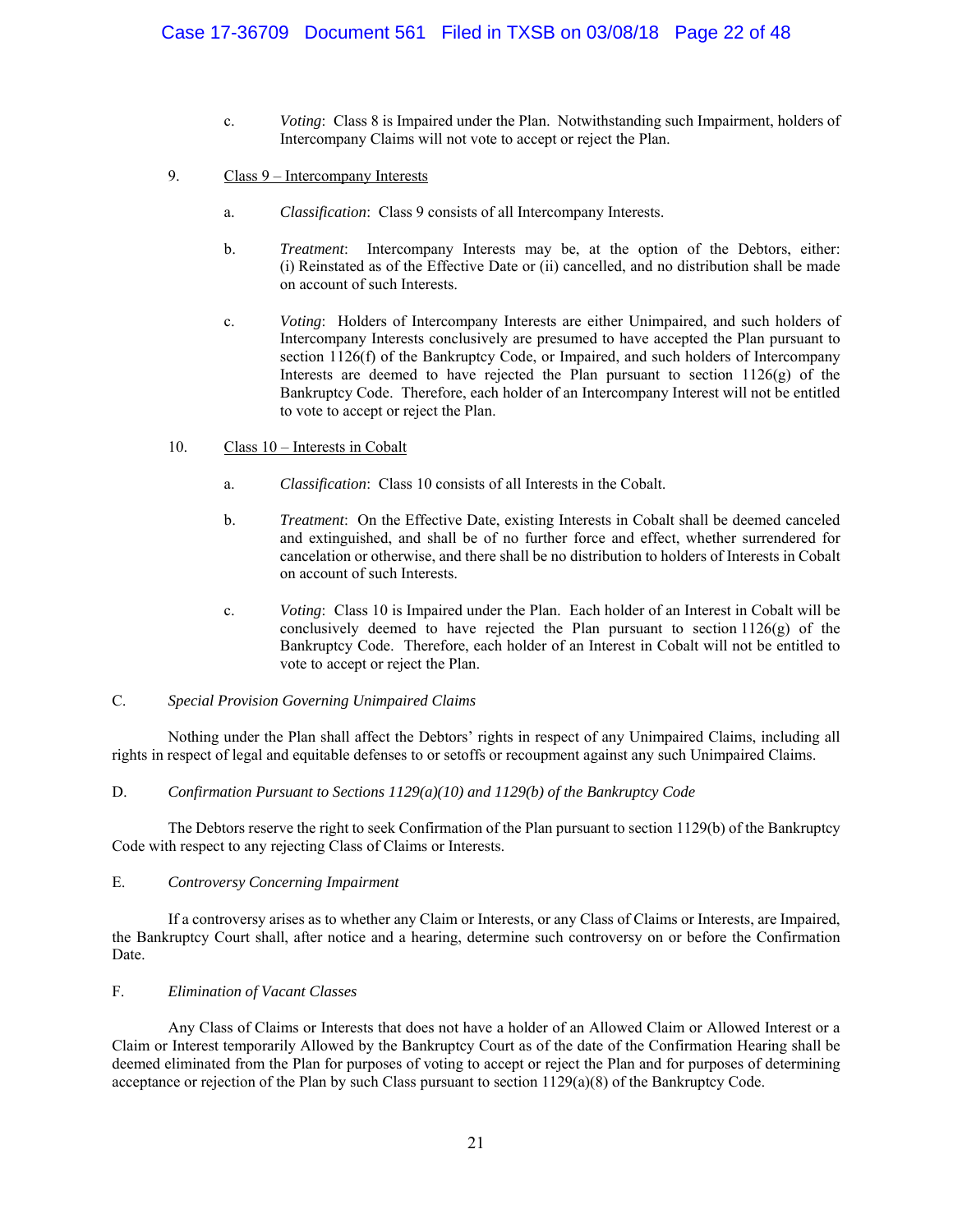## Case 17-36709 Document 561 Filed in TXSB on 03/08/18 Page 23 of 48

#### G. *Voting Classes; Presumed Acceptance by Non-Voting Classes*

If a Class contains Claims eligible to vote and no holders of Claims eligible to vote in such Class vote to accept or reject the Plan, the Plan shall be presumed accepted by the holders of such Claims in such Class.

#### H. *Presumed Acceptance and Rejection of the Plan*

To the extent the Class of Intercompany Interests is cancelled, each holder of an Interest in such Class is deemed to have rejected the Plan pursuant to section 1126(g) of the Bankruptcy Code and is not entitled to vote to accept or reject the Plan. The Class of Intercompany Claims and, to the extent it is Reinstated, the Class of Intercompany Interests, each holder of a Claim or Interest in such Classes is presumed to have accepted the Plan pursuant to section 1126(f) of the Bankruptcy Code and is not entitled to vote to accept or reject the Plan.

### I. *Intercompany Interests*

To the extent Reinstated under the Plan, distributions on account of Intercompany Interests are not being received by holders of such Intercompany Interests on account of their Intercompany Interests but for the purposes of administrative convenience.

#### J. *Subordinated Claims*

The allowance, classification, and treatment of all Allowed Claims and Allowed Interests and the respective distributions and treatments under the Plan take into account and conform to the relative priority and rights of the Claims and Interests in each Class in connection with any contractual, legal, and equitable subordination rights relating thereto, whether arising under general principles of equitable subordination, section 510(b) of the Bankruptcy Code, or otherwise, including, without limitation, the Intercreditor Agreement. Pursuant to section 510 of the Bankruptcy Code, the Debtors reserve the right to re-classify any Allowed Claim or Interest in accordance with any contractual, legal, or equitable subordination relating thereto.

#### **ARTICLE IV. MEANS FOR IMPLEMENTATION OF THE PLAN**

#### A. *General Settlement of Claims*

 As discussed further in the Disclosure Statement and as otherwise provided herein, pursuant to section 1123 of the Bankruptcy Code and Bankruptcy Rule 9019, and in consideration for the classification, distributions, releases, and other benefits provided under the Plan, upon the Effective Date, the provisions of the Plan shall constitute a good-faith compromise and settlement of all Claims, Interests, Causes of Action, and controversies released, settled, compromised, discharged, or otherwise resolved pursuant to the Plan. The Plan shall be deemed a motion to approve the good-faith compromise and settlement of all such Claims, Interests, Causes of Action, and controversies pursuant to Bankruptcy Rule 9019, and the entry of the Confirmation Order shall constitute the Bankruptcy Court's approval of such compromise and settlement under section 1123 of the Bankruptcy Code and Bankruptcy Rule 9019, as well as a finding by the Bankruptcy Court that such settlement and compromise is fair, equitable, reasonable, and in the best interests of the Debtors and their Estates. Distributions made to holders of Allowed Claims in any Class are intended to be final.

#### B. *Restructuring Transactions*

On the Effective Date, or as soon as reasonably practicable thereafter, the Debtors may take all actions as may be necessary or appropriate to effect any transaction described in, approved by, contemplated by, or necessary to effectuate the Plan (the "Restructuring Transactions"), including: (1) the execution and delivery of any appropriate agreements or other documents of merger, consolidation, restructuring, conversion, disposition, transfer, dissolution, or liquidation containing terms that are consistent with the terms of the Plan, and that satisfy the requirements of applicable law and any other terms to which the applicable Entities may agree; (2) the execution and delivery of appropriate instruments of transfer, assignment, assumption, or delegation of any asset, property, right, liability, debt,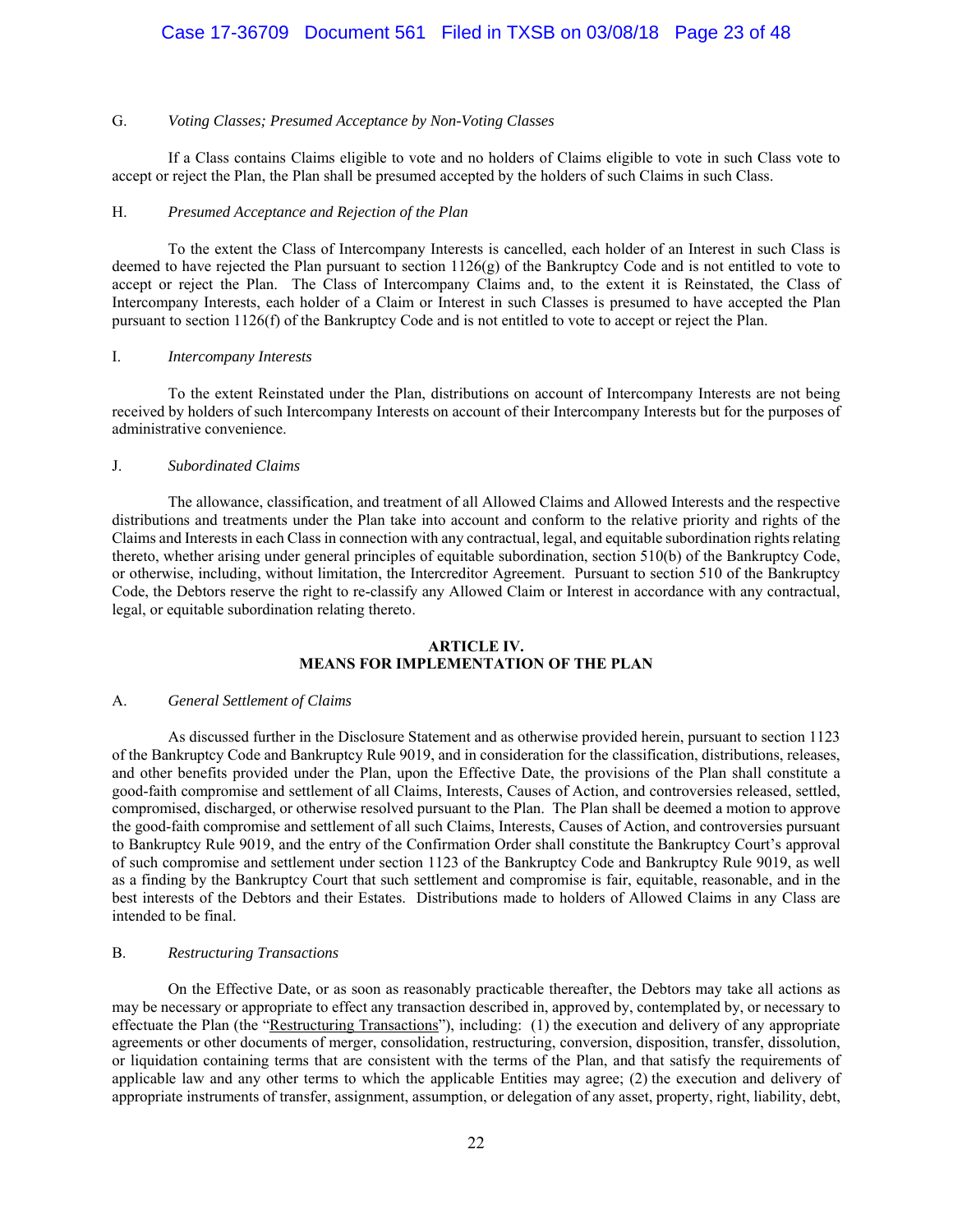## Case 17-36709 Document 561 Filed in TXSB on 03/08/18 Page 24 of 48

or obligation on terms consistent with the terms of the Plan and having other terms for which the applicable parties agree; (3) rejection or assumption, or assumption and assignment, as applicable, of Executory Contracts and Unexpired Leases; (4) the filing of appropriate certificates or articles of incorporation, reincorporation, merger, consolidation, conversion, or dissolution pursuant to applicable state law; and (5) subject to the occurrence of the Effective Date, the consummation of the transactions contemplated by the Sale Transaction.

#### C. *Sale Transactions*

 On and after the Confirmation Date, the Debtors shall be authorized to consummate the Sale Transaction pursuant to the terms of the Sale Transaction Documentation, the Plan, and the Confirmation Order.

#### D. *The Plan Administrator*

#### 1. Rights and Powers of the Plan Administrator

 On the Effective Date, the Plan Administrator shall be appointed. The Plan Administrator shall act for the Debtors in the same fiduciary capacity as applicable to a board of directors and officers, subject to the provisions hereof (and all certificates of formation, membership agreements, and related documents are deemed amended by the Plan to permit and authorize the same). On the Effective Date, the authority, power, and incumbency of any and all persons acting as directors and officers (and other employees, as applicable) of the Debtors and directors and officers of the non-Debtor subsidiaries shall be deemed to have been terminated, and a representative of the Plan Administrator shall (a) be appointed as the sole manager and sole officer of the Debtors, (b) succeed to all of the powers of the Debtors' directors and officers under applicable law or otherwise, and (c) appoint new directors and officers of the non-Debtor subsidiaries.

 Among other things, the Plan Administrator shall be responsible for: (a) winding down the Debtors' businesses and affairs as expeditiously as reasonably possible; (b) resolving Disputed Claims; (c) making all distributions to holders of Allowed Claims in accordance with the Plan; (d) pursuing or otherwise commencing and litigating any Causes of Action (other than those released herein or pursuant to any prior settlement approved by the Bankruptcy Court), and only to the extent the benefits of such enforcement or prosecution are reasonably believed by the Plan Administrator to outweigh the costs associated therewith; (e) filing appropriate tax returns; and (f) administering the Plan in an efficacious manner. The Plan Administrator shall be deemed to be substituted as the party-in-lieu of the Debtors and the Estates in all matters, including (i) motions, contested matters, and adversary proceedings pending in the Bankruptcy Court, and (ii) all matters pending in any courts, tribunals, forums, or administrative proceedings outside of the Bankruptcy Court, in each case without the need or requirement for the Plan Administrator to file motions or substitutions of parties or counsel in each such matter.

### 2. Plan Administrator Assets

 On the Effective Date, the Plan Administrator Assets shall vest automatically in the Plan Administrator free and clear of all Liens, claims, encumbrances, and other interests. The Plan shall be considered a motion pursuant to sections 105, 363, and 365 of the Bankruptcy Code for such relief. The transfer of the Plan Administrator Assets to the Plan Administrator shall be made for the benefit and on behalf of holders of Claims receiving a distribution from proceeds of the Plan Administrator Assets. The Plan Administrator shall not be deemed a successor in interest of the Debtors for any purpose other than as specifically set forth herein. In connection with the transfer of the Plan Administrator Assets, any attorney-client privilege, work product privilege, or other privilege or immunity attaching to any documents or communications (whether written or oral) transferred to the Plan Administrator will vest in the Plan Administrator and its representatives, and the Debtors and the Plan Administrator are authorized to take all necessary actions to effectuate the transfer of such privileges to the Plan Administrator.

#### 3. Fees of the Plan Administrator and Expenses Incurred on or After the Effective Date

 Except as otherwise ordered by the Bankruptcy Court, the fees and expenses incurred by the Plan Administrator on or after the Effective Date (including taxes) and any reasonable compensation and expense reimbursement Claims (including attorney fees and expenses) made by the Plan Administrator in connection with the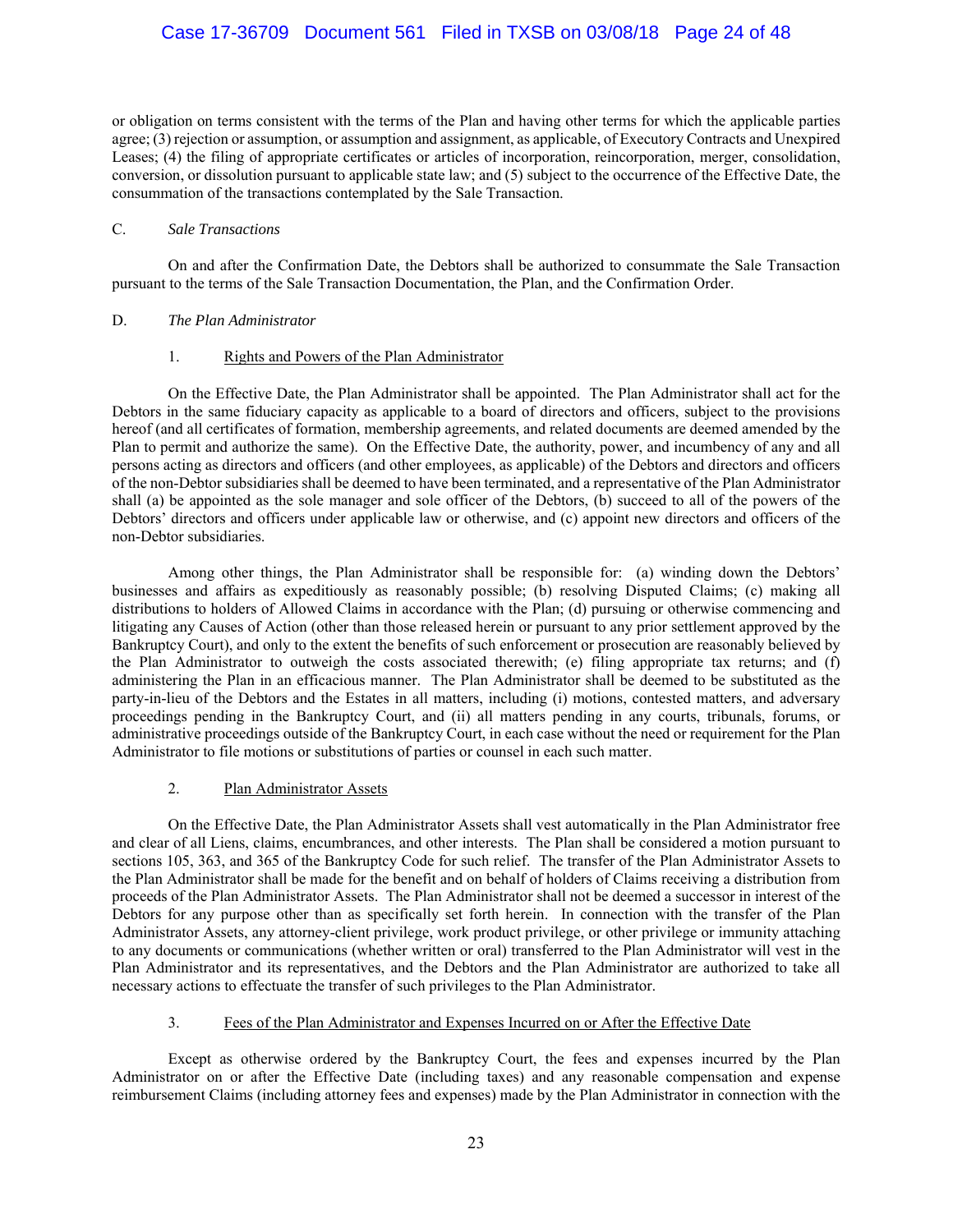## Case 17-36709 Document 561 Filed in TXSB on 03/08/18 Page 25 of 48

Plan Administrator's duties shall be paid on a monthly basis without any further notice to or action, Order, or approval of the Bankruptcy Court, in Cash if such amounts relate to any actions taken hereunder; *provided* that the Plan Administrator will only be reimbursed for its reasonable and documented out-of-pocket costs and expenses in accordance with the Wind Down Budget.

#### E. *Sources of Consideration for Plan Distributions*

The Debtors Cash on hand, the Sale Transaction Proceeds, and any other Cash received or generated by the Debtors shall be used to fund the distributions to holders of Allowed Claims against the Debtors in accordance with the treatment of such Claims and subject to the terms provided herein.

#### F. *Disputed Claims Reserve*

On the Effective Date (or as soon thereafter as is reasonably practicable), the Plan Administrator shall deposit in the Disputed Claims Reserve the Disputed Claims Reserve Amount. For the avoidance of doubt, there shall be no reserve required for Claims against the Debtors, to the extent such Claims are Assumed Liabilities or are released, discharged, or otherwise extinguished pursuant to the Plan, nor shall there be any reserves, holdbacks, escrows, or indemnities arising from the Sale Transaction Documentation or otherwise relating to the Sale Transaction.

#### G. *Release of Liens*

 Except as otherwise provided herein or in any contract, instrument, release, or other agreement or document created pursuant to the Plan, on the Effective Date and concurrently with the applicable distributions made pursuant to the Plan and, in the case of a Secured Claim, satisfaction in full of the portion of the Secured Claim that is Allowed as of the Effective Date, all mortgages, deeds of trust, Liens, pledges, or other security interests against any property of the Estates shall be fully released, settled, and compromised, and the holder of such mortgages, deeds of trust, Liens, pledges, or other security interest shall be authorized to take such actions as may be reasonably requested by the Debtors to evidence such releases.

#### H. *Preservation of Causes of Action*

 Unless any Cause of Action against an Entity is expressly waived, relinquished, exculpated, released, compromised, or settled in the Plan or a Final Order, in accordance with section 1123(b) of the Bankruptcy Code, the Debtors shall convey to the Plan Administrator all rights to commence, prosecute or settle, as appropriate, any and all Causes of Action, whether arising before or after the Petition Date, which shall vest in the Plan Administrator pursuant to the terms of the Plan. The Plan Administrator may enforce all rights to commence, prosecute, or settle, as appropriate, any and all such Causes of Action, whether arising before or after the Petition Date, and the Plan Administrator's rights to commence, prosecute, or settle such Causes of Action shall be preserved notwithstanding the occurrence of the Effective Date. The Plan Administrator may, in its reasonable business judgment, pursue such Causes of Action and may retain and compensate professionals in the analysis or pursuit of such Causes of Action to the extent the Plan Administrator deems appropriate, including on a contingency fee basis. No Entity may rely on the absence of a specific reference in the Plan or the Disclosure Statement to any Cause of Action against them as any indication that the Debtors or the Plan Administrator will not pursue any and all available Causes of Action against them. The Debtors and the Plan Administrator expressly reserve all rights to prosecute any and all Causes of Action against any Entity, except as otherwise expressly provided in the Plan; *provided* that the Debtors before the Effective Date or the Plan Administrator after the Effective Date may prosecute any such Cause of Action against any party only in connection with their objection to and resolution of any Claim asserted by such party. Unless any Cause of Action against an Entity is expressly waived, relinquished, exculpated, released, compromised, or settled in the Plan or a Final Order, the Plan Administrator expressly reserves all Causes of Action for later adjudication, and, therefore, no preclusion doctrine, including the doctrines of res judicata, collateral estoppel, issue preclusion, claim preclusion, estoppel (judicial, equitable or otherwise), or laches, shall apply to such Causes of Action upon, after, or as a consequence of the Confirmation or Consummation. The Plan Administrator reserves and shall retain the foregoing Causes of Action notwithstanding the rejection of any Executory Contract or Unexpired Lease during the Chapter 11 Cases or pursuant to the Plan. The Plan Administrator shall have the exclusive right, authority, and discretion to determine and to initiate, file, prosecute, enforce, abandon, settle, compromise, release, withdraw, or litigate to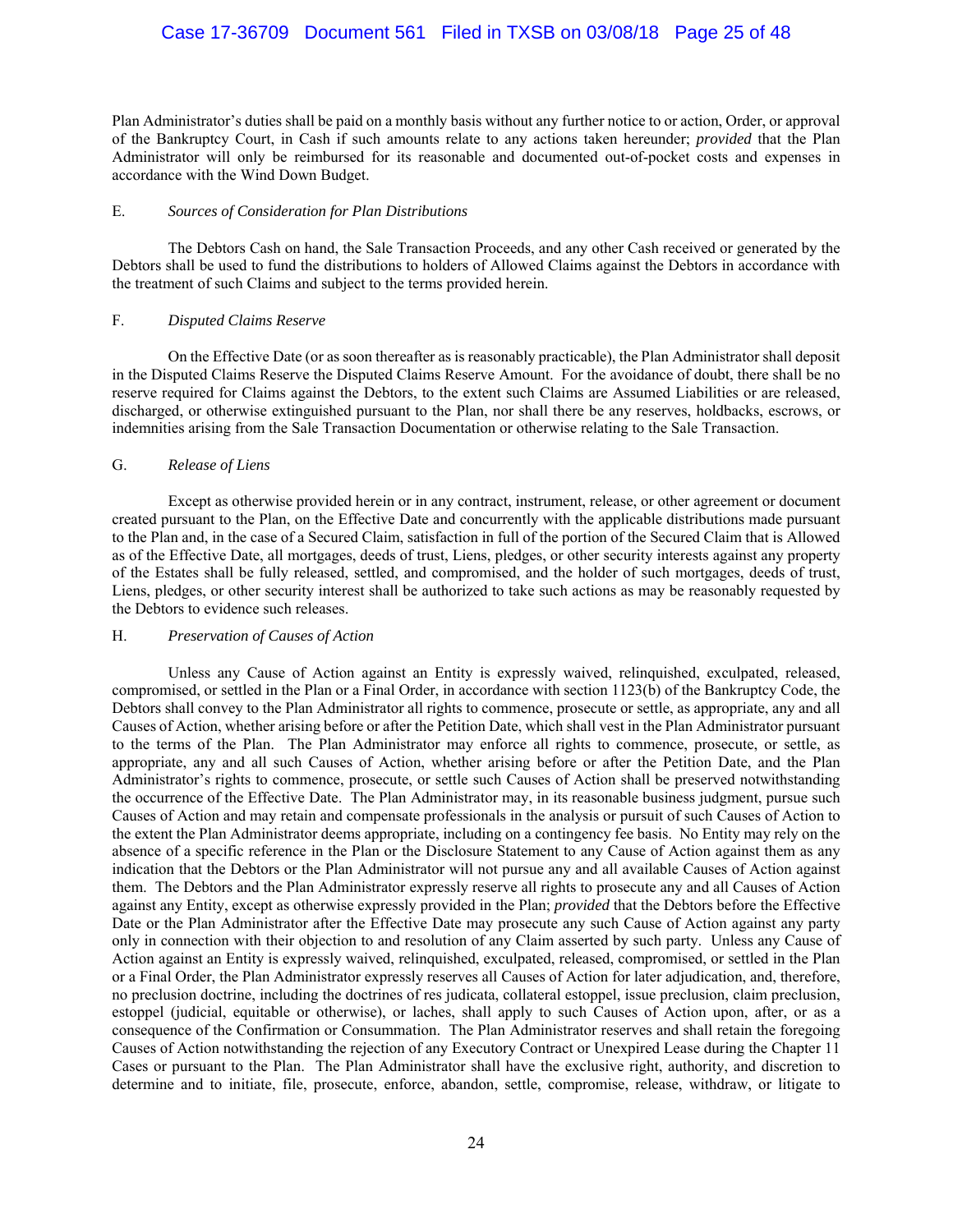judgment any such Causes of Action, or to decline to do any of the foregoing, without the consent or approval of any third party or any further notice to or action, order, or approval of the Bankruptcy Court.

### I. *Cancellation of Notes, Instruments, Certificates, and Other Documents*

 On the Effective Date, except as otherwise specifically provided for in the Plan and, in the case of a Secured Claim, upon satisfaction in full of the portion of the Secured Claim that is Allowed as of the Effective Date: (1) the obligations of any Debtor under any certificate, share, note, bond, indenture, purchase right, or other instrument or document, directly or indirectly evidencing or creating any indebtedness or obligation of or ownership interest, equity, or portfolio interest in the Debtors or any warrants, options, or other securities exercisable or exchangeable for, or convertible into, debt, equity, ownership, or profits interests in the Debtors giving rise to any Claim or Interest shall be cancelled and deemed surrendered as to the Debtors and shall not have any continuing obligations thereunder, and the 2.625% Senior Notes Indenture Trustee and the 3.125% Senior Notes Indenture Trustee shall be released from all duties thereunder; provided, however, that notwithstanding Confirmation or Consummation, any such indenture or agreement that governs the rights of the holder of a Claim shall continue in effect solely for purposes of (a) allowing Unsecured Noteholders to receive distributions under the Plan; (b) allowing the 2.625% Senior Notes Indenture Trustee and the 3.125% Senior Notes Indenture Trustee to make the distributions in accordance with the Plan (if any); and (c) preserving any rights of the 2.625% Senior Notes Indenture Trustee and the 3.125% Senior Notes Indenture Trustee to payment of fees, expenses, and indemnification obligations as against any money or property distributable to holders under the Unsecured Notes Indentures, including any rights to priority of payment and/or to exercise charging liens; and (2) the obligations of the Debtors pursuant, relating, or pertaining to any agreements, indentures, certificates of designation, bylaws, or certificates or articles of incorporation or similar documents governing the shares, certificates, notes, bonds, indenture, purchase rights, options, warrants, or other instruments or documents evidencing or creating any indebtedness or obligation of the Debtors shall be fully released, settled, and compromised; *provided* that notwithstanding anything to the contrary contained herein, any indenture or agreement that governs the rights of the First Lien Indenture Trustee, the First Lien Noteholders, the Second Lien Indenture Trustee, or the Second Lien Noteholders shall continue in effect to allow the First Lien Indenture Trustee or the Second Lien Indenture Trustee, as applicable, to (A) enforce the rights, Claims and interests of the First Lien Indenture Trustee or the Second Lien Indenture Trustee and any predecessor thereto vis-à-vis the First Lien Noteholders or the Second Lien Noteholders and any parties other than the Debtors, (B) receive distributions under the Plan and to distribute them to the First Lien Noteholders or the Second Lien Noteholders in accordance with the terms of the First Lien Indenture or the Second Lien Indenture (C) exercise its charging lien for the payment of its fees and expenses and for indemnification as provided in the First Lien Indenture or the Second Lien Indenture, if not otherwise paid hereunder or in the Chapter 11 Cases, and (D) appear and be heard in the Chapter 11 Cases or in any proceeding in the Bankruptcy Court, including to enforce any obligation owed to the First Lien Indenture Trustee, the First Lien Noteholders, the Second Lien Indenture Trustee, or the Second Lien Noteholders under the Plan. Except as provided in the Plan, on the Effective Date, the First Lien Indenture Trustee shall be automatically and fully discharged of all its duties and obligations associated with the First Lien Notes, the First Lien Indenture, and all related agreements, and the Second Lien Indenture Trustee shall be automatically and fully discharged of all its duties and obligations associated with the Second Lien Notes, the Second Lien Indenture, and all related agreements.

If the record holder of the First Lien Notes is DTC or its nominee or another securities depository or custodian thereof, and such First Lien Notes are represented by a global security held by or on behalf of DTC or such other securities depository or custodian, then, upon satisfaction in full of the First Lien Notes Claims, each such holder of the First Lien Notes shall be deemed to have surrendered such holder's note, debenture or other evidence of indebtedness upon surrender of such global security by DTC or such other securities depository or custodian thereof.

#### J. *Corporate Action*

Upon the Effective Date, by virtue of the solicitation of votes in favor of the Plan and entry of the Confirmation Order, all actions contemplated by the Plan (including any action to be undertaken by the Plan Administrator) shall be deemed authorized, approved, and, to the extent taken prior to the Effective Date, ratified without any requirement for further action by holders of Claims or Interests, the Debtors, or any other Entity or Person. All matters provided for in the Plan involving the corporate structure of the Debtors, and any corporate action required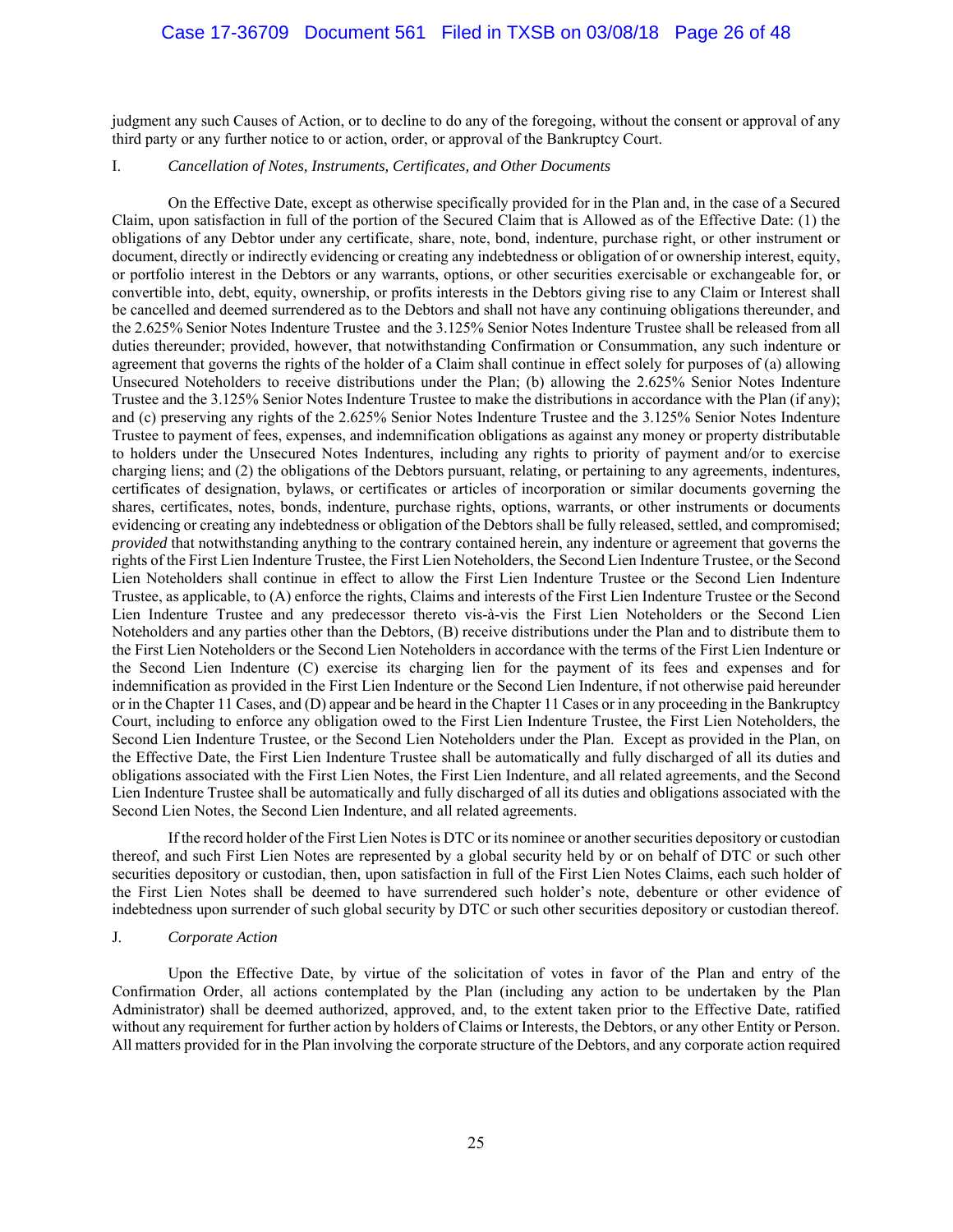## Case 17-36709 Document 561 Filed in TXSB on 03/08/18 Page 27 of 48

by the Debtors in connection therewith, shall be deemed to have occurred and shall be in effect, without any requirement of further action by the Debtors or the Debtors' Estates.

The Plan Administrator shall dissolve all of the Debtors, which dissolution shall be effectuated at a time following the Effective Date determined by the Plan Administrator.

On the Effective Date, the terms of all directors, managers, and officers of all Debtors shall be deemed to have expired, all such directors, managers, and officers shall be released of their duties, and all actions solely in furtherance of the Plan shall be deemed authorized, approved, and, to the extent taken prior to the Effective Date, ratified without any requirement for further action by the Debtors, holders of Claims or Interests, directors, managers, or officers of the Debtors, or any other Entity or Person, including the transfer of assets of the Debtors to the Plan Administrator and the dissolution or winding up of the Debtors. The directors, managers, and officers of the Debtors and the Plan Administrator, as applicable, shall be authorized to execute, deliver, File, or record such contracts, instruments, release, and other agreements or documents and take such other actions as they may deem in their sole discretion necessary or appropriate to effectuate and implement the provisions of the Plan. The authorizations and approvals contemplated by this Article IV.J shall be effective notwithstanding any requirements under non-bankruptcy law.

#### K. *Effectuating Documents; Further Transactions*

Prior to the Effective Date, the Debtors are, and on and after the Effective Date, the Plan Administrator, and the officers and members thereof are authorized to and may issue, execute, deliver, file, or record such contracts, securities, instruments, releases, and other agreements or documents and take such actions as may be necessary or appropriate to effectuate, implement, and further evidence the terms and conditions of the Plan, without the need for any approvals, authorization, or consents except for those expressly required pursuant to the Plan.

#### L. *Exemption from Certain Taxes and Fees*

Any post-Confirmation transfer from any Entity pursuant to, in contemplation of, or in connection with the Plan or pursuant to: (1) the issuance, distribution, transfer, or exchange of any debt, equity security, or other interest in the Debtors; or (2) the making, delivery, or recording of any deed or other instrument of transfer under, in furtherance of, or in connection with, the Plan, including any deeds, bills of sale, assignments, or other instruments of transfer executed in connection with any transaction arising out of, contemplated by, or in any way related to the Plan, shall not be subject to any document recording tax, stamp tax, conveyance fee, intangibles or similar tax, mortgage tax, real estate transfer tax, mortgage recording tax, Uniform Commercial Code filing or recording fee, or other similar tax or governmental assessment, in each case to the extent permitted by applicable bankruptcy law, and the appropriate state or local government officials or agents shall forego collection of any such tax or governmental assessment and accept for filing and recordation any of the foregoing instruments or other documents without the payment of any such tax or governmental assessment.

#### M. *Release of Avoidance Actions*

On the Effective Date, and except to the extent otherwise reserved in the Plan Supplement, the Debtors, on behalf of themselves and their estates, shall release any and all Avoidance Actions and the Debtors, and any of their successors or assigns and any Entity acting on behalf of the Debtors shall be deemed to have waived the right to pursue any and all Avoidance Actions. No Avoidance Actions shall revert to creditors of the Debtors.

#### N. *Director and Officer Liability Insurance*

The Debtors shall be deemed to have assumed all of the Debtors' D&O Liability Insurance Policies pursuant to section 365(a) of the Bankruptcy Code effective as of the Effective Date, and coverage for defense and indemnity under any of the D&O Liability Insurance Policies shall remain available to all individuals within the definition of "Insured" in any of the D&O Liability Insurance Policies. Entry of the Confirmation Order will constitute the Bankruptcy Court's approval of the Debtors' foregoing assumption of each of the unexpired D&O Liability Insurance Policies. Notwithstanding anything to the contrary contained in the Plan, and except as otherwise may be provided in an Order from the Bankruptcy Court, Confirmation of the Plan shall not discharge, impair, or otherwise modify any indemnity obligations assumed by the foregoing assumption of the D&O Liability Insurance Policies, and each such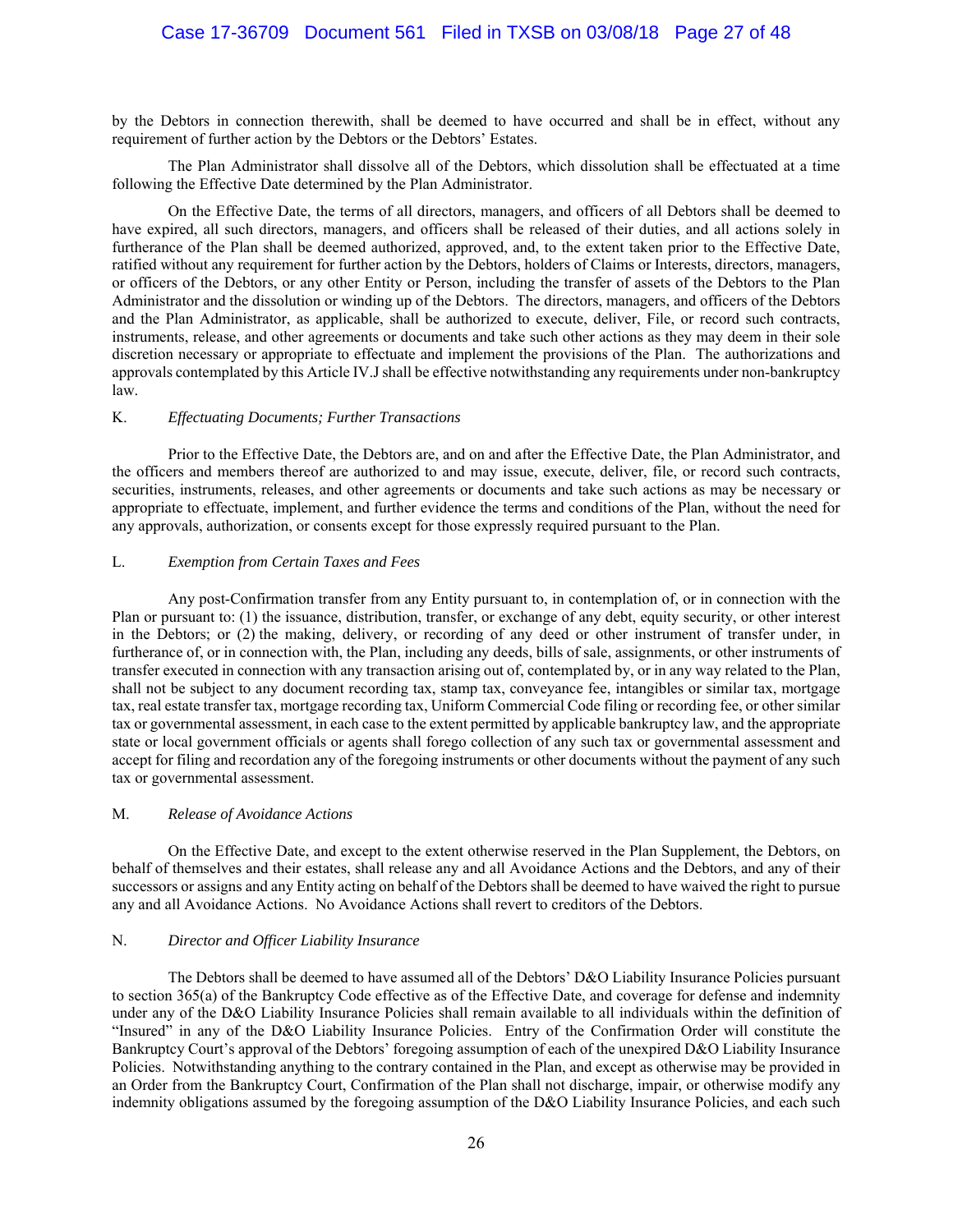## Case 17-36709 Document 561 Filed in TXSB on 03/08/18 Page 28 of 48

indemnity obligation will be deemed and treated as an Executory Contract that has been assumed by the Debtors under the Plan as to which no Proof of Claim need be filed. Provided, however, that the holder(s) of a Claim for an indemnity obligation will look only to the D&O Liability Insurance Policies for recovery and not the Estates.

#### O. *Compensation and Benefits Programs*

 On the Effective Date, the Debtors or the Plan Administrator, as applicable, shall honor and satisfy any and all remaining obligations under the Compensation and Benefit Programs.

#### P. *Closing the Chapter 11 Cases*

Upon the occurrence of the Effective Date, the Plan Administrator shall be permitted to close all of the Chapter 11 Cases except for the Chapter 11 Case of Cobalt, and all contested matters relating to each of the Debtors, including objections to Claims, shall be administered and heard in the Chapter 11 Case of Cobalt.

When all Disputed Claims have become Allowed or Disallowed and all remaining Cash has been distributed in accordance with the Plan, the Plan Administrator shall seek authority from the Bankruptcy Court to close the Chapter 11 Case of Cobalt in accordance with the Bankruptcy Code and the Bankruptcy Rules.

### **ARTICLE V. TREATMENT OF EXECUTORY CONTRACTS AND UNEXPIRED LEASES**

### A. *Assumption and Rejection of Executory Contracts and Unexpired Leases*

On the Effective Date, except as otherwise provided herein, each Executory Contract and Unexpired Lease not previously rejected, assumed, or assumed and assigned, including, without limitation, any employee benefit plans, severance plans, and other Executory Contracts under which employee obligations arise, shall be deemed automatically rejected pursuant to sections 365 and 1123 of the Bankruptcy Code, unless such Executory Contract or Unexpired Lease: (1) is specifically described in the Plan as to be assumed in connection with confirmation of the Plan, or is specifically scheduled to be assumed or assumed and assigned pursuant to the Plan or the Plan Supplement; (2) is subject to a pending motion to assume such Unexpired Lease or Executory Contract as of the Effective Date; (3) is to be assumed or assumed and assigned to the Purchaser or another third party, as applicable, in connection with a Sale Transaction; (4) is a contract, instrument, release, indenture, or other agreement or document entered into in connection with the Plan; or (5) is a D&O Liability Insurance Policy. Entry of the Confirmation Order by the Bankruptcy Court shall constitute approval of such assumptions, assignments, and rejections, including the assumption of the Executory Contracts or Unexpired Leases as provided in the Plan Supplement, pursuant to sections 365(a) and 1123 of the Bankruptcy Code. Unless otherwise indicated, assumptions or rejections of Executory Contracts and Unexpired Leases pursuant to the Plan or the Sale Transaction Documentation are effective as of the Effective Date. Any motions to assume Executory Contracts or Unexpired Leases pending on the Effective Date shall be subject to approval by a Final Order of the Bankruptcy Court on or after the Effective Date.

#### B. *Claims Based on Rejection of Executory Contracts or Unexpired Leases*

Proofs of Claim with respect to Claims arising from the rejection of Executory Contracts or Unexpired Leases, if any, must be Filed with the Bankruptcy Court by the later of: (1) the Claims Bar Date, Administrative Claims Bar Date, or the Governmental Bar Date, as applicable; and (2) 4:00 p.m., prevailing Central Time, on the date that is thirty (30) days following the entry of an Order of the Bankruptcy Court (including the Confirmation Order) approving such rejection. Any Claims arising from the rejection of an Executory Contract or Unexpired Lease not Filed within such time shall be automatically Disallowed, forever barred from assertion, and shall not be enforceable against, as applicable, the Debtors, their Estates, the Plan Administrator, and/or the Purchaser, or property of the foregoing parties, without the need for any objection by the Debtors, their Estates, the Plan Administrator, and/or the Purchaser and without the need for any further notice to, or action, order, or approval of the Bankruptcy Court. Claims arising from the rejection of the Debtors' Executory Contracts or Unexpired Leases shall be classified as General Unsecured Claims and shall be treated in accordance with Article III of the Plan, as applicable.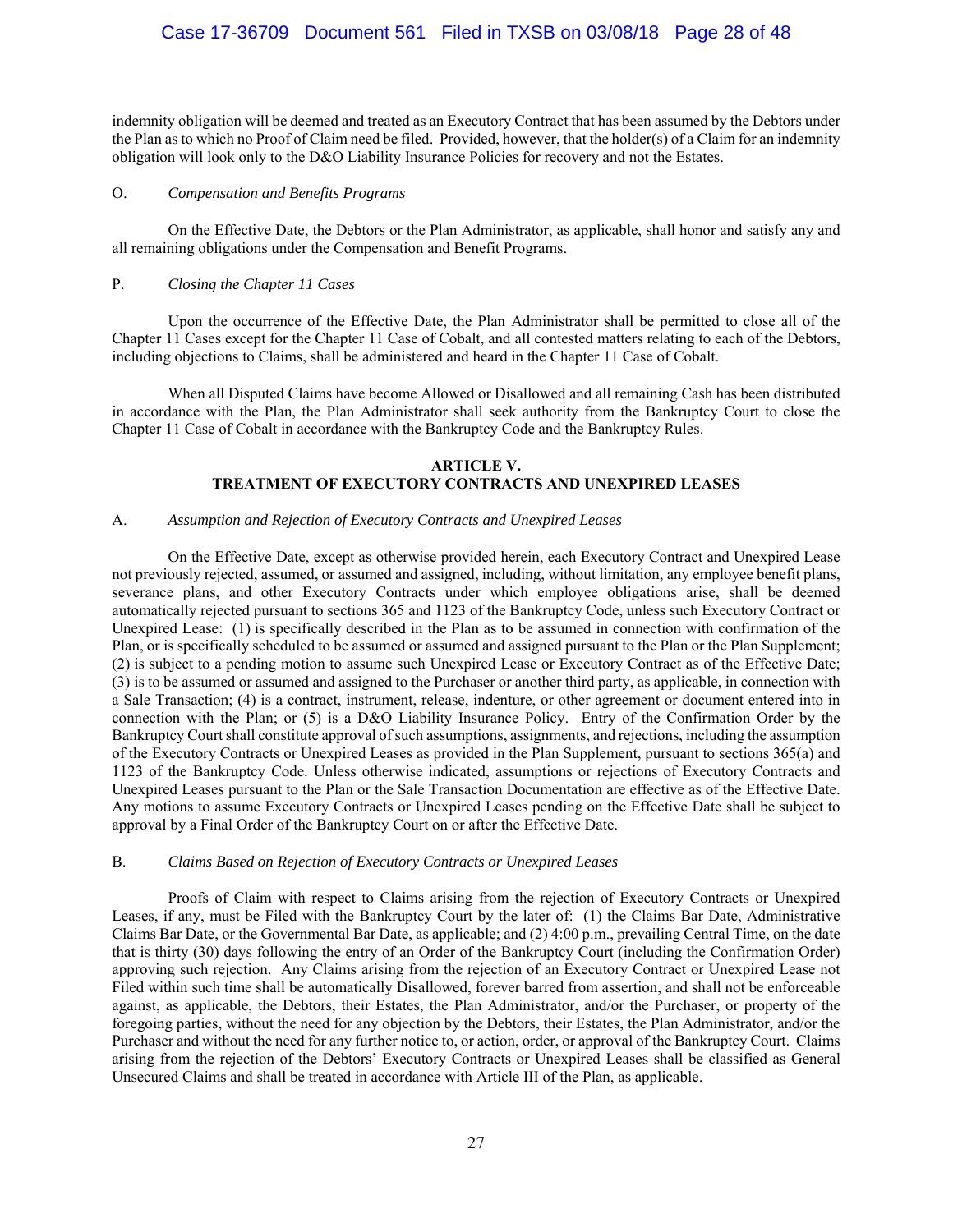#### C. *Cure of Defaults for Assumed Executory Contracts and Unexpired Leases*

Any Cure Claims under each Executory Contract and Unexpired Lease to be assumed pursuant to the Plan shall be satisfied, pursuant to section 365(b)(1) of the Bankruptcy Code, by payment of the Cure Claim in Cash on the Effective Date or as soon as reasonably practicable thereafter, subject to the limitations described below, by the Debtors as an Administrative Claim or by the Purchaser in accordance with the Sale Transaction Documentation, as applicable, or on such other terms as the parties to such Executory Contracts or Unexpired Leases may otherwise agree. In the event of a dispute regarding (1) the amount of the Cure Claim, (2) the ability of the Debtors' Estates or any assignee to provide "adequate assurance of future performance" (within the meaning of section 365 of the Bankruptcy Code) under the Executory Contract or Unexpired Lease to be assumed, or (3) any other matter pertaining to assumption, the Cure Claims required by section 365(b)(1) of the Bankruptcy Code shall be satisfied following the entry of a Final Order or Orders resolving the dispute and approving the assumption.

Unless otherwise provided by an Order of the Bankruptcy Court, at least seven (7) days before the Voting Deadline, the Debtors shall cause notice of proposed assumption and proposed Cure Claims to be sent to applicable counterparties. Any objection by such counterparty must be Filed, served, and actually received by the Debtors not later than seven days after service of notice of the Debtors' proposed assumption and associated Cure Claims. Any counterparty to an Executory Contract or Unexpired Lease that fails to object timely to the proposed assumption or cure amount will be deemed to have assented to such assumption or Cure Claim.

Assumption (or assumption and assignment) of any Executory Contract or Unexpired Lease pursuant to the Plan or otherwise shall result in the full release and satisfaction of any Claims or defaults, subject to satisfaction of the Cure Claims, whether monetary or nonmonetary, including defaults of provisions restricting the change in control or ownership interest composition or other bankruptcy-related defaults, arising under any assumed Executory Contract or Unexpired Lease at any time before the effective date of assumption and/or assignment. **Any liabilities reflected in the Schedules and any Proofs of Claim Filed with respect to an Executory Contract or Unexpired Lease that has been assumed and assigned shall be deemed Disallowed and expunged, without further notice to or action, order, or approval of the Bankruptcy Court or any other Entity.**

#### D. *Preexisting Obligations to the Debtors Under Executory Contracts and Unexpired Leases*

Rejection or repudiation of any Executory Contract or Unexpired Lease pursuant to the Plan or otherwise shall not constitute a termination of preexisting obligations owed to the Debtors under such contracts or leases as modified, amended, supplemented, or restated. In particular, notwithstanding any non-bankruptcy law to the contrary, the Plan Administrator expressly reserves and does not waive any right to receive, or any continuing obligation of a counterparty to provide, warranties or continued maintenance obligations on goods previously purchased, or services previously received, by the contracting Debtors from counterparties to rejected or repudiated Executory Contracts or Unexpired Leases.

#### E. *Sale Transaction Documentation; Assumed Contracts*

The Debtors' assumption or rejection of any Executory Contract or Unexpired Lease pursuant to the Plan shall be subject in all respects to any Purchaser's rights and obligations, including any Cure Claims assumed by the Purchaser in accordance with the Sale Transaction Documentation, with respect to any such Executory Contracts or Unexpired Leases that are assumed by the Purchaser pursuant Sale Transaction Documentation.

#### F. *Modifications, Amendments, Supplements, Restatements, or Other Agreements*

Unless otherwise provided in the Plan, each Executory Contract or Unexpired Lease that is assumed shall include all modifications, amendments, supplements, restatements, or other agreements that in any manner affect such Executory Contract or Unexpired Lease, and Executory Contracts and Unexpired Leases related thereto, if any, including easements, licenses, permits, rights, privileges, immunities, options, rights of first refusal, and any other interests, unless any of the foregoing agreements has been previously rejected or repudiated or is rejected or repudiated under the Plan.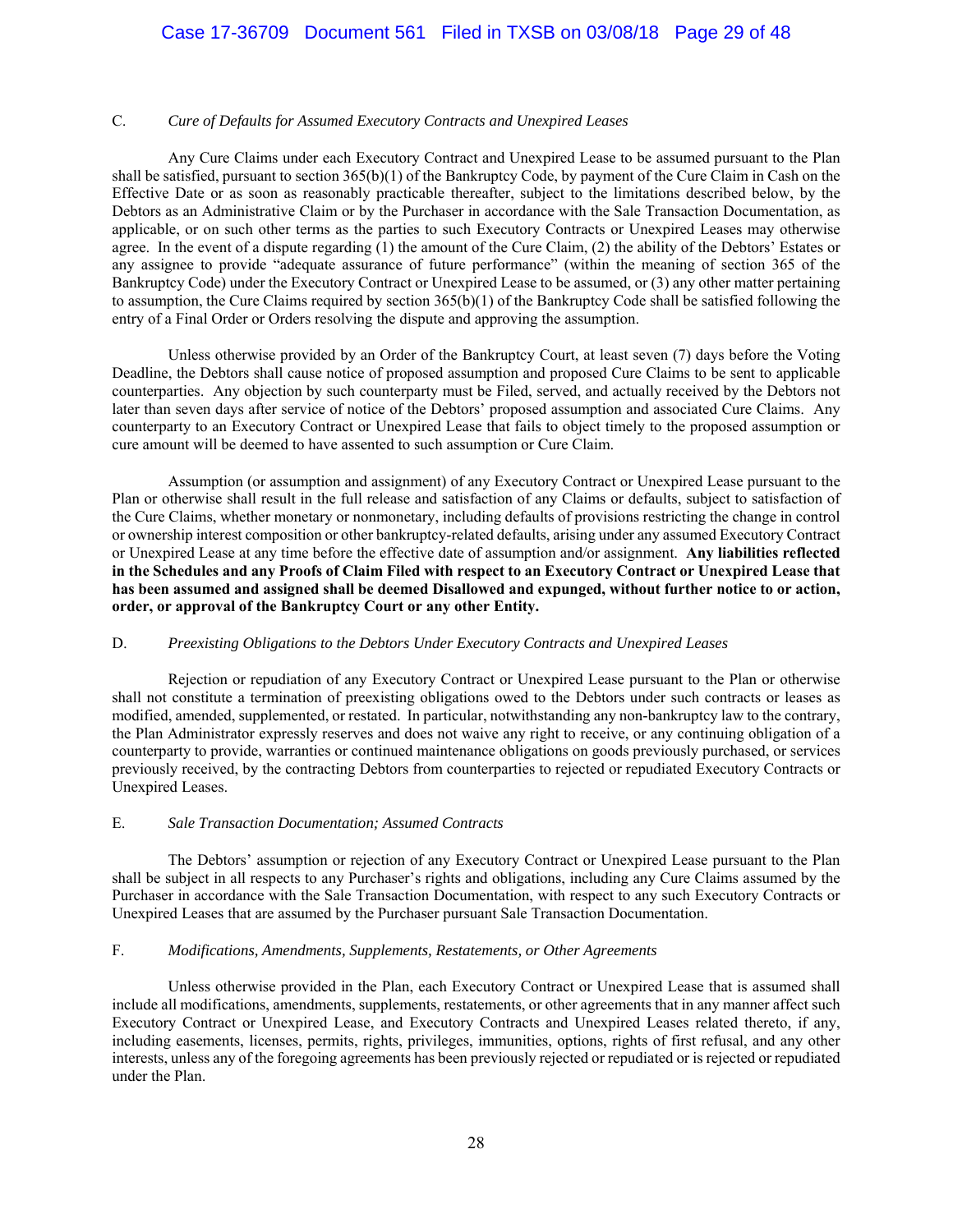## Case 17-36709 Document 561 Filed in TXSB on 03/08/18 Page 30 of 48

Modifications, amendments, supplements, and restatements to prepetition Executory Contracts and Unexpired Leases that have been executed by the Debtors during the Chapter 11 Cases shall not be deemed to alter the prepetition nature of the Executory Contract or Unexpired Lease, or the validity, priority, or amount of any Claims that may arise in connection therewith, absent a Bankruptcy Court order to the contrary.

#### G. *Reservation of Rights*

Neither the exclusion nor inclusion of any Executory Contract or Unexpired Lease on the list of Executory Contracts and Unexpired Leases to be assumed pursuant to the Plan contained in the Plan Supplement, nor anything else in the Plan or the Sale Transaction Documentation, shall constitute an admission by the Debtors or any other Entity, as applicable, that any such contract or lease is in fact an Executory Contract or Unexpired Lease or that either any Debtor or any other Entity, as applicable, has any liability thereunder.

### H. *Nonoccurrence of Effective Date*

In the event that the Effective Date does not occur, the Bankruptcy Court shall retain jurisdiction with respect to any request to extend the deadline for assuming or rejecting Unexpired Leases pursuant to section 365(d)(4) of the Bankruptcy Code.

#### **ARTICLE VI. PROVISIONS GOVERNING DISTRIBUTIONS**

#### A. *Timing and Calculation of Amounts to Be Distributed*

Except as otherwise provided in the Plan, on the Effective Date (or if a Claim or Interest is not an Allowed Claim or Allowed Interest on the Effective Date, on the date that such a Claim or Interest becomes an Allowed Claim or Allowed Interest, or as soon as reasonably practicable thereafter), each holder of an Allowed Claim against or Allowed Interest in the Debtors shall receive the full amount of the distributions that the Plan provides for Allowed Claims or Allowed Interests in the applicable Class from the Plan Administrator, on behalf of the Debtors, as applicable; *provided* that the Plan Administrator will use reasonable commercial efforts to make distributions to holders of General Unsecured Claims that are Allowed as of the Effective Date within sixty (60) days of the Effective Date. In the event that any payment or act under the Plan is required to be made or performed on a date that is not a Business Day, then the making of such payment or the performance of such act may be completed on the next succeeding Business Day, but shall be deemed to have been completed as of the required date. If and to the extent that there are Disputed Claims or Disputed Interests, distributions on account of any such Disputed Claims or Disputed Interests shall be made pursuant to the provisions set forth in Article VII of the Plan. Except as otherwise provided in the Plan, holders of Claims or Interests shall not be entitled to interest, dividends, or accruals on the distributions provided for in the Plan, regardless of whether such distributions are delivered on or at any time after the Effective Date. Notwithstanding anything to the contrary herein, no holder of an Allowed Claim or Allowed Interest shall, on account of such Allowed Claim or Allowed Interest, receive a distribution in excess of the Allowed amount of such Claim or Interest plus any postpetition interest on such Claim or Interest payable in accordance with the Plan or other Final Order of the Bankruptcy Court, including the Cash Collateral Order. For the avoidance of doubt unless expressly provided to the contrary in this Plan or the Confirmation Order, postpetition interest shall be paid on account of the First Lien Notes Claims as contemplated in the Cash Collateral Order, and the Second Lien Notes Claims shall be entitled to postpetition interest only to the extent the Allowed Second Lien Notes Claims are secured by collateral in excess of the amount of such Allowed Second Lien Claims on the Effective Date.

#### B. *Distributions by the Plan Administrator*

All distributions under the Plan shall be made by the Plan Administrator. The Plan Administrator shall not be required to give any bond or surety or other security for the performance of its duties unless otherwise ordered by the Bankruptcy Court. Additionally, in the event that the Plan Administrator is so otherwise ordered, all costs and expenses of procuring any such bond or surety shall be borne by the Plan Administrator.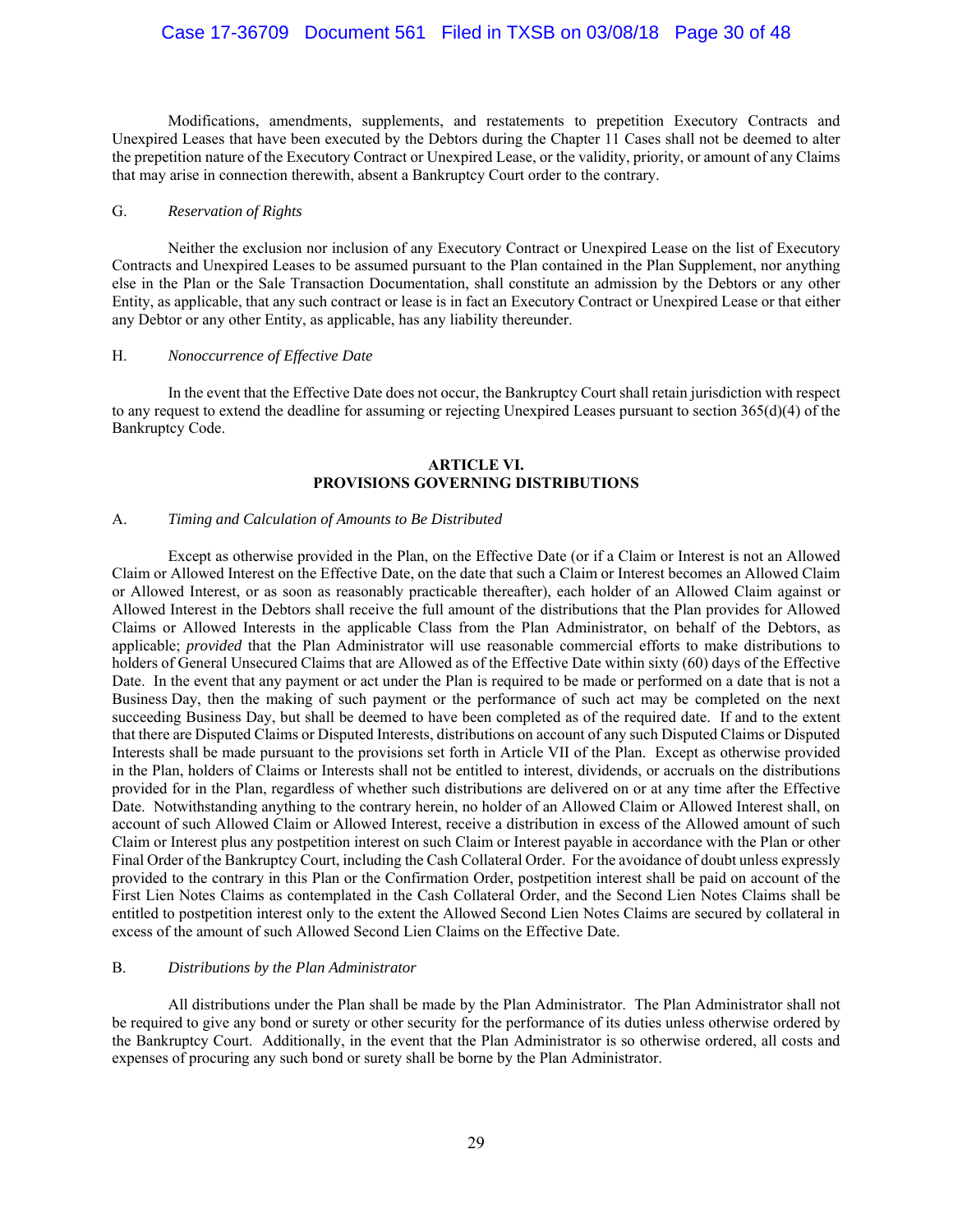## Case 17-36709 Document 561 Filed in TXSB on 03/08/18 Page 31 of 48

Subject to the terms of the Plan, the Plan Administrator shall be empowered to: (1) effect all actions and execute all agreements, instruments, and other documents necessary to perform its duties under the Plan; (2) make all distributions contemplated under the Plan; (3) employ professionals to represent it with respect to its responsibilities; (4) object to, Allow, or otherwise resolve any General Unsecured Claim, Priority Claim, or Other Secured Claim, subject to the terms hereof; and (5) exercise such other powers as may be vested in the Plan Administrator by order of the Bankruptcy Court, pursuant to the Plan, or as deemed by the Plan Administrator to be necessary and proper to implement the provisions of the Plan.

### C. *Distributions on Account of Claims Allowed After the Effective Date*

#### 1. Payments and Distributions on Disputed Claims

 Distributions made after the Effective Date to holders of Disputed Claims that are not Allowed Claims as of the Effective Date but which later become Allowed Claims shall be deemed to have been made on the Effective Date.

### 2. Special Rules for Distributions to Holders of Disputed Claims

 Notwithstanding any provision otherwise in the Plan and except as may be agreed to by the Debtors or the Plan Administrator, on the one hand, and the holder of a Disputed Claim, on the other hand, no partial payments and no partial distributions shall be made with respect to any Disputed Claim until all Disputed Claims held by the holder of such Disputed Claim have become Allowed Claims or have otherwise been resolved by settlement or Final Order.

### D. *Delivery of Distributions and Undeliverable or Unclaimed Distributions*

### 1. Record Date for Distribution

 On the Distribution Record Date, the Claims Register shall be closed and the Debtors, the Plan Administrator, or any other party responsible for making distributions shall instead be authorized and entitled to recognize only those record holders listed on the Claims Register as of the close of business on the Distribution Record Date.

### 2. Delivery of Distributions

a. Delivery of Distributions to the First Lien Indenture Trustee

Except as otherwise provided in the Plan or reasonably requested by the First Lien Indenture Trustee, all distributions to holders of First Lien Notes Claims shall be deemed completed when made to (or at the direction of) the First Lien Indenture Trustee, which shall be deemed to be the holder of all First Lien Notes Claims for purposes of distributions to be made hereunder; *provided* that any non-Cash consideration shall not be distributed in the name of the First Lien Indenture Trustee. The First Lien Indenture Trustee shall hold or direct such distributions for the benefit of the holders of Allowed First Lien Notes Claims, as applicable. As soon as practicable in accordance with the requirements set forth in this Article VI, the First Lien Indenture Trustee shall arrange to deliver such distributions to or on behalf of such holders of Allowed First Lien Notes Claims in accordance with the First Lien Indenture and subject to the rights of the First Lien Indenture Trustee to assert its charging lien. If the First Lien Indenture Trustee is unable to make, or consents to the Plan Administrator making such distributions, the Plan Administrator, with the First Lien Indenture Trustee's cooperation, shall make such distributions to the extent practicable to do so (provided that until such distributions are made, the First Lien Indenture Trustee's charging lien shall attach to the property to be distributed in the same manner as if such distributions were made through the First Lien Indenture Trustee). The First Lien Indenture Trustee shall have no duties or responsibility relating to any form of distribution that is not DTC eligible and the Debtors or the Plan Administrator, as applicable, shall seek the cooperation of DTC so that any distribution on account of a First Lien Notes Claim that is held in the name of, or by a nominee of, DTC, shall be made through the facilities of DTC on the Effective Date or as soon as practicable thereafter. The Debtors shall reimburse the First Lien Indenture Trustee for any reasonable and documented fees and expenses incurred after the Effective Date solely in connection with making distributions pursuant to and in accordance with the Plan.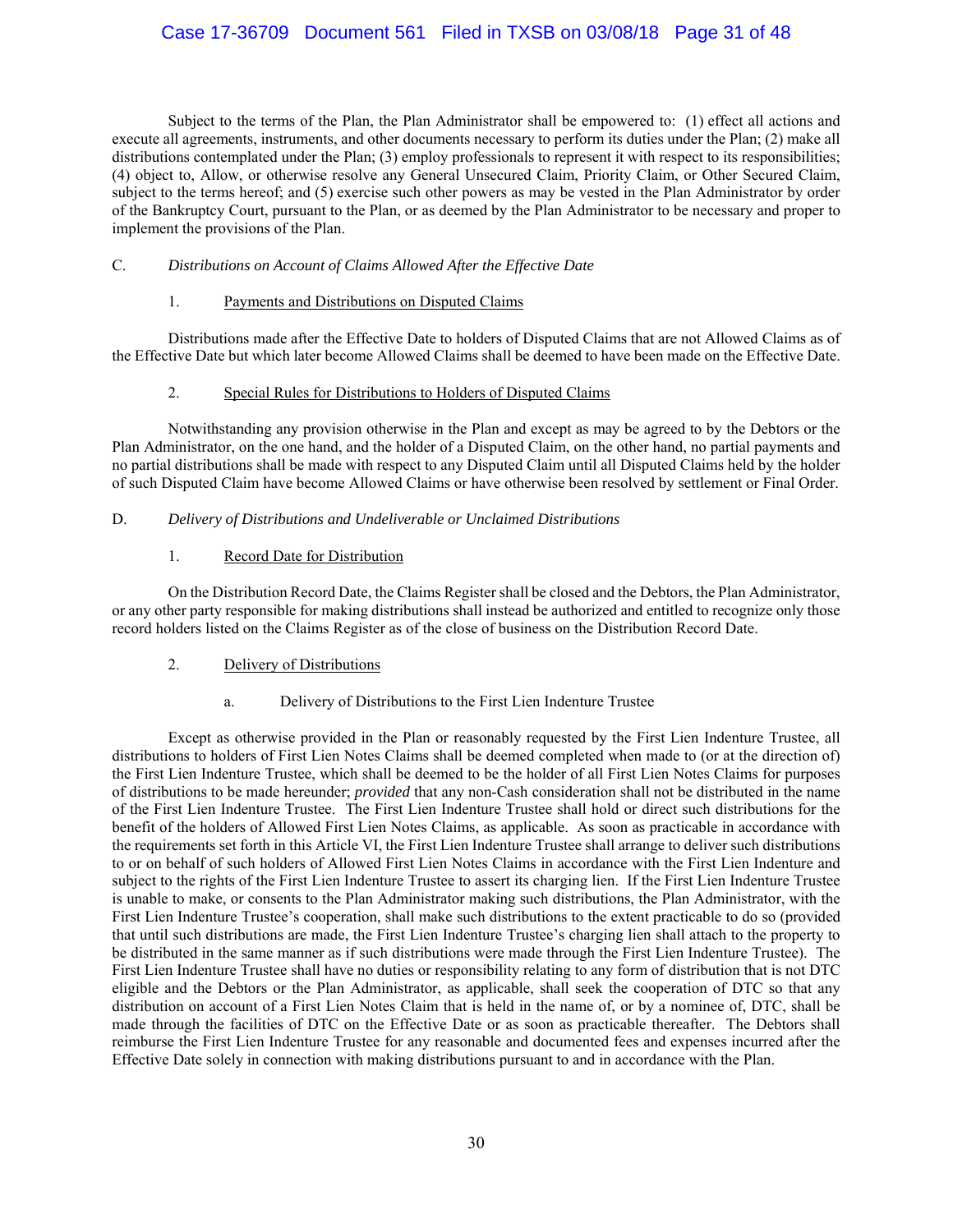#### b. Delivery of Distributions to the Second Lien Indenture Trustee

 Except as otherwise provided in the Plan or reasonably requested by the Second Lien Indenture Trustee, all distributions to holders of Second Lien Notes Claims shall be deemed completed when made to the Second Lien Indenture Trustee, which shall be deemed to be the holder of all Second Lien Notes Claims for purposes of distributions to be made hereunder. The Second Lien Indenture Trustee shall hold or direct such distributions for the benefit of the holders of Allowed Second Lien Notes Claims, as applicable. As soon as practicable in accordance with the requirements set forth in this Article VI, the Second Lien Indenture Trustee shall arrange to deliver such distributions to or on behalf of such holders of Allowed Second Lien Notes Claims. The Second Lien Indenture Trustee may transfer or direct the transfer of such distributions directly through the facilities of DTC (whether by means of book-entry exchange, free delivery, or otherwise) and will be entitled to recognize and deal for all purposes under the Plan with holders of Allowed Second Lien Notes Claims to the extent consistent with the customary practices of DTC. Such distributions shall be subject in all respects to the right of the Second Lien Indenture Trustee to assert its applicable charging liens against such distributions. All distributions made to holders of Allowed Second Lien Notes Claims shall be eligible to be distributed through the facilities of DTC and as provided for under the Second Lien Indenture.

#### c. Delivery of Distributions to the 2.625% Senior Notes Indenture Trustee

 Except as otherwise provided in the Plan or reasonably requested by the 2.625% Senior Notes Indenture Trustee, all distributions to holders of 2.625% Senior Notes Claims shall be deemed completed when made to the 2.625% Senior Notes Indenture Trustee, which shall be deemed to be the holder of all 2.625% Senior Notes Claims for purposes of distributions to be made hereunder. The 2.625% Senior Notes Indenture Trustee shall hold or direct such distributions for the benefit of the holders of Allowed 2.625% Senior Notes Claims, as applicable. As soon as practicable in accordance with the requirements set forth in this Article VI, the 2.625% Senior Notes Indenture Trustee shall arrange to deliver such distributions to or on behalf of such holders of Allowed 2.625% Senior Notes Claims. The 2.625% Senior Notes Indenture Trustee may transfer or direct the transfer of such distributions directly through the facilities of DTC (whether by means of book-entry exchange, free delivery, or otherwise) and will be entitled to recognize and deal for all purposes under the Plan with holders of Allowed 2.625% Senior Notes Claims to the extent consistent with the customary practices of DTC. Such distributions shall be subject in all respects to the right of the 2.625% Senior Notes Indenture Trustee to assert its applicable charging liens against such distributions. All distributions made to holders of Allowed 2.625% Senior Notes Claims shall be eligible to be distributed through the facilities of DTC and as provided for under the 2.625% Senior Notes Indenture.

#### d. Delivery of Distributions to the 3.125% Senior Notes Indenture Trustee

Except as otherwise provided in the Plan or reasonably requested by the 3.125% Senior Notes Indenture Trustee, all distributions to holders of 3.125% Senior Notes Claims shall be deemed completed when made to the 3.125% Senior Notes Indenture Trustee, which shall be deemed to be the holder of all 3.125% Senior Notes Claims for purposes of distributions to be made hereunder. The 3.125% Senior Notes Indenture Trustee shall hold or direct such distributions for the benefit of the holders of Allowed 3.125% Senior Notes Claims, as applicable. As soon as practicable in accordance with the requirements set forth in this Article VI, the 3.125% Senior Notes Indenture Trustee shall arrange to deliver such distributions to or on behalf of such holders of Allowed 3.125% Senior Notes Claims. The 3.125% Senior Notes Indenture Trustee may transfer or direct the transfer of such distributions directly through the facilities of DTC (whether by means of book-entry exchange, free delivery, or otherwise) and will be entitled to recognize and deal for all purposes under the Plan with holders of Allowed 3.125% Senior Notes Claims to the extent consistent with the customary practices of DTC. Such distributions shall be subject in all respects to the right of the 3.125% Senior Notes Indenture Trustee to assert its applicable charging liens against such distributions. All distributions made to holders of Allowed 3.125% Senior Notes Claims shall be eligible to be distributed through the facilities of DTC and as provided for under the 3.125% Senior Notes Indenture.

#### e. Delivery of Distributions in General

Except as otherwise provided herein, the Debtors or the Plan Administrator, as applicable, shall make distributions to holders of Allowed Claims and Allowed Interests at the address set forth in any Proof of Claim Filed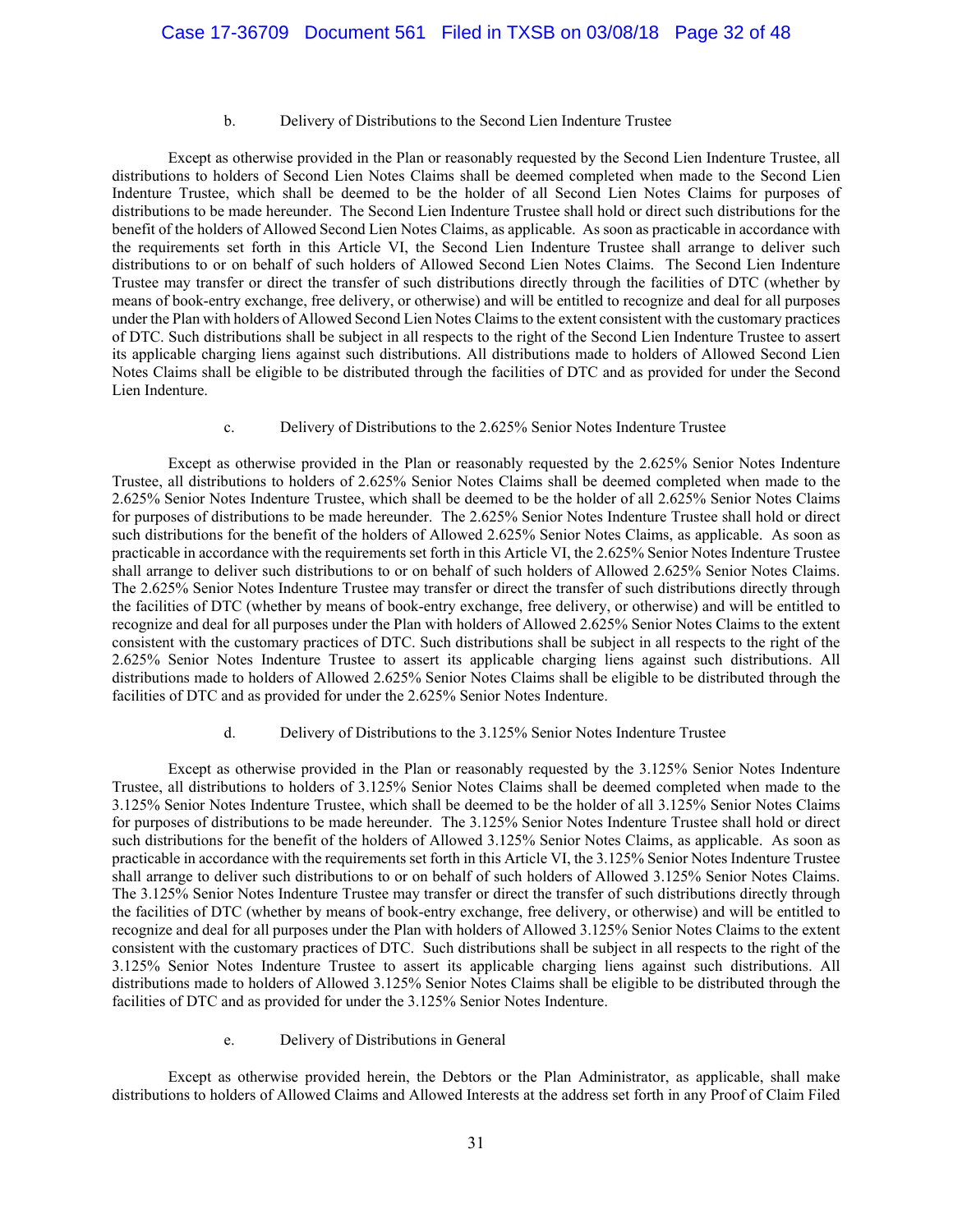## Case 17-36709 Document 561 Filed in TXSB on 03/08/18 Page 33 of 48

by that holder; *provided* that the manner of such distributions shall be determined at the discretion of the Debtors or the Plan Administrator, as applicable. If a holder holds more than one Claim in any one Class, all Claims of the holder will be aggregated into one Claim and one distribution will be made with respect to the aggregated Claim.

### 3. Minimum Distributions

Notwithstanding anything herein to the contrary, neither the Debtors nor the Plan Administrator, as applicable, shall be required to make distributions or payments of less than \$250.00; *provided* that the Plan Administrator may establish an alternative minimum in its reasonable discretion and upon notice to the Bankruptcy Court.

#### 4. Undeliverable Distributions and Unclaimed Property

In the event that any notice or distribution to any holder is returned as undeliverable, no such notice of distribution to such holder shall be made unless and until the Plan Administrator has determined the then current address of such holder, at which time such notice or distribution shall be made to such holder without interest; *provided* that such notice or distribution shall be deemed unclaimed property under section 347(b) of the Bankruptcy Code at the expiration of six (6) months from the date of the attempted distribution to the holder. After such date, all unclaimed property or interests in property shall revert to the Plan Administrator for the benefit of other Allowed Claims in accordance with the terms of the Plan, and the Claim of any holder to such property or interest in property shall be released, settled, compromised, and forever barred.

### 5. Manner of Payment

Any payment in Cash to be made pursuant to the Plan shall be made at the election of the Plan Administrator by check or by wire transfer, at the sole and exclusive discretion of the Plan Administrator.

#### E. *Compliance with Tax Requirements*

In connection with the Plan, to the extent applicable, the Plan Administrator shall comply with all tax withholding and reporting requirements imposed on it by any Governmental Unit, and all distributions pursuant hereto shall be subject to such withholding and reporting requirements. Notwithstanding any provision in the Plan to the contrary, the Plan Administrator shall be authorized to take all actions necessary or appropriate to comply with such withholding and reporting requirements, including liquidating a portion of the distribution to be made under the Plan to generate sufficient funds to pay applicable withholding taxes, withholding distributions pending receipt of information necessary to facilitate such distributions, or establishing any other mechanisms they believe are reasonable and appropriate.

#### F. *Allocations*

Distributions in respect of Allowed Claims shall be allocated first to the principal amount of such Claims (as determined for federal income tax purposes) and then, to the extent the consideration exceeds the principal amount of the Claims, to any portion of such Claims for accrued but unpaid interest (or, for federal income tax purposes, original issue discount) as Allowed herein.

#### G. *No Postpetition Interest on Claims*

Unless otherwise specifically provided for in an order of the Bankruptcy Court (including the Cash Collateral Order), the Plan, the Confirmation Order, or documents executed as required by this Plan, or required by applicable bankruptcy law, postpetition interest shall not accrue or be paid on any Claims or Interests and no holder of a Claim or Interest shall be entitled to interest accruing on or after the Petition Date on any such Claim. For the avoidance of doubt unless expressly provided to the contrary in this Plan or the Confirmation Order, postpetition interest shall be paid on account of the First Lien Notes Claims as contemplated in the Cash Collateral Order and on account of the Second Lien Notes Claims to the extent the Second Lien Notes Claims are secured by collateral in excess of the amount of Allowed Second Lien Notes Claims on the Effective Date.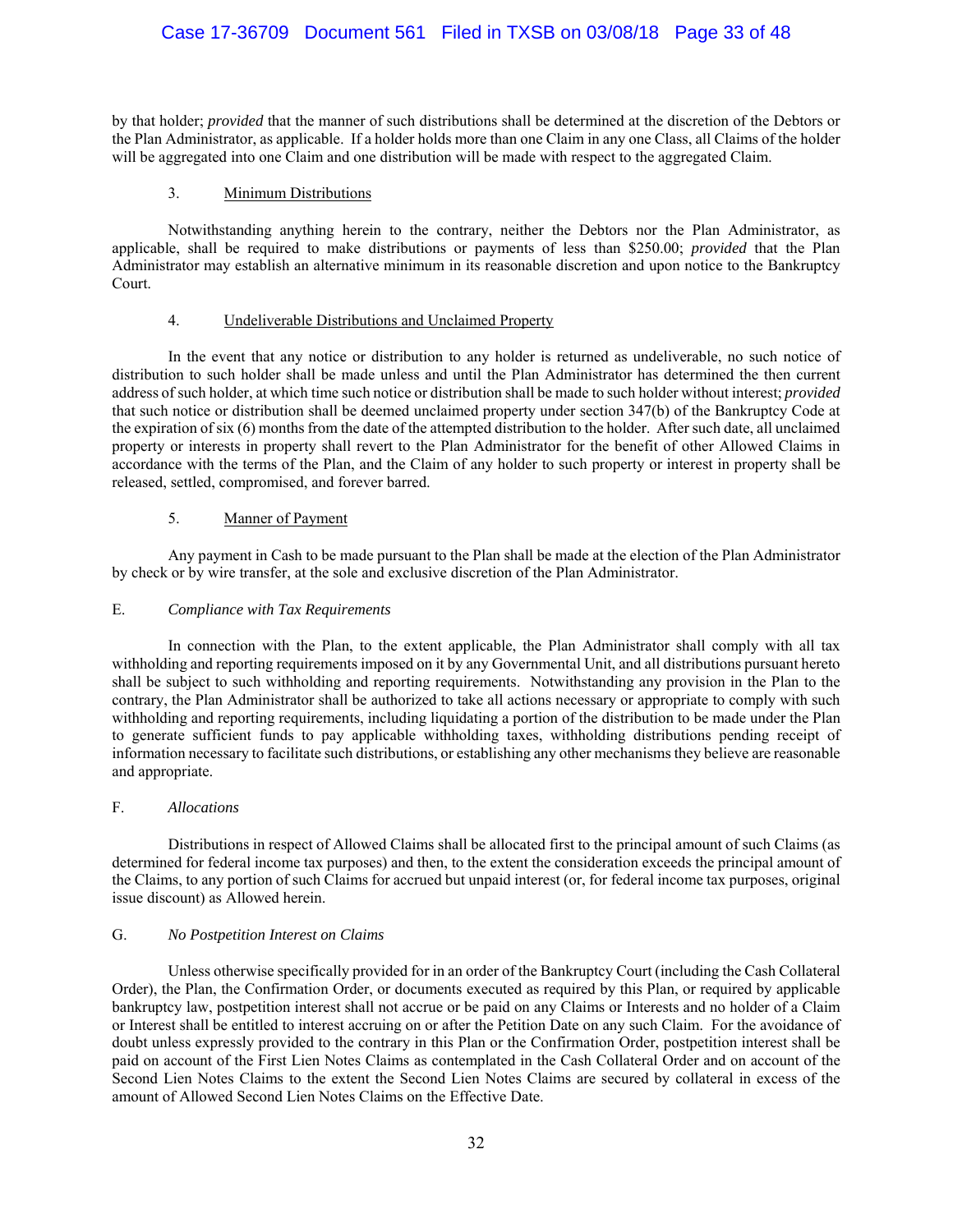### H. *Setoffs and Recoupment*

Except as otherwise expressly provided herein, the Debtors may, but shall not be required to, setoff against or recoup from any Claims of any nature whatsoever that the Debtors may have against the claimant, but neither the failure to do so nor the allowance of any Claim hereunder shall constitute a waiver or release by the Debtors of any such Claim it may have against the holder of such Claim.

## I. *Claims Paid or Payable by Third Parties*

## 1. Claims Paid by Third Parties

The Debtors or the Plan Administrator, as applicable, shall be authorized to reduce in full a Claim, and such Claim shall be Disallowed without a Claims objection having to be Filed and without any further notice to or action, Order, or approval of the Bankruptcy Court, to the extent that the holder of such Claim receives payment in full on account of such Claim from a party that is not a Debtor, as applicable, including on account of recourse to collateral held by third parties that secure such Claim. To the extent a holder of a Claim receives a distribution on account of such Claim and receives payment from a party that is not a Debtor or the Plan Administrator on account of such Claim, such holder shall, within 14 days of receipt thereof, repay or return the distribution to the applicable Debtor or the Plan Administrator (or such other entity designated by the Plan Administrator), to the extent the holder's total recovery on account of such Claim from the third party and under the Plan exceeds the amount of such Claim as of the date of any such distribution under the Plan. The failure of such holder to timely repay or return such distribution shall result in the holder owing the applicable Debtor annualized interest at the Federal Judgment Rate on such amount owed for each Business Day after the 14-day grace period specified above until the amount is repaid.

## 2. Claims Payable by Third Parties

No distributions under the Plan shall be made on account of an Allowed Claim that is payable pursuant to one of the Debtors' insurance policies, surety agreements, other non-Debtor payment agreements, or collateral held by a third party, until the holder of such Allowed Claim has exhausted all remedies with respect to such insurance policy, surety agreement, other non-Debtor payment agreement, or collateral, as applicable. To the extent that one or more of the Debtors' insurers, sureties, or non-Debtor payors pays or satisfies a Claim in full or in part (if and to the extent adjudicated by a court of competent jurisdiction), or such collateral or proceeds from such collateral is used to satisfy such Claim, then immediately upon such payment, the applicable portion of such Claim shall be expunged without a Claim objection having to be Filed and without any further notice to or action, Order, or approval of the Bankruptcy Court.

### 3. Applicability of Insurance Contracts

Except as otherwise provided in the Plan, distributions to holders of Allowed Claims shall be in accordance with the provisions of any applicable insurance policy. Nothing contained in the Plan shall constitute or be deemed a waiver of any Cause of Action that the Debtors or any Entity may hold against any other Entity, including insurers under any insurance policy, nor shall anything contained herein constitute or be deemed a waiver by such insurers of any defenses, including coverage defenses, held by such insurers.

### J. *Distributions on Account of Subordinated Claims*

The allowance, classification, and treatment of all Allowed Claims and Allowed Interests and the respective distributions on account thereof take into account and conform to the relative priority and rights of the Claims and Interests in each Class in connection with any contractual, legal, and equitable subordination rights relating thereto, whether arising under general principles of equitable subordination, section 510(b) of the Bankruptcy Code, or otherwise. Pursuant to section 510 of the Bankruptcy Code, the Debtors reserve the right to re-classify any Allowed Claim in accordance with any contractual, legal, or equitable subordination relating thereto. Notwithstanding the foregoing, the Plan shall be without prejudice to the contractual, legal, or equitable subordination rights (if any) in favor of any holder of any Allowed Claim, and any holder of any Allowed Claim (if any) subject to any such contractual, legal, or equitable subordination shall remit any distribution on account of such Claim to which such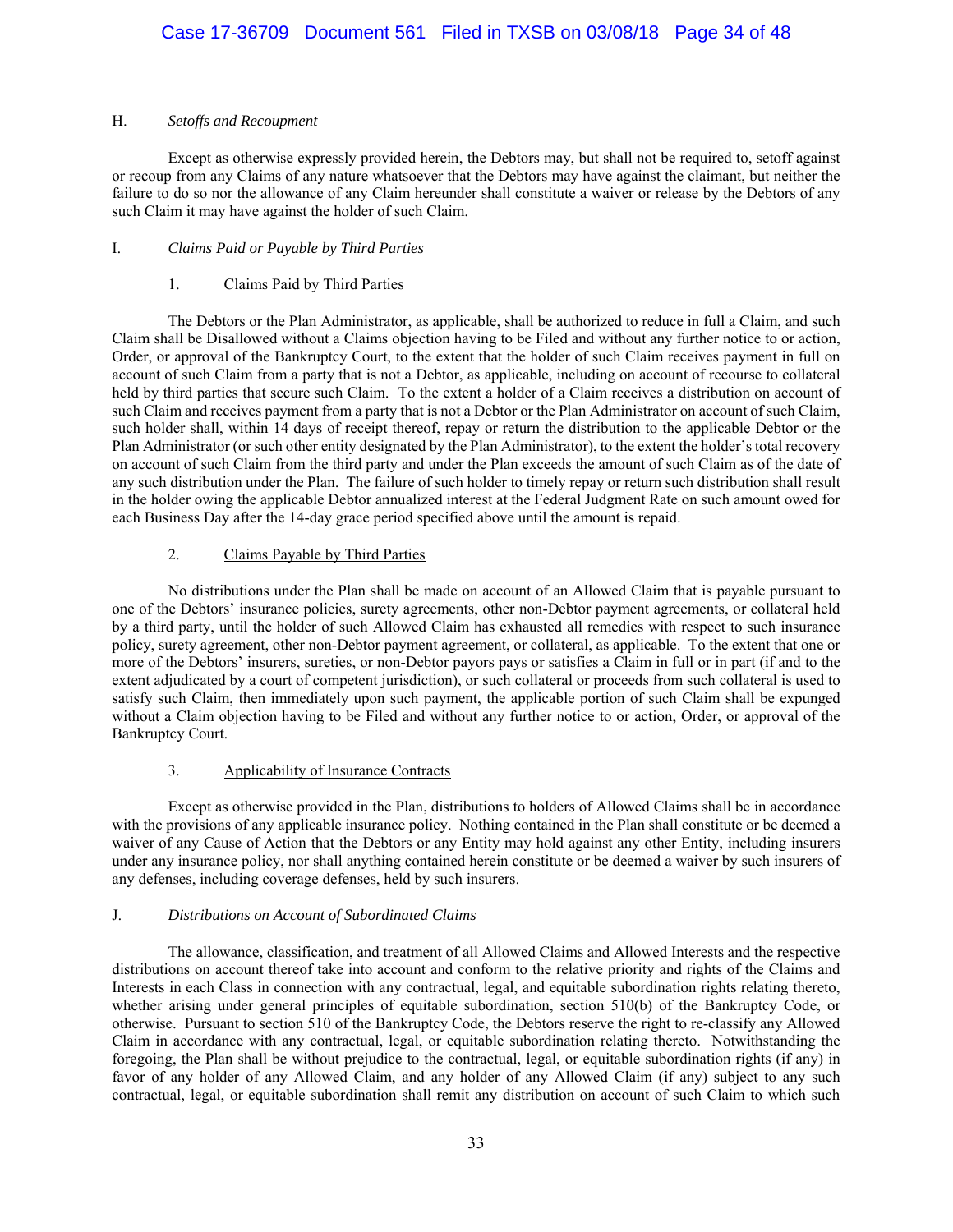holder's Claim is subordinated in accordance with and to the extent required under any applicable contractual, legal, or equitable subordination obligation.

#### **ARTICLE VII. PROCEDURES FOR RESOLVING CONTINGENT, UNLIQUIDATED, AND DISPUTED CLAIMS**

#### A. *Allowance of Claims*

The Debtors and the Plan Administrator, as applicable, shall have and shall retain any and all rights and defenses that the Debtors had with respect to any Claim immediately before the Effective Date. Except as expressly provided in the Plan or in any Order entered in the Chapter 11 Cases prior to the Effective Date (including the Confirmation Order), no Claim or Interest shall become an Allowed Claim or Allowed Interest unless and until such Claim or Interest is deemed Allowed pursuant to the Plan or a Final Order, including the Confirmation Order (when it becomes a Final Order), allowing such Claim.

#### B. *Claims and Interests Administration Responsibilities*

Except as otherwise specifically provided in the Plan and notwithstanding any requirements that may be imposed pursuant to Bankruptcy Rule 9019, on and after the Effective Date, the Plan Administrator shall have the sole authority: (1) to File, withdraw, or litigate to judgment objections to Claims or Interests; (2) to settle or compromise any Disputed Claim or Disputed Interest without any further notice to or action, Order, or approval by the Bankruptcy Court; and (3) to administer and adjust the Claims Register to reflect any such settlements or compromises without any further notice to or action, Order, or approval by the Bankruptcy Court.

#### C. *Estimation of Claims*

Prior to and on the Effective Date, the Debtors, and, after the Effective Date, the Plan Administrator, may, at any time, request that the Bankruptcy Court estimate: (1) any Disputed Claim or Disputed Interest pursuant to applicable law; and (2) any contingent or unliquidated Claim pursuant to applicable law, including, without limitation, section 502(c) of the Bankruptcy Code, regardless of whether any party previously has objected to such Claim or Interest, or whether the Bankruptcy Court has ruled on any such objection, the Bankruptcy Court shall retain jurisdiction to estimate any such Claim or Interest, including during the litigation of any objection to any Claim or Interest or during the appeal relating to such objection. Notwithstanding any provision otherwise in the Plan, a Claim that has been expunged from the Claims Register but that is subject to appeal or has not been the subject of a Final Order, shall be deemed to be estimated at zero dollars, unless otherwise ordered by the Bankruptcy Court. In the event that the Bankruptcy Court estimates any Claim or Interest, that estimated amount shall constitute either the Allowed amount of such Claim or Interest or a maximum limitation on such Claim or Interest for all purposes under the Plan, including for purposes of distributions, and the Debtors or the Plan Administrator, as applicable, may elect to pursue additional objections to the ultimate distribution on such Claim or Interest. If the estimated amount constitutes a maximum limitation on such Claim or Interest, the Debtors or the Plan Administrator, as applicable, may elect to pursue any supplemental proceedings to object to any ultimate distribution on account of such Claim or Interest. Notwithstanding section 502(j) of the Bankruptcy Code, in no event shall any holder of a Claim that has been estimated pursuant to section 502(c) of the Bankruptcy Code or otherwise be entitled to seek reconsideration of such estimation unless such holder has Filed a motion requesting the right to seek such reconsideration on or before seven (7) days after the date on which such Claim is estimated. All of the aforementioned Claims and Interests and objection, estimation, and resolution procedures are cumulative and not exclusive of one another. Claims and Interests may be estimated and subsequently compromised, settled, withdrawn, or resolved by any mechanism approved by the Bankruptcy Court.

#### D. *Adjustment to Claims Without Objection*

Any Claim or Interest that has been paid or satisfied, or any Claim or Interest that has been amended or superseded, may be adjusted or expunged on the Claims Register by the Plan Administrator without a Claims objection having to be Filed and without any further notice to or action, Order, or approval of the Bankruptcy Court.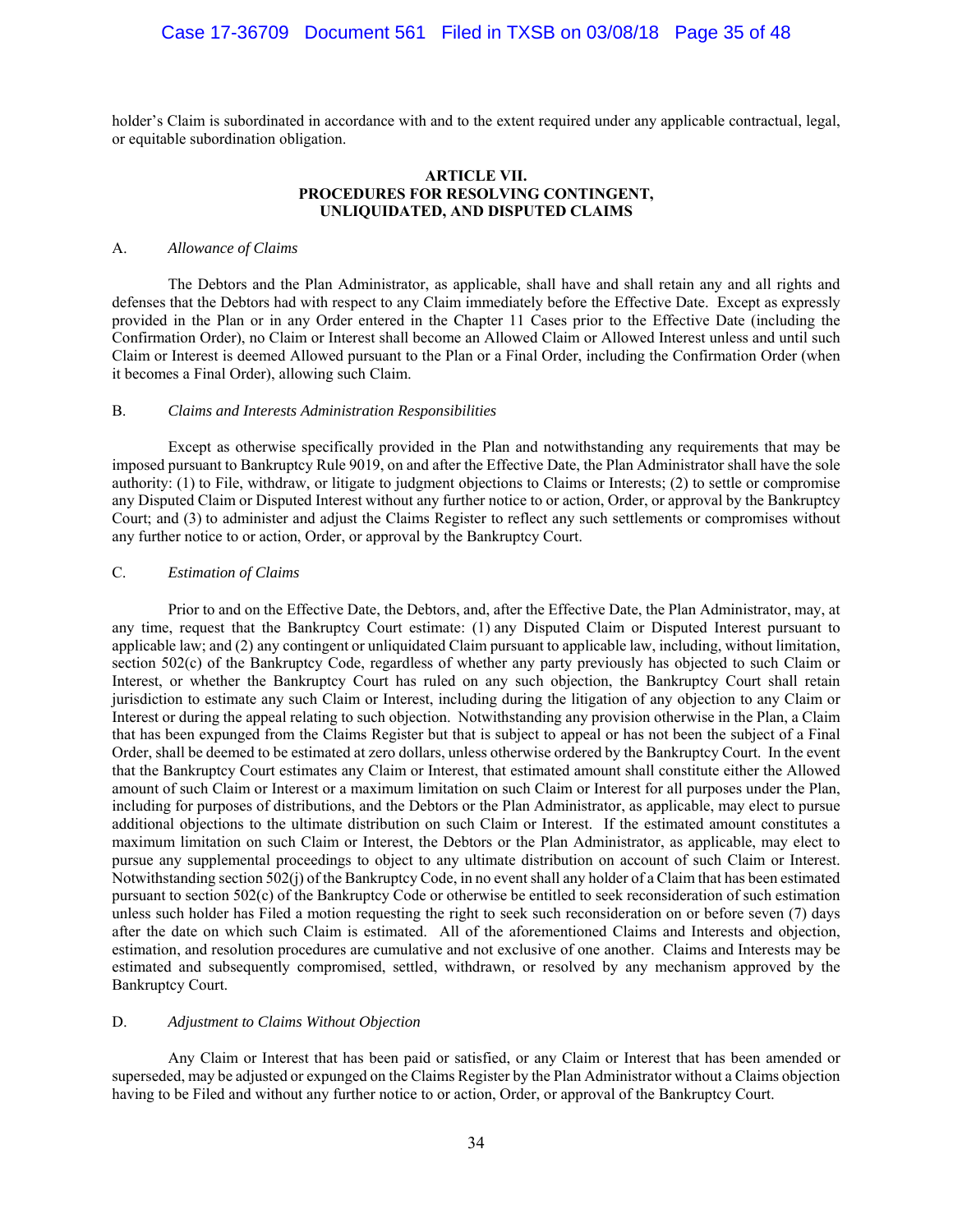## Case 17-36709 Document 561 Filed in TXSB on 03/08/18 Page 36 of 48

#### E. *Time to File Objections to Claims*

Any objections to Claims or Interests shall be Filed on or before the Claims Objection Deadline, as such date may be extended pursuant to the Plan.

#### F. *Disallowance of Claims*

Any Claims or Interests held by Entities from which property is recoverable under sections 542, 543, 550, or 553 of the Bankruptcy Code, or that are a transferee of a transfer avoidable under sections 522(f), 522(h), 544, 545, 547, 548, 549, or 724(a) of the Bankruptcy Code, shall be deemed disallowed pursuant to section 502(d) of the Bankruptcy Code, and holders of such Claims or Interests may not receive any distributions on account of such Claims or Interests until such time as such Causes of Action against that Entity have been settled or a Bankruptcy Court Order with respect thereto has been entered and all sums due, if any, to the Debtors or the Plan Administrator, as applicable, by that Entity have been turned over or paid to the Debtors or the Plan Administrator.

**Except as provided herein or otherwise agreed, any and all Proofs of Claim filed after the Claims Bar Date shall be deemed disallowed and expunged as of the Effective Date without any further notice to or action, order, or approval of the Bankruptcy Court, and holders of such Claims may not receive any distributions on account of such Claims, unless on or before the Confirmation Hearing such late Claim has been deemed timely filed by a Final Order.**

#### G. *Amendments to Claims*

On or after the Effective Date, except as otherwise provided herein, a Claim or Interest may not be Filed or amended without the prior authorization of the Debtors or the Plan Administrator, as applicable, and any such new or amended Claim or Interest Filed shall be deemed disallowed and expunged without any further notice to or action, Order, or approval of the Bankruptcy Court.

#### H. *No Distributions Pending Allowance*

If an objection to a Claim or Interest or portion thereof is Filed as set forth in Article VII of the Plan, or if such Claim or Interest is scheduled as Disputed, no payment or distribution provided under the Plan shall be made on account of such Claim or Interest or portion thereof unless and until such Disputed Claim or Disputed Interest becomes an Allowed Claim or Allowed Interest; however, at the sole discretion of the Debtors or the Plan Administrator, as applicable, payment may be made on any undisputed portion of such Claim or Interest.

### I. *Distributions After Allowance*

To the extent that a Disputed Claim or Disputed Interest ultimately becomes an Allowed Claim or Allowed Interest, distributions (if any) shall be made to the holder of such Allowed Claim or Allowed Interest in accordance with the provisions of the Plan. As soon as practicable after the date that the Order of the Bankruptcy Court allowing any Disputed Claim or Disputed Interest becomes a Final Order, the Plan Administrator shall provide to the holder of such Claim or Interest the distribution (if any) to which such holder is entitled under the Plan as of the Effective Date, less any previous distribution (if any) that was made on account of the undisputed portion of such Claim or Interest, without any interest, dividends, or accruals to be paid on account of such Claim or Interest unless required under applicable bankruptcy law or as otherwise provided in Article III.B of the Plan. For the avoidance of doubt unless expressly provided to the contrary in this Plan or the Confirmation Order, postpetition interest shall be paid on account of the First Lien Notes Claims as contemplated in the Cash Collateral Order and the Second Lien Notes Claims to the extent the Second Lien Notes Claims are secured by collateral in excess of the amount of Allowed Second Lien Notes Claims on the Effective Date.

#### J. *Single Satisfaction of Claims*

Holders of Allowed Claims and Allowed Interests may assert such Claims against or Interests in the Debtor(s) obligated with respect to such Claims or Interests, and such Claims or Interests shall be entitled to share in the recovery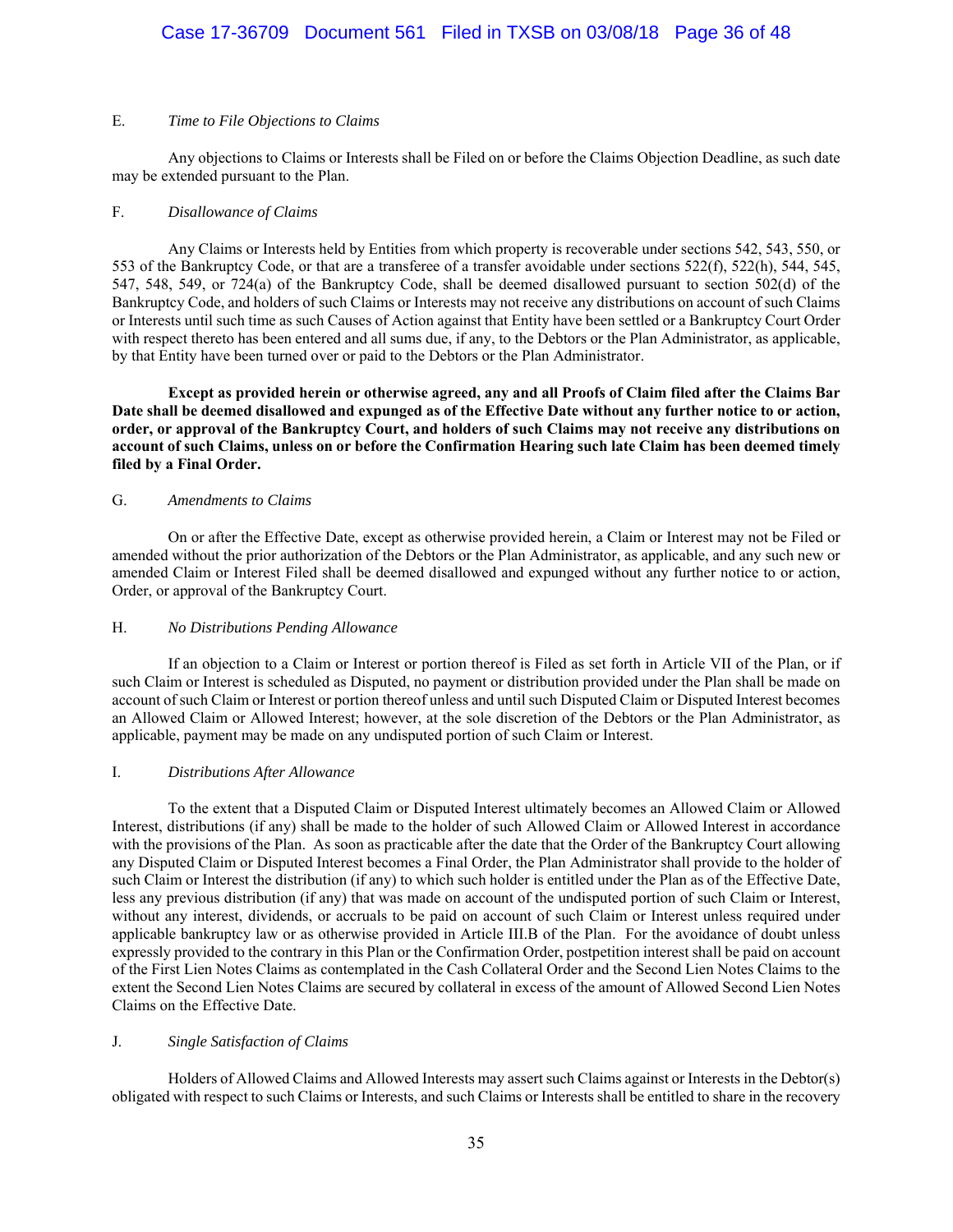provided for the applicable Class of Claims or Interests against the Debtors based upon the full Allowed amount of such Claims or Interests. Notwithstanding the foregoing, in no case shall the aggregate value of all property received or retained under the Plan on account of any Allowed Claim or Allowed Interest exceed 100 percent (100%) of the underlying Allowed Claim or Allowed Interest plus applicable interest, if any.

#### **ARTICLE VIII.**

#### **SETTLEMENT, RELEASE, INJUNCTION, AND RELATED PROVISIONS**

#### A. *Settlement, Compromise, and Release of Claims and Interests*

Pursuant to Bankruptcy Rule 9019 and in consideration for the distributions and other benefits provided pursuant to the Plan, and except as otherwise specifically provided in the Plan or in any contract, instrument, or other agreement or document created pursuant to the Plan, the distribution, rights, and treatment that are provided in the Plan shall be in complete settlement, compromise, and release, effective as of the Effective Date, of Claims (including any Intercompany Claims resolved or compromised after the Effective Date by the Debtors), Interests, and Causes of Action of any nature whatsoever, including any interest accrued on Claims or Interests from and after the Petition Date, whether known or unknown, against, liabilities, of Liens on, obligations of, rights against, and Interests in, the Debtors or any of their assets or properties, regardless of whether any property shall have been distributed or retained pursuant to the Plan on account of such Claims and Interests, including demands, liabilities, and Causes of Action that arose before the Effective Date, any liability (including withdrawal liability) to the extent such Claims or Interests related to service performed by employees of the Debtors before the Effective Date and that arise from a termination of employment, any contingent or non-contingent liability on account of representation or warranties issued on or before the Effective Date, and all debts of the kind specified in sections  $502(g)$ ,  $502(h)$ , or  $502(i)$  of the Bankruptcy Code, in each case whether or not: (1) a Proof of Claim or Proof of Interest based upon such debt, right, or Interest is Filed or deemed Filed pursuant to section 501 of the Bankruptcy Code; (2) a Claim or Interest based upon such debt, right, or Interest is Allowed pursuant to section 502 of the Bankruptcy Code; or (3) the holder of such Claim or Interest has accepted the Plan. Any default by the Debtors or their Affiliates with respect to any Claim or Interest that existed immediately before or on account of the filing of the Chapter 11 Cases shall be deemed cured on the Effective Date. The Confirmation Order shall be a judicial determination of the settlement, compromise, and release of all Claims and Interests subject to the Effective Date occurring.

#### B. *Debtor Release*

**Pursuant to section 1123(b) of the Bankruptcy Code, for good and valuable consideration, on and after the Effective Date, each Released Party is deemed released and discharged by the Debtors and their Estates, in each case on behalf of themselves and their respective successors, assigns, and representatives, and any and all other entities who may purport to assert any Cause of Action, directly or derivatively, by, through, for, or because of the foregoing entities, from any and all Causes of Action, including any derivative claims, asserted on behalf of the Debtors, that the Debtors or their Estates would have been legally entitled to assert in their own right (whether individually or collectively) or on behalf of the holder of any Claim against, or Interest in, a Debtor or other Entity, based on or relating to, or in any manner arising from, in whole or in part, the Debtors, the Debtors' in- or out-of-court restructuring efforts, intercompany transactions, the Chapter 11 Cases, the formulation, preparation, dissemination, negotiation, or filing of the Disclosure Statement, the Sale Transaction, the Plan (including, for the avoidance of doubt, the Plan Supplement), or any Restructuring Transaction, contract, instrument, release, or other agreement or document created or entered into in connection with the Disclosure Statement, the Sale Transaction, the Plan, or the filing of the Chapter 11 Cases, the pursuit of Confirmation, the pursuit of Consummation, the administration and implementation of the Plan, including the issuance or distribution of securities pursuant to the Plan, or the distribution of property under the Plan or any other related agreement, or upon any other act or omission, transaction, agreement, event, or other occurrence taking place on or before the Effective Date. Notwithstanding anything contained herein to the contrary, the foregoing release does not release any obligations of any party under the Plan or any document, instrument, or agreement executed to implement the Plan.** 

**Entry of the Confirmation Order shall constitute the Bankruptcy Court's approval, pursuant to Bankruptcy Rule 9019, of the releases described in this Article VIII.B by the Debtors, which includes by reference each of the related provisions and definitions contained in this Plan, and further, shall constitute its**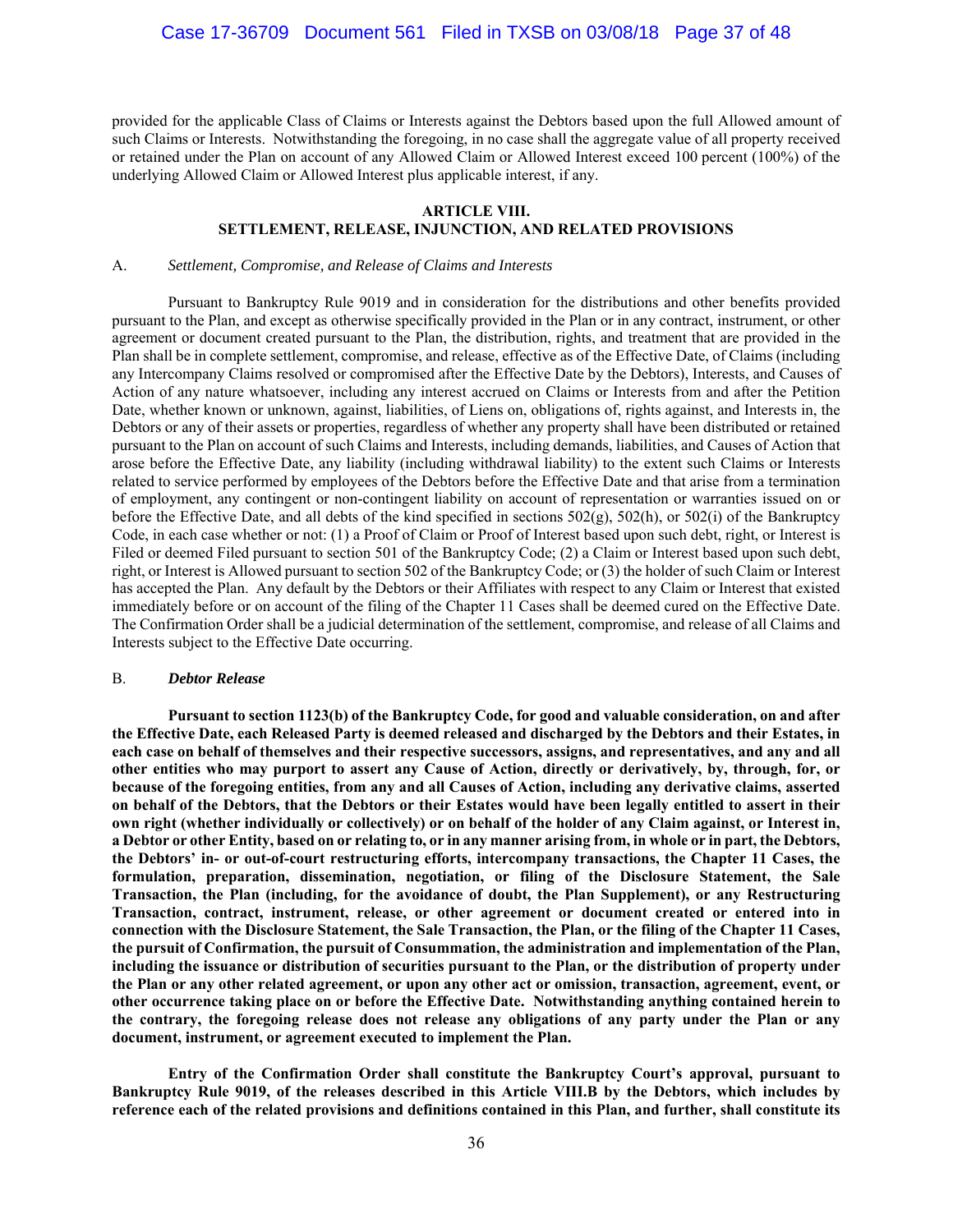## Case 17-36709 Document 561 Filed in TXSB on 03/08/18 Page 38 of 48

**finding that each release described in this Article VIII.B is: (1) in exchange for the good and valuable consideration provided by the Released Parties, a good faith settlement and compromise of such Claims; (2) in the best interests of the Debtors and all holders of Interests and Claims; (3) fair, equitable, and reasonable; (4) given and made after due notice and opportunity for hearing; and (5) a bar to any of the Debtors asserting any claim, Cause of Action, or liability related thereto, of any kind whatsoever, against any of the Released Parties or their property.** 

#### C. *Third Party Release*

**As of the Effective Date, each Releasing Party is deemed to have released and discharged each Debtor and Released Party from any and all Causes of Action, whether known or unknown, including any derivative claims, asserted on behalf of the Debtors, that such Entity would have been legally entitled to assert (whether individually or collectively), based on or relating to, or in any manner arising from, in whole or in part, the Debtors, the Debtors' in- or out-of-court restructuring efforts, intercompany transactions, the Chapter 11 Cases, the formulation, preparation, dissemination, negotiation, or filing of the Disclosure Statement, the Sale Transaction, the Plan (including, for the avoidance of doubt, the Plan Supplement), or any Restructuring Transaction, contract, instrument, release, or other agreement or document created or entered into in connection with the Disclosure Statement, the Sale Transaction, the Plan, or the filing of the Chapter 11 Cases, the pursuit of Confirmation, the pursuit of Consummation, the administration and implementation of the Plan, including the issuance or distribution of securities pursuant to the Plan, or the distribution of property under the Plan or any other related agreement, or upon any other related act or omission, transaction, agreement, event, or other occurrence taking place on or before the Effective Date. Notwithstanding anything contained herein to the contrary, the foregoing release does not release any obligations of any party under the Plan or any document, instrument, or agreement executed to implement the Plan.** 

**Entry of the Confirmation Order shall constitute the Bankruptcy Court's approval, pursuant to Bankruptcy Rule 9019, of the releases described in this Article VIII.C, which includes by reference each of the related provisions and definitions contained in this Plan, and further, shall constitute its finding that each release described in this Article VIII.C is: (1) in exchange for the good and valuable consideration provided by the Released Parties, a good faith settlement and compromise of such Claims; (2) in the best interests of the Debtors and all holders of Interests and Claims; (3) fair, equitable, and reasonable; (4) given and made after due notice and opportunity for hearing; and (5) a bar to any of the Debtors asserting any claim, Cause of Action, or liability related thereto, of any kind whatsoever, against any of the Released Parties or their property.** 

#### D. *Exculpation*

**Except as otherwise specifically provided in the Plan, no Exculpated Party shall have or incur, and each Exculpated Party is released and exculpated from any Cause of Action for any claim related to any act or omission in connection with, relating to, or arising out of, the Chapter 11 Cases, the formulation, preparation, dissemination, negotiation, or filing of the Disclosure Statement, the Plan, the Sale Transaction, or any Restructuring Transaction, contract, instrument, release or other agreement or document created or entered into in connection with the Disclosure Statement or the Plan, the filing of the Chapter 11 Cases, the pursuit of Confirmation, the pursuit of Consummation, the administration and implementation of the Plan, including the issuance of securities pursuant to the Plan, or the distribution of property under the Plan or any other related agreement, except for claims related to any act or omission that is determined in a Final Order to have constituted actual fraud or gross negligence, but in all respects such Entities shall be entitled to reasonably rely upon the advice of counsel with respect to their duties and responsibilities pursuant to the Plan. The Exculpated Parties have, and upon completion of the Plan shall be deemed to have, participated in good faith and in compliance with the applicable laws with regard to the solicitation of votes and distribution of consideration pursuant to the Plan and, therefore, are not, and on account of such distributions shall not be, liable at any time for the violation of any applicable law, rule, or regulation governing the solicitation of acceptances or rejections of the Plan or such distributions made pursuant to the Plan.**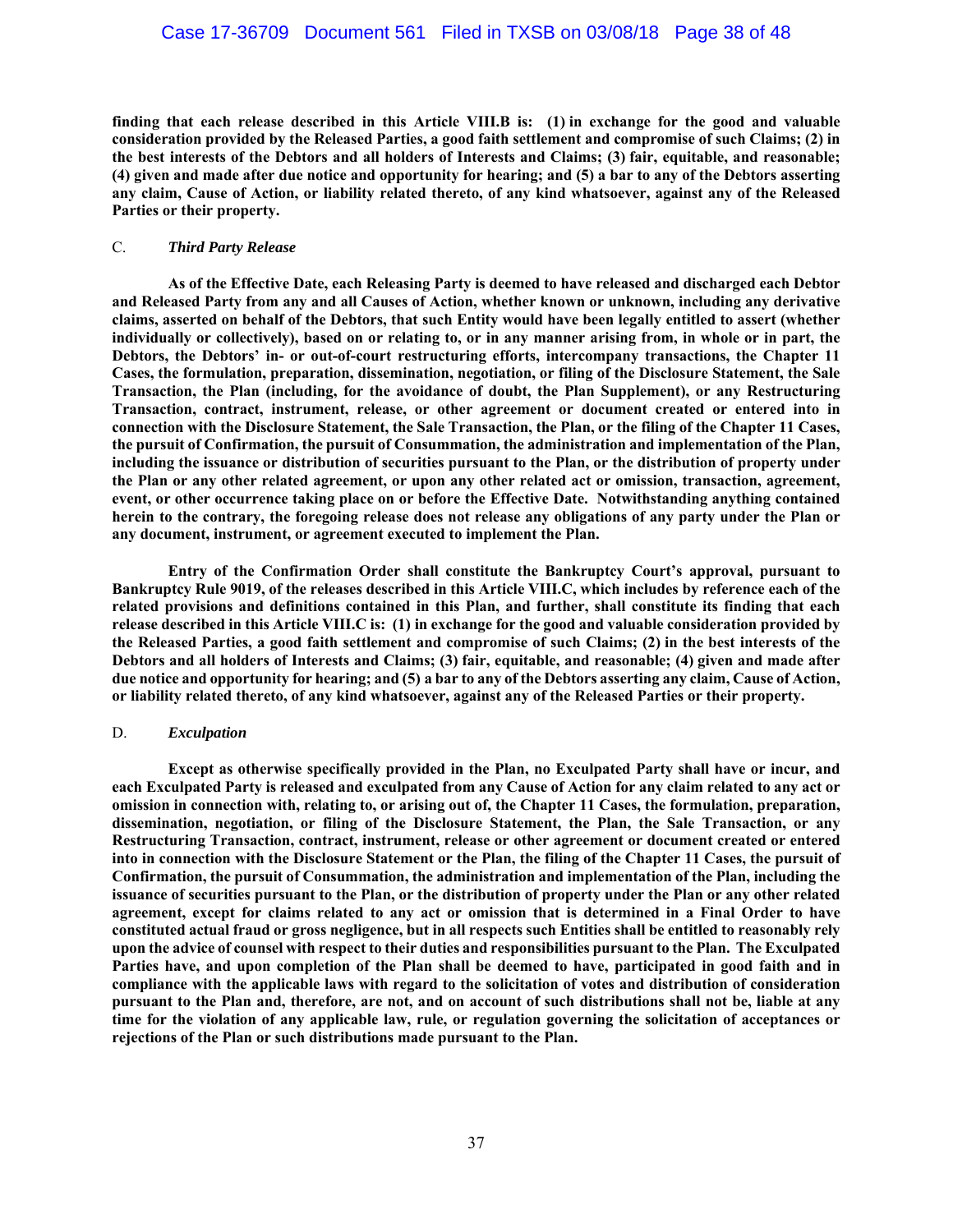### E. *Injunction*

**Except as otherwise expressly provided in the Plan or for obligations issued or required to be paid pursuant to the Plan or the Confirmation Order, all Entities who have held, hold, or may hold Claims or Interests that have been released, discharged, or are subject to exculpation are permanently enjoined, from and after the Effective Date, from taking any of the following actions against, as applicable, the Debtors, the Exculpated Parties, or the Released Parties: (1) commencing or continuing in any manner any action or other proceeding of any kind on account of or in connection with or with respect to any such Claims or Interests; (2) enforcing, attaching, collecting, or recovering by any manner or means any judgment, award, decree, or order against such Entities on account of or in connection with or with respect to any such Claims or Interests; (3) creating, perfecting, or enforcing any encumbrance of any kind against such Entities or the property or the estates of such Entities on account of or in connection with or with respect to any such Claims or Interests; (4) asserting any right of setoff, subrogation, or recoupment of any kind against any obligation due from such Entities or against the property of such Entities on account of or in connection with or with respect to any such Claims or Interests unless such holder has Filed a motion requesting the right to perform such setoff on or before the Effective Date, and notwithstanding an indication of a Claim or Interest or otherwise that such holder asserts, has, or intends to preserve any right of setoff pursuant to applicable law or otherwise; and (5) commencing or continuing in any manner any action or other proceeding of any kind on account of or in connection with or with respect to any such Claims or Interests released or settled pursuant to the Plan.** 

**Upon entry of the Confirmation Order, all holders of Claims and Interests and their respective current and former employees, agents, officers, directors, principals, and direct and indirect affiliates shall be enjoined from taking any actions to interfere with the implementation or Consummation of the Plan. Each holder of an Allowed Claim or Allowed Interest, as applicable, by accepting, or being eligible to accept, distributions under or Reinstatement of such Claim or Interest, as applicable, pursuant to the Plan, shall be deemed to have consented to the injunction provisions set forth in this Article VIII.E of the Plan.** 

#### F. *Recoupment*

In no event shall any holder of Claims or Interests be entitled to recoup any Claim, right, or Cause of Action of the Debtors, unless such holder actually has performed such recoupment and provided notice thereof in writing to the Debtors on or before the Confirmation Date, notwithstanding any indication in any Proof of Claim or otherwise that such holder asserts, has, or intends to preserve any right of recoupment.

#### G. *Subordination Rights*

Any distributions under the Plan to holders shall be received and retained free from any obligations to hold or transfer the same to any other holder and shall not be subject to levy, garnishment, attachment, or other legal process by any holder by reason of claimed contractual subordination rights. Any such subordination rights shall be waived, and the Confirmation Order shall constitute an injunction enjoining any Entity from enforcing or attempting to enforce any contractual, legal, or equitable subordination rights to property distributed under the Plan, in each case other than as provided in the Plan.

#### H. *Reimbursement of Contribution*

If the Bankruptcy Court disallows a Claim for reimbursement or contribution of an Entity pursuant to section  $502(e)(1)(B)$  of the Bankruptcy Code, then to the extent that such Claim is contingent as of the time of allowance or disallowance, such Claim shall be forever disallowed and expunged notwithstanding section 502(j) of the Bankruptcy Code, unless before the Confirmation Date: (1) such Claim has been adjudicated as non-contingent; or (2) the holder of such Claim has Filed a non-contingent Proof of Claim on account of such Claim and a Final Order has been entered before the Confirmation Date determining such Claim as no longer contingent.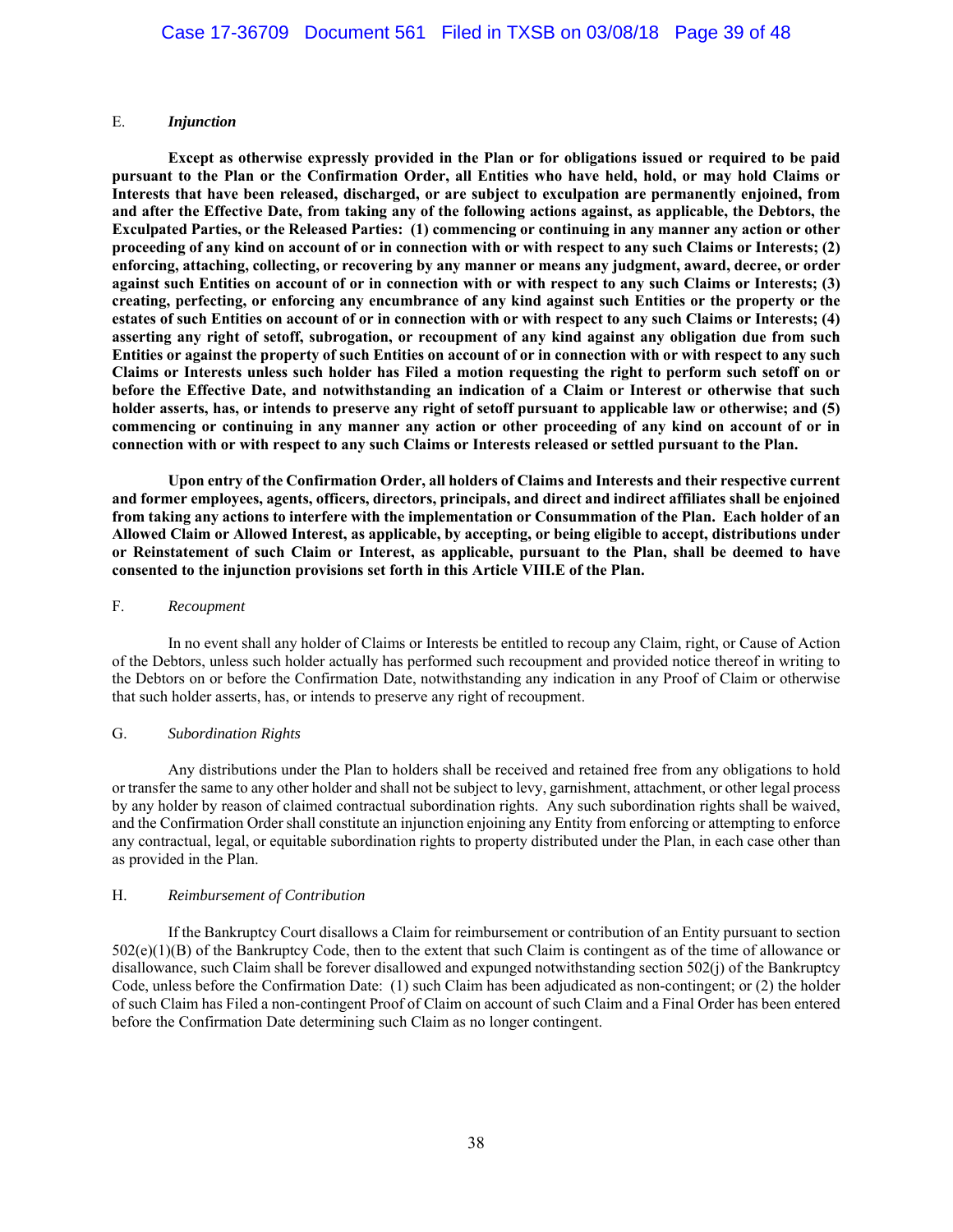### I. *SEC Rights Reserved*

 Nothing in the Plan or the Confirmation Order (1) releases any non-Debtor Entity from any Claim or cause of action of the SEC; or (2) enjoins, limits, impairs, or delays the SEC from commencing or continuing any Claims, causes of action, proceedings or investigations against any non-Debtor Entity in any forum.

### J. *Special Provision Governing Fee Claims and Final Fee Applications*

For the avoidance of doubt, the provisions in Article VIII hereof shall not waive, affect, limit, restrict, or otherwise modify the right of any party in interest to object to any Fee Claim or final fee application Filed by any Professional in these Chapter 11 Cases.

### **ARTICLE IX. CONDITIONS PRECEDENT TO CONFIRMATION AND CONSUMMATION OF THE PLAN**

## A. *Conditions Precedent to the Effective Date*

It shall be a condition to Consummation of the Plan that the following conditions shall have been satisfied (or waived pursuant to the provisions of Article IX.B hereof):

- 1. The Bankruptcy Court shall have entered the Confirmation Order;
- 2. the Sale Transaction shall have closed or shall close contemporaneously with the Effective Date;
- 3. the Disputed Claims Reserve shall have been established and funded;
- 4. funds sufficient to satisfy the Wind Down Budget shall have been appropriately reserved;

5. all documents and agreements necessary to implement the Plan shall have (a) been tendered for delivery and (b) been effected or executed by all Entities party thereto, and all conditions precedent to the effectiveness of such documents and agreements shall have been satisfied or waived pursuant to the terms of such documents or agreements; and

6. all Allowed Fee Claims approved by the Bankruptcy Court shall have been paid in full and amounts sufficient to pay all Fee Claims that become Allowed after the Effective Date, shall have been placed in the Professional Fee Escrow pending approval of the Fee Claims by the Bankruptcy Court.

On the Effective Date, the Plan shall be deemed substantially consummated under sections 1101 and 1127(b) of the Bankruptcy Code.

#### B. *Waiver of Conditions*

The conditions to Confirmation of the Plan and to the Effective Date of the Plan set forth in Article IX.A of the Plan may be waived by consent of the Debtors without notice, leave, or Order of the Bankruptcy Court or any formal action other than proceedings to confirm or consummate the Plan.

### C. *Substantial Consummation*

"Substantial consummation" of the Plan, as defined in 11 U.S.C.  $\S$  1101(2), shall be deemed to occur on the Effective Date.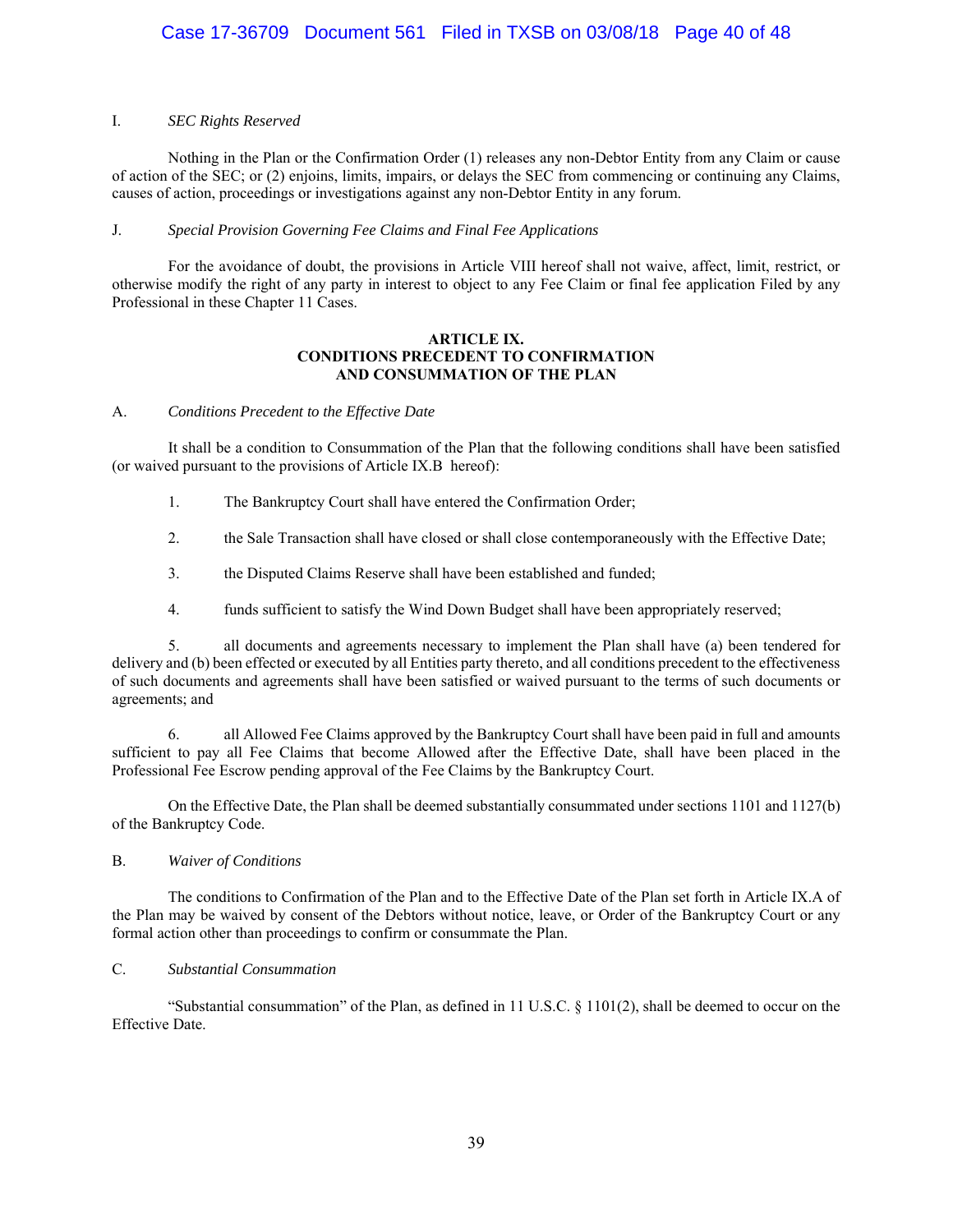## Case 17-36709 Document 561 Filed in TXSB on 03/08/18 Page 41 of 48

#### D. *Effect of Non-Occurrence of Conditions to the Effective Date*

If the Effective Date does not occur, the Plan shall be null and void in all respects and nothing contained in the Plan or the Disclosure Statement shall: (1) constitute a waiver or release of any Claims by or Claims against or Interests in the Debtors; (2) prejudice in any manner the rights of the Debtors, any holders of a Claim or Interest or any other Entity; or (3) constitute an admission, acknowledgment, offer, or undertaking by the Debtors, any holders, or any other Entity in any respect.

#### **ARTICLE X.**

## **MODIFICATION, REVOCATION, OR WITHDRAWAL OF THE PLAN**

#### A. *Modification and Amendments*

Subject to the limitations contained in the Plan, the Debtors or the Plan Administrator, as applicable, reserve the right to modify the Plan as to material terms and seek Confirmation consistent with the Bankruptcy Code and, as appropriate, not resolicit votes on such modified Plan. Subject to certain restrictions and requirements set forth in section 1127 of the Bankruptcy Code and Bankruptcy Rule 3019 and those restrictions on modifications set forth in the Plan, the Debtors and the Plan Administrator, as applicable, expressly reserve their rights to alter, amend, or modify materially the Plan with respect to the Debtors, one or more times, after Confirmation, and, to the extent necessary, may initiate proceedings in the Bankruptcy Court to so alter, amend, or modify the Plan, or remedy any defect or omission, or reconcile any inconsistencies in the Plan, the Disclosure Statement, or the Confirmation Order, in such matters as may be necessary to carry out the purposes and intent of the Plan. Any such modification or supplement shall be considered a modification of the Plan and shall be made in accordance with Article X hereof.

#### B. *Effect of Confirmation on Modifications*

Entry of the Confirmation Order shall mean that all modifications or amendments to the Plan occurring after the solicitation thereof are approved pursuant to section  $1127(a)$  of the Bankruptcy Code and do not require additional disclosure or resolicitation under Bankruptcy Rule 3019.

#### C. *Revocation or Withdrawal of the Plan*

The Debtors reserve the right to revoke or withdraw the Plan prior to the Confirmation Date. If the Debtors revoke or withdraw the Plan, or if Confirmation and Consummation does not occur, then: (1) the Plan shall be null and void in all respects; (2) any settlement or compromise embodied in the Plan (including the fixing or limiting to an amount certain of any Claim or Interest or Class of Claims or Interests), assumption or rejection of Executory Contracts or Unexpired Leases effected by the Plan, and any document or agreement executed pursuant to the Plan, shall be deemed null and void; and (3) nothing contained in the Plan shall: (i) constitute a waiver or release of any Claims or Interests; (ii) prejudice in any manner the rights of the Debtors or any other Entity, including the holders of Claims or the non-Debtor subsidiaries; or (iii) constitute an admission, acknowledgement, offer, or undertaking of any sort by the Debtors or any other Entity.

### **ARTICLE XI. RETENTION OF JURISDICTION**

Notwithstanding the entry of the Confirmation Order and the occurrence of the Effective Date, on and after the Effective Date, the Bankruptcy Court shall retain jurisdiction over the Chapter 11 Cases and all matters, arising out of, or related to, the Chapter 11 Cases and the Plan, including jurisdiction to:

1. allow, disallow, determine, liquidate, classify, estimate, or establish the priority, Secured or unsecured status, or amount of any Claim or Interest, including the resolution of any request for payment of any Administrative Claim and the resolution of any and all objections to the Secured or unsecured status, priority, amount, or allowance of Claims or Interests;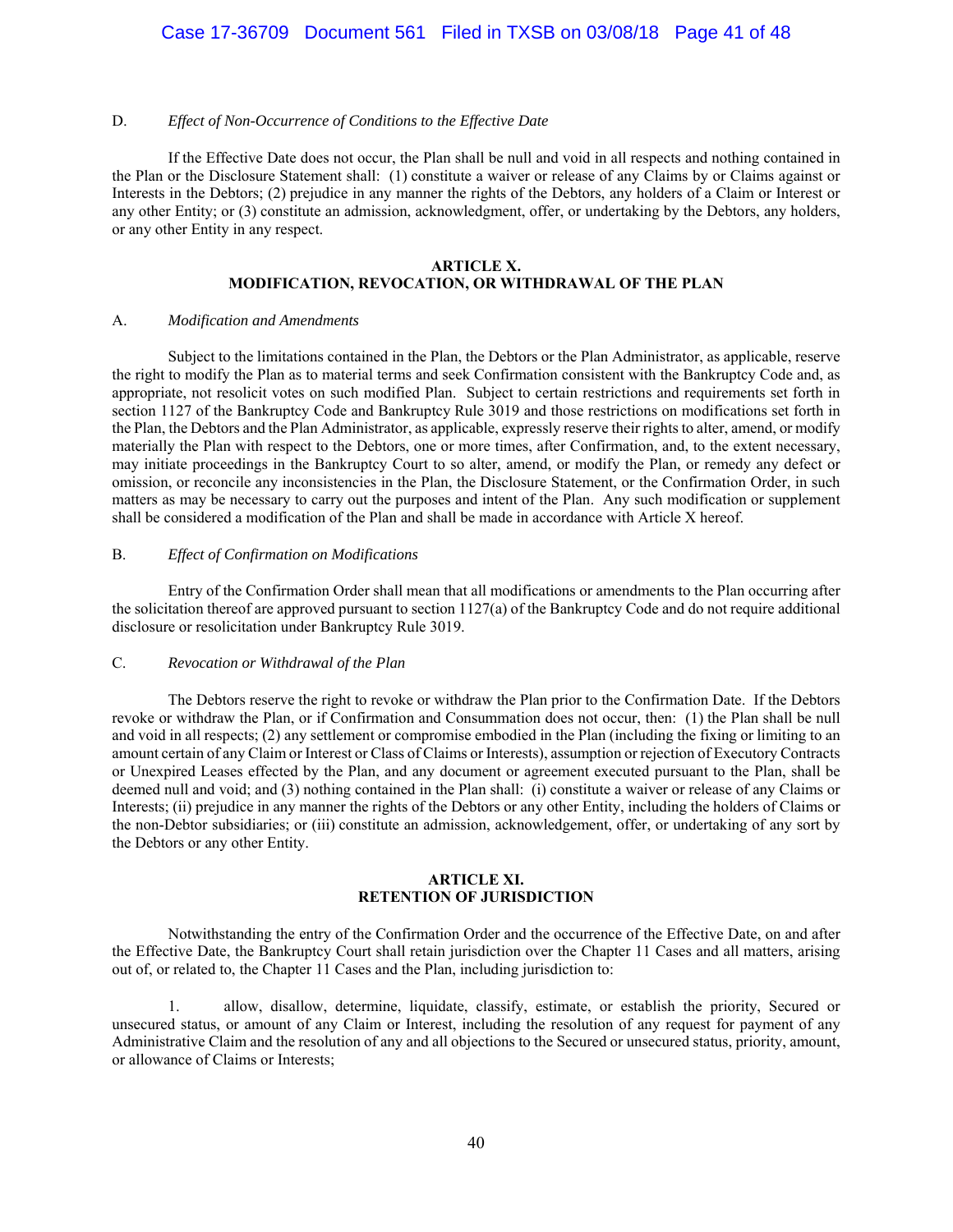## Case 17-36709 Document 561 Filed in TXSB on 03/08/18 Page 42 of 48

2. decide and resolve all matters related to the granting and denying, in whole or in part, any applications for allowance of compensation or reimbursement of expenses to Professionals authorized pursuant to the Bankruptcy Code or the Plan;

3. resolve any matters related to: (a) the assumption and assignment or rejection of any Executory Contract or Unexpired Lease to which a Debtor is party or with respect to which a Debtor may be liable in any manner and to hear, determine, and, if necessary, liquidate, any Claims arising therefrom, including Claims related to the rejection of an Executory Contract or Unexpired Lease, Cure Claims pursuant to section 365 of the Bankruptcy Code, or any other matter related to such Executory Contract or Unexpired Lease; (b) any potential contractual obligation under any Executory Contract or Unexpired Lease that is assumed; (c) the Debtors or the Plan Administrator amending, modifying, or supplementing, after the Effective Date, pursuant to the Plan, any Executory Contracts or Unexpired Leases set forth on the list of Executory Contracts and Unexpired Leases to be assumed and assigned or rejected or otherwise; and (d) any dispute regarding whether a contract or lease is or was executory or expired;

4. determine any other matters that may arise in connection with or relate to the Plan, the Disclosure Statement, the Confirmation Order, or any contract, instrument, release, indenture, or other agreement or document created in connection with the Plan or the Disclosure Statement;

5. ensure that distributions to holders of Allowed Claims and Interests are accomplished pursuant to the provisions of the Plan;

6. adjudicate, decide, or resolve any motions, adversary proceedings, contested or litigated matters, and any other matters, and grant or deny any applications involving or commenced by a Debtor, the Estates, or the Plan Administrator that may be pending on or after the Effective Date;

7. adjudicate, decide, or resolve any and all matters related to Causes of Action;

8. adjudicate, decide, or resolve any and all matters related to section 1141 of the Bankruptcy Code;

9. enter and implement such Orders as may be necessary or appropriate to execute, implement, or consummate the provisions of the Plan and all contracts, instruments, releases, indentures, and other agreements or documents created in connection with the Plan or the Disclosure Statement;

10. enter and enforce any order for the sale of property pursuant to sections 363, 1123, or 1146(a) of the Bankruptcy Code;

11. issue injunctions, enter and implement other orders, or take such other actions as may be necessary or appropriate to restrain interference by any Entity with Consummation or enforcement of the Plan;

12. resolve any cases, controversies, suits, disputes, or causes of action that may arise in connection with the Consummation, interpretation, or enforcement of the Plan or any Entity's obligations incurred in connection with the Plan, including obligations of the Plan Administrator;

13. resolve any cases, controversies, suits, disputes, or causes of action with respect to the settlements, compromises, releases, injunctions, exculpations, and other provisions contained in Article VIII hereof and enter such Orders as may be necessary or appropriate to implement such releases, injunctions, and other provisions;

14. resolve any cases, controversies, suits, disputes, or causes of action with respect to the repayment or return of distributions and the recovery of additional amounts owed by the holder of a Claim or Interest for amounts not timely repaid pursuant to Article VI hereof;

15. enter and implement such Orders as are necessary or appropriate if the Confirmation Order is for any reason modified, stayed, reversed, revoked, or vacated;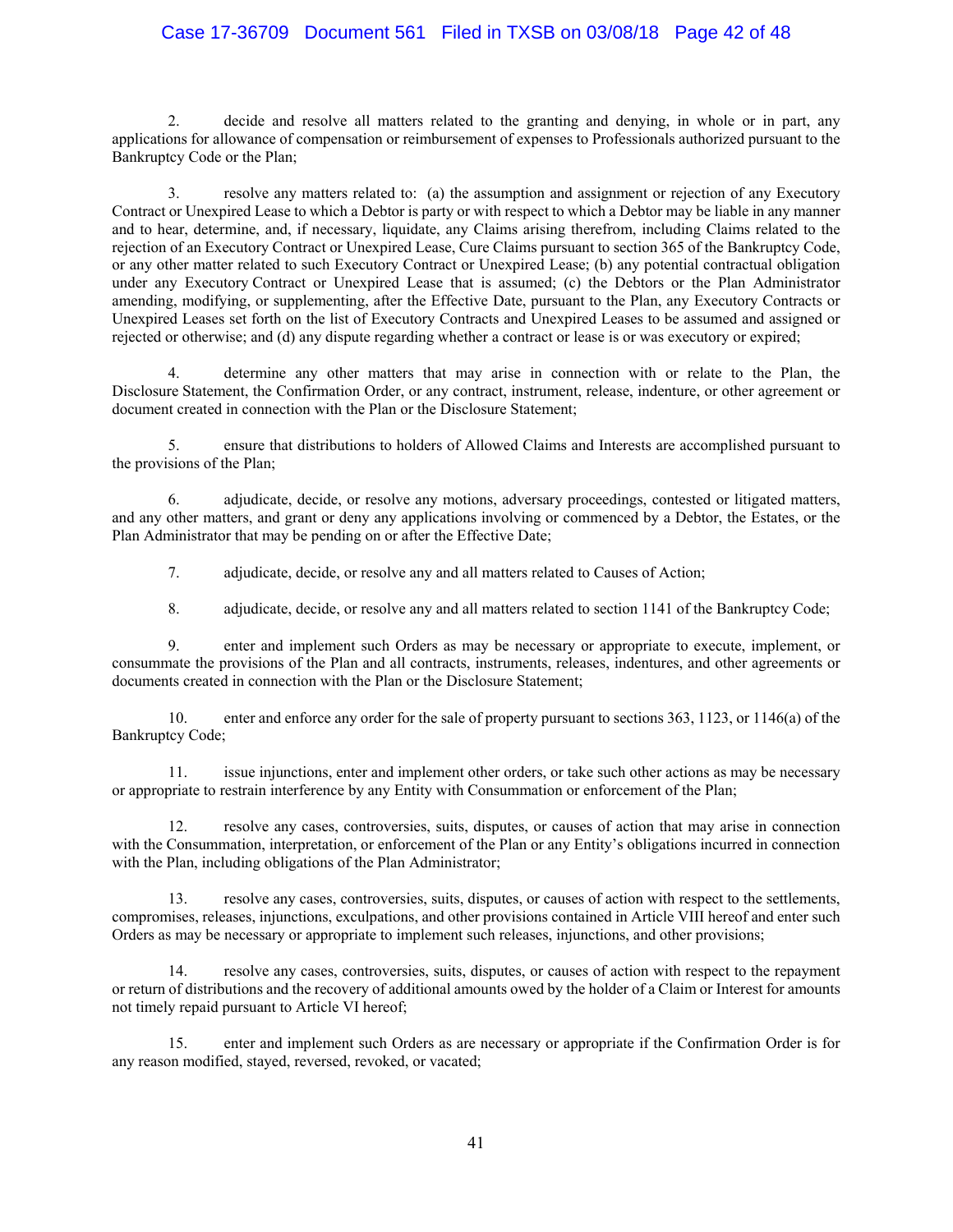## Case 17-36709 Document 561 Filed in TXSB on 03/08/18 Page 43 of 48

16. adjudicate any and all disputes arising from or relating to distributions under the Plan or any transactions contemplated therein;

17. hear and determine disputes arising in connection with the interpretation, implementation, modification, or enforcement of the Plan, or the Confirmation Order, including disputes arising under agreements, documents, or instruments executed in connection with the Plan;

18. hear and determine matters concerning state, local, and federal taxes in accordance with sections 346, 505, and 1146 of the Bankruptcy Code;

19. hear and determine disputes arising in connection with the Sale Transaction, including the interpretation, implementation, modification, or the Sale Transaction Documentation;

- 20. enforce all Orders previously entered by the Bankruptcy Court;
- 21. hear any other matter not inconsistent with the Bankruptcy Code;
- 22. enforce the injunction, release, and exculpation provisions set forth in Article VIII hereof; and
- 23. enter an Order concluding or closing the Chapter 11 Cases.

#### **ARTICLE XII. MISCELLANEOUS PROVISIONS**

#### A. *Immediate Binding Effect*

Subject to the terms hereof and notwithstanding Bankruptcy Rules 3020(e), 6004(h), or 7062 or otherwise, upon the occurrence of the Effective Date, the terms of the Plan, the Plan Supplement, and the Confirmation Order shall be immediately effective and enforceable and deemed binding upon the Debtors, the Debtors' Estates, the Plan Administrator, and any and all holders of Claims or Interests (regardless of whether such Claims or Interests are deemed to have accepted or rejected the Plan), all Entities that are parties to or are subject to the settlements, compromises, releases, or injunctions described in the Plan, each Entity acquiring property under the Plan or the Confirmation Order, and any and all non-Debtor parties to Executory Contracts and Unexpired Leases with the Debtors. All Claims and debts shall be as fixed, adjusted, or compromised, as applicable, pursuant to the Plan regardless of whether any holder of a Claim or debt has voted on the Plan.

#### B. *Additional Documents*

On or before the Effective Date, the Debtors may File with the Bankruptcy Court such agreements and other documents as may be necessary or appropriate to effectuate and further evidence the terms and conditions of the Plan. The Debtors and all holders of Claims or Interests receiving distributions pursuant to the Plan and all other parties in interest shall, from time to time, prepare, execute, and deliver any agreements or documents and take any other actions as may be necessary or advisable to effectuate the provisions and intent of the Plan.

#### C. *Dissolution of the Committee*

On the Effective Date, any statutory committee appointed in the Chapter 11 Cases shall dissolve and members thereof shall be released and discharged from all rights and duties from or related to the Chapter 11 Cases on the Effective Date. The Debtors and the Plan Administrator shall no longer be responsible for paying any fees or expenses incurred by the members of or advisors to the Committee after the Effective Date. Upon the dissolution of the Committee, the current and former members of the Committee, and their officers, employees, counsel, advisors, and agents, shall be released and discharged of and from all further authority, duties, responsibilities, and obligations related to and arising from and in connection with the Chapter 11 Cases, and the retention or employment of the Committee's respective attorneys, accountants, and other agents shall terminate, except that the Committee and its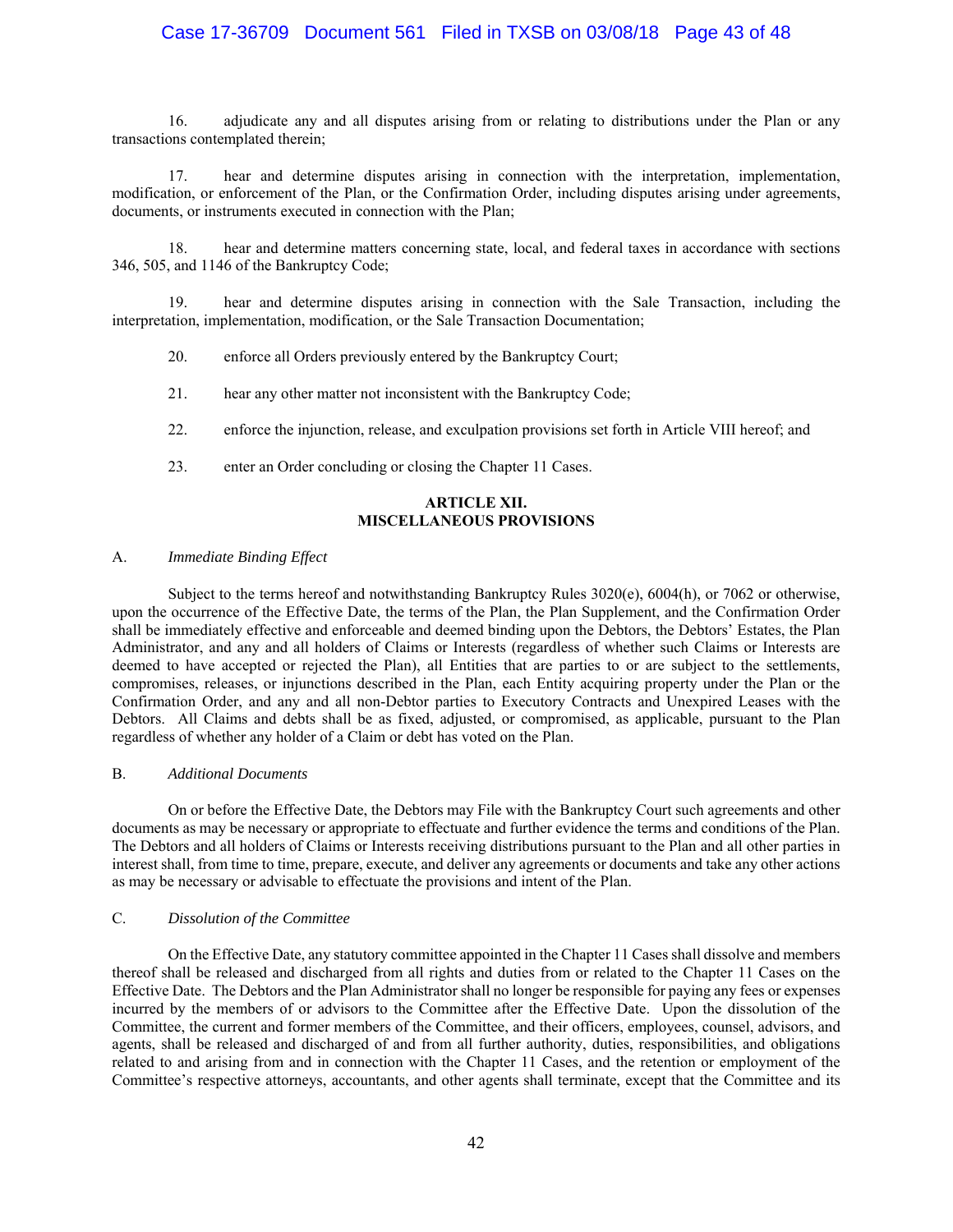## Case 17-36709 Document 561 Filed in TXSB on 03/08/18 Page 44 of 48

professionals shall have the right to pursue, review, and object to any applications for compensation and reimbursement of expenses filed in accordance with Article II.B. hereof.

#### D. *First Lien Indenture Trustee Fees and Expenses*

 The reasonable and documented unpaid fees and out-of-pocket expenses of the First Lien Indenture Trustee and its counsel shall be paid in Cash to the extent not otherwise paid in accordance with the Cash Collateral Order.

#### E. *Reservation of Rights*

Prior to the Effective Date, neither the Plan, any statement or provision contained in the Plan, nor any action taken or not taken by any Debtor with respect to the Plan, the Disclosure Statement, the Confirmation Order, or the Plan Supplement shall be or shall be deemed to be an admission or waiver of any rights of any Debtor with respect to the holders of Claims or Interests.

## F. *Successors and Assigns*

The rights, benefits, and obligations of any Entity named or referred to in the Plan or the Confirmation Order shall be binding on, and shall inure to the benefit of any heir, executor, administrator, successor or assign, affiliate, officer, director, manager, agent, representative, attorney, beneficiaries, or guardian, if any, of each Entity.

#### G. *Service of Documents*

Any pleading, notice, or other document required by the Plan to be served on or delivered to the Debtors shall be served on:

| the Debtors: | Cobalt International Energy, Inc.<br>920 Memorial City Way, Suite 100<br>Houston, Texas 77024<br>Attn.: Jeffrey A. Starzec                                   |
|--------------|--------------------------------------------------------------------------------------------------------------------------------------------------------------|
|              | with copies to:                                                                                                                                              |
|              | Kirkland & Ellis LLP<br>Kirkland & Ellis International LLP<br>300 North LaSalle<br>Chicago, Illinois 60654<br>Attn.: Chad J. Husnick, P.C., and Brad Weiland |

the First Lien Indenture Trustee:

 Wilmer Cutler Pickering Hale and Dorr LLP 7 World Trade Center 250 Greenwich Street New York, New York 10007 Attn: Andrew N. Goldman

the First Lien Ad Hoc Group:

 Weil, Gotshal & Manges LLP 767 5th Avenue New York, New York 10153 Attn.: Matt Barr and Alexander Welch

- and -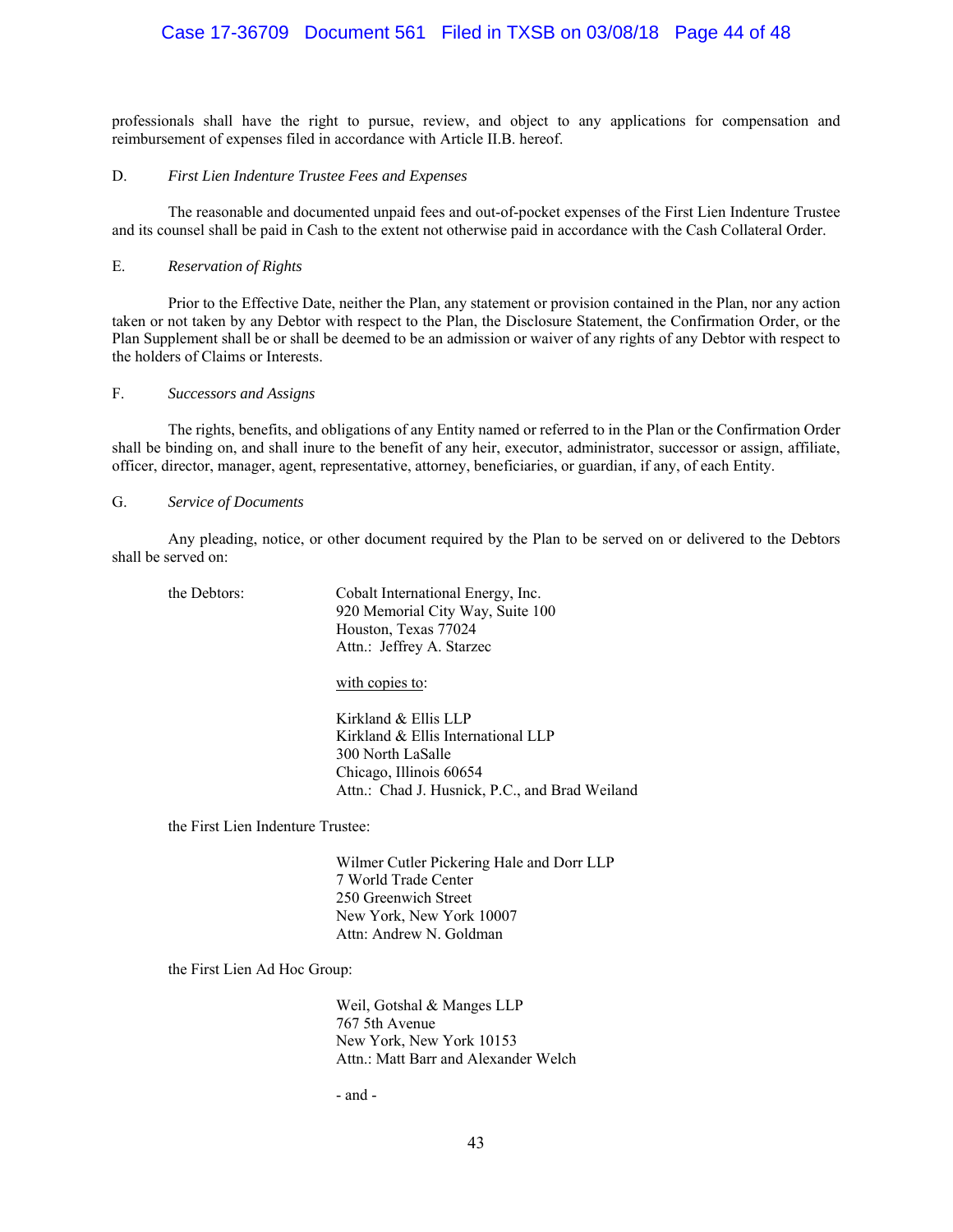Weil, Gotshal & Manges LLP 700 Louisiana Street, Suite 1700 Houston, Texas 77002 Attn.: Alfredo Perez and Chris Lopez

the Second Lien Ad Hoc Group:

 Akin Gump Strauss Hauer & Feld LLP 1333 New Hampshire Avenue, N.W. Washington, D.C. 20036 Attn.: James Savin and Kate Doorley

the Unsecured Notes Ad Hoc Committee:

 Milbank, Tweed, Hadley & McCloy LLP 28 Liberty Street New York, New York 10005 Attn.: Gerard Uzzi and Eric Stodola

the Committee:

 Pachulski Stang Ziehl & Jones LLP 780 Third Avenue 34th Floor New York, New York 10017 Attn.: Robert Feinstein

- and -

 Pachulski Stang Ziehl & Jones LLP 10100 Santa Monica Boulevard 13th Floor Los Angeles, California 90067 Attn.: Ira Kharasch

Any pleading, notice, or other document required by the Plan to be served on or delivered to the Plan Administrator or, *after the Effective Date*, the Debtors, shall be served on the Plan Administrator, as set forth in the Plan Supplement.

After the Effective Date, the Debtors or the Plan Administrator, as applicable, have authority to send a notice to Entities that to continue to receive documents pursuant to Bankruptcy Rule 2002, such Entity must file a renewed request to receive documents pursuant to Bankruptcy Rule 2002. After the Effective Date, the Debtors are authorized to limit the list of Entities receiving documents pursuant to Bankruptcy Rule 2002 to those Entities who have Filed such renewed request.

#### H. *Term of Injunctions or Stays*

Unless otherwise provided in the Plan or in the Confirmation Order, all injunctions or stays in effect in the Chapter 11 Cases pursuant to sections 105 or 362 of the Bankruptcy Code or any order of the Bankruptcy Court, and extant on the Confirmation Date (excluding any injunctions or stays contained in the Plan or the Confirmation Order) shall remain in full force and effect until the Effective Date. All injunctions or stays contained in the Plan or the Confirmation Order shall remain in full force and effect in accordance with their terms.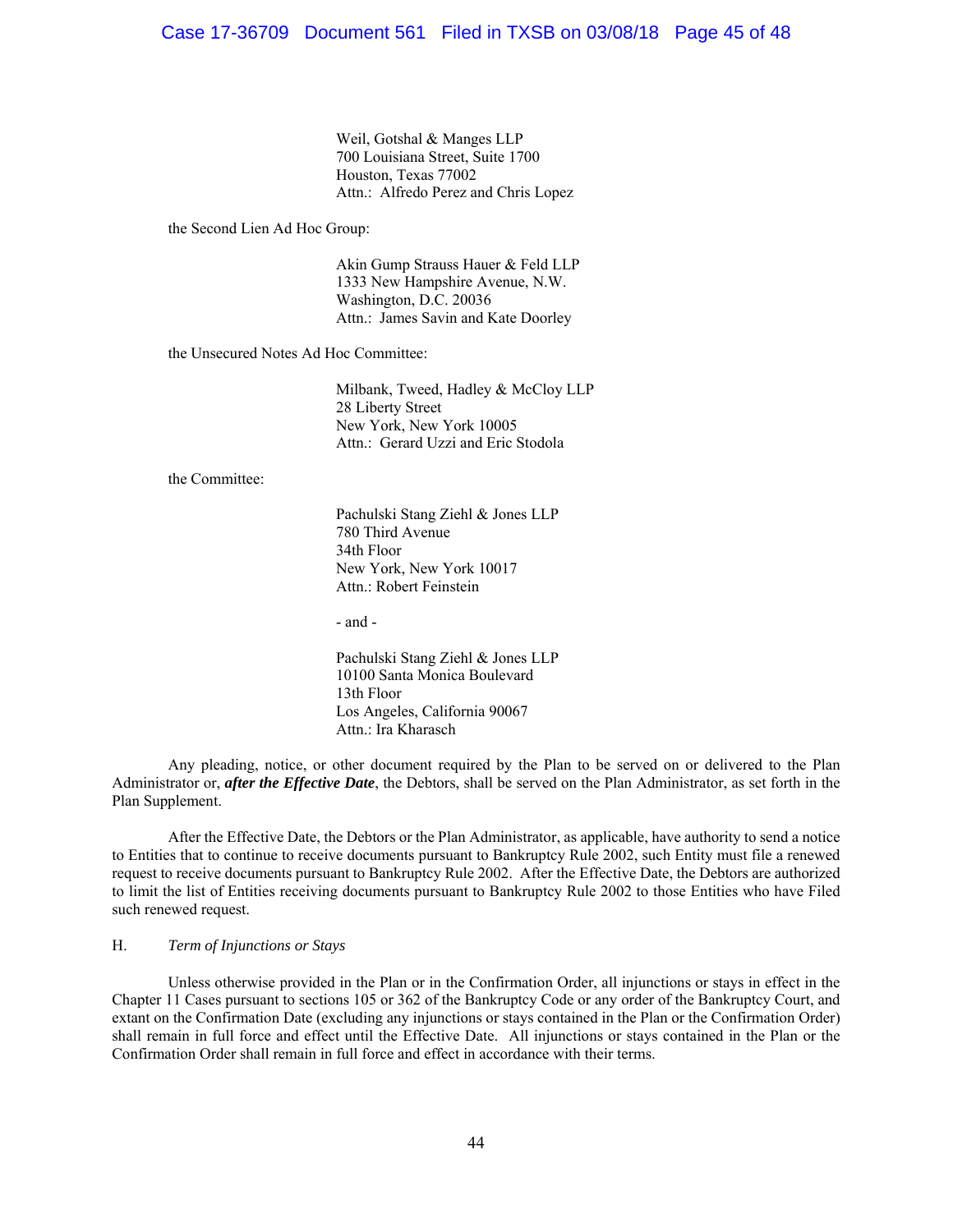### I. *Entire Agreement*

Except as otherwise indicated, the Plan, the Confirmation Order, and the Plan Supplement supersede all previous and contemporaneous negotiations, promises, covenants, agreements, understandings, and representations on such subjects, all of which have become merged and integrated into the Plan.

### J. *Exhibits*

All exhibits and documents included in the Plan Supplement are incorporated into and are a part of the Plan as if set forth in full in the Plan. After the exhibits and documents are Filed, copies of such exhibits and documents shall be available upon written request to the Debtors' counsel at the address above or by downloading such exhibits and documents from the Debtors' restructuring website at http://www.kccllc.net/cobalt or the Bankruptcy Court's website at http://www.txs.uscourts.gov. To the extent any exhibit or document is inconsistent with the terms of the Plan, unless otherwise ordered by the Court, the non-exhibit or non-document portion of the Plan shall control.

### K. *Nonseverability of Plan Provisions*

If, prior to Confirmation, any term or provision of the Plan is held by the Bankruptcy Court to be invalid, void, or unenforceable, the Bankruptcy Court shall not alter or interpret such term or provision to make it valid or enforceable; *provided* that at the request of the Debtors (in their sole discretion), the Bankruptcy Court shall have the power to alter and interpret such term or provision to make it valid or enforceable to the maximum extent practicable, consistent with the original purpose of the term or provision held to be invalid, void or unenforceable, and such terms or provision shall then be applicable as altered or interpreted *provided* that any such alteration or interpretation shall be acceptable to the Debtors. The Confirmation Order shall constitute a judicial determination and shall provide that each term and provision of the Plan, as it may have been altered or interpreted in accordance with the foregoing, is: (1) valid and enforceable pursuant to its terms; (2) integral to the Plan and may not be deleted or modified without the consent of the Debtors; and (3) nonseverable and mutually dependent.

### L. *Waiver or Estoppel*

Each holder of a Claim or an Interest shall be deemed to have waived any right to assert any argument, including the right to argue that its Claim or Interest should be Allowed in a certain amount, in a certain priority, Secured or not subordinated by virtue of an agreement made with the Debtors or their counsel, or any other Entity, if such agreement was not disclosed in the Plan, the Disclosure Statement, or papers Filed with the Bankruptcy Court before the Confirmation Date.

### M. *Enforcement of the Confirmation Order*

On and after the Effective Date, the Debtors, the Purchaser, and the Plan Administrator, as applicable, shall be entitled to enforce the terms of the Confirmation Order and the Plan.

### N. *Votes Solicited in Good Faith*

Upon entry of the Confirmation Order, the Debtors will be deemed to have solicited votes on the Plan in good faith and in compliance with the Bankruptcy Code, and pursuant to section 1125(e) of the Bankruptcy Code, the Debtors and each of their respective Affiliates, agents, representatives, members, principals, shareholders, officers, directors, employees, advisors, and attorneys will be deemed to have participated in good faith and in compliance with the Bankruptcy Code in the offer, issuance, sale, and purchase of Securities offered and sold under the Plan and any previous plan, and, therefore, neither any of such parties or individuals will have any liability for the violation of any applicable law, rule, or regulation governing the solicitation of votes on the Plan or the offer, issuance, sale, or purchase of the Securities offered and sold under the Plan and any previous plan.

## *[Remainder of Page Intentionally Left Blank]*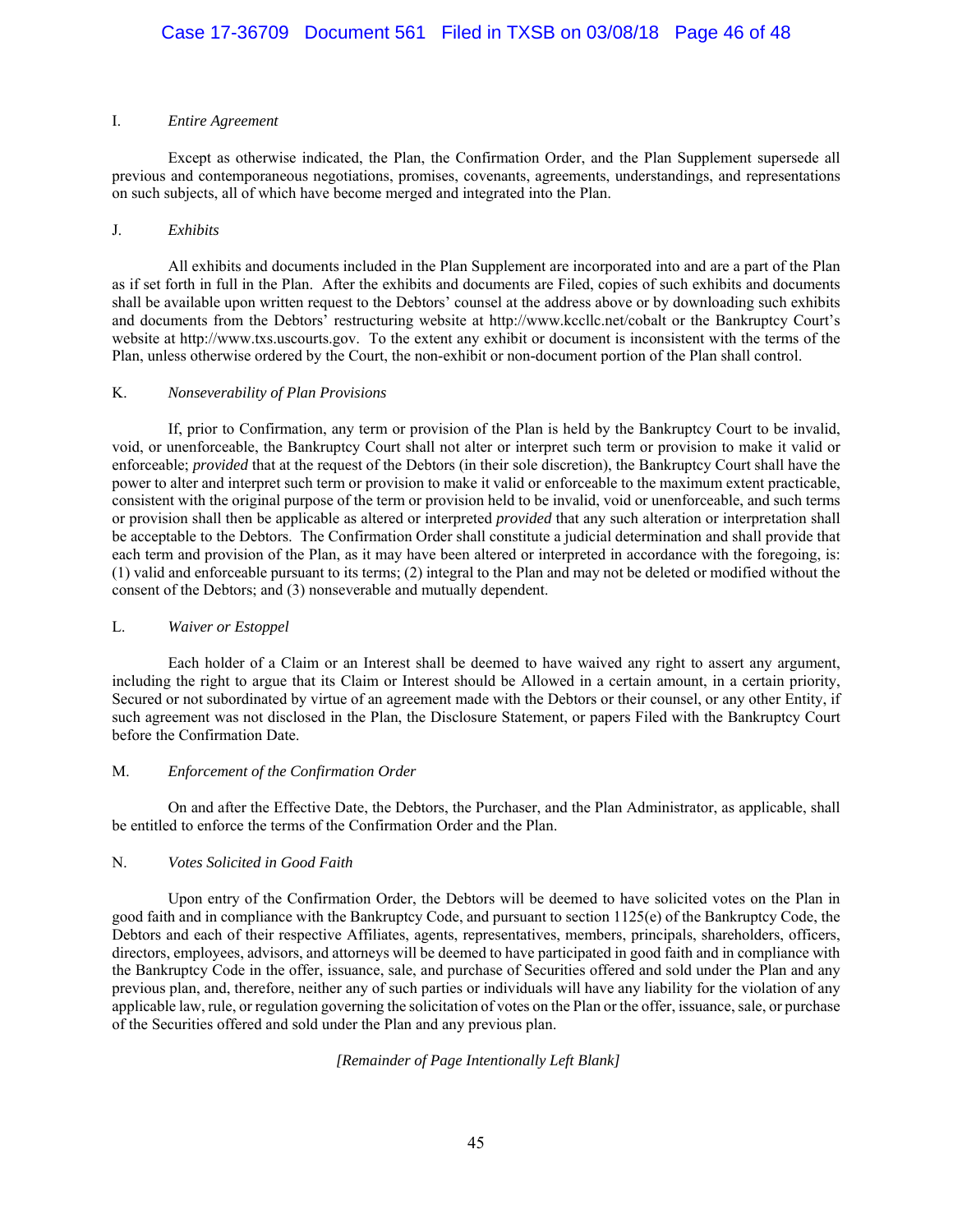Dated: March 8, 2018

Respectfully submitted,

Cobalt International Energy, Inc., on behalf of itself and each of the other Debtors

By: */s/ David D. Powell*

Name: David D. Powell Title: Chief Financial Officer